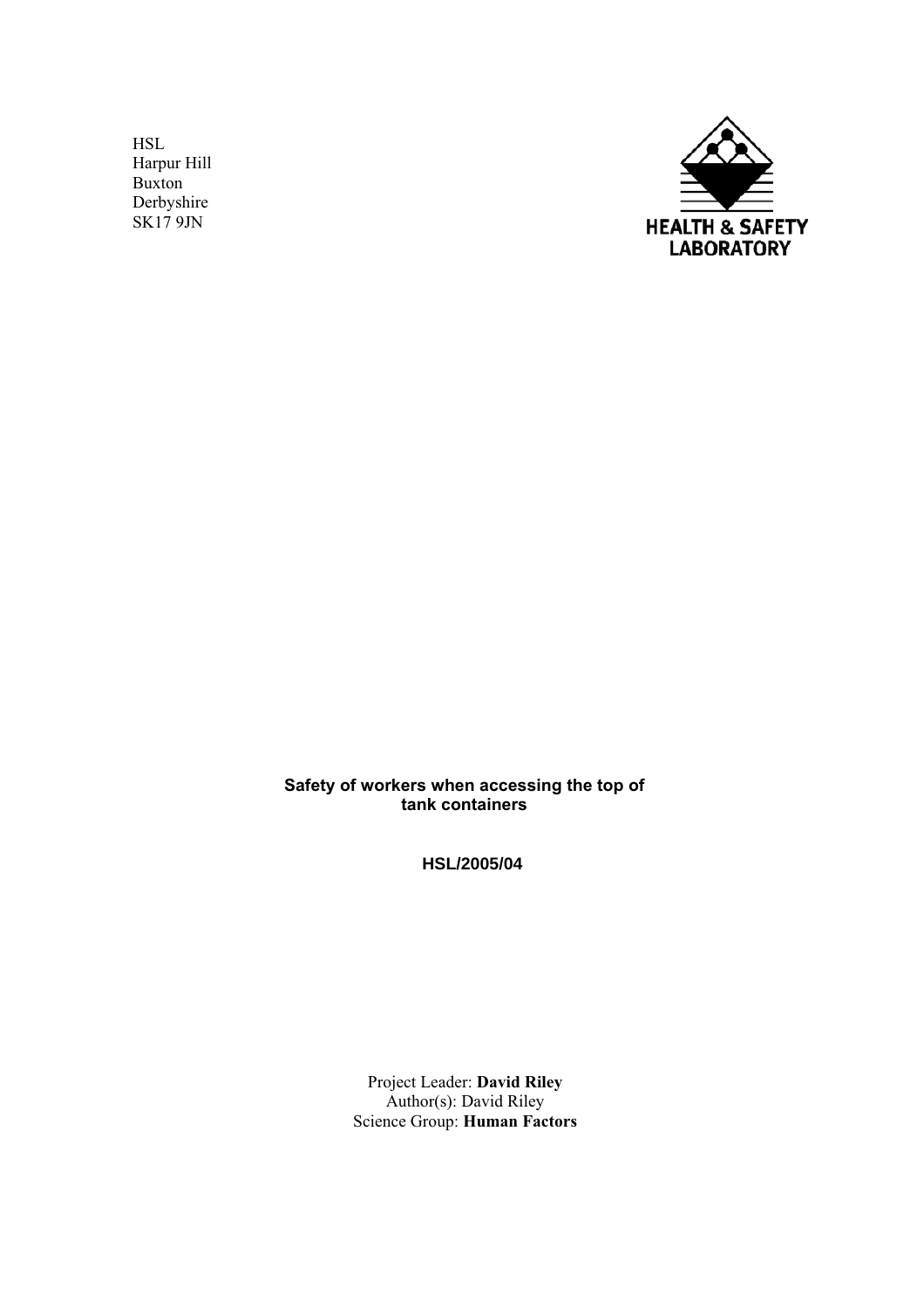# **DISTRIBUTION**

| Dr A Murray                 | Hazardous Installations Directorate - Chemical Industries 4B |
|-----------------------------|--------------------------------------------------------------|
| Mr D J Kyle                 | Hazardous Installations Directorate - Chemical Industries 4B |
| Dr N G West<br>File<br>LIS. | <b>HSL Operations Director</b>                               |

# **PRIVACY MARKING:**

D Available to the public

| HSL report approval: | M I Gray                            |
|----------------------|-------------------------------------|
| Date of issue:       | Draft March $2004 -$ Final Dec 2004 |
| Job number:          | JS2003337                           |
| Registry file:       | EP/RE/225/2003                      |
| Electronic filename: | ISO Tanks Final Report 011204       |

© Crown copyright (2004)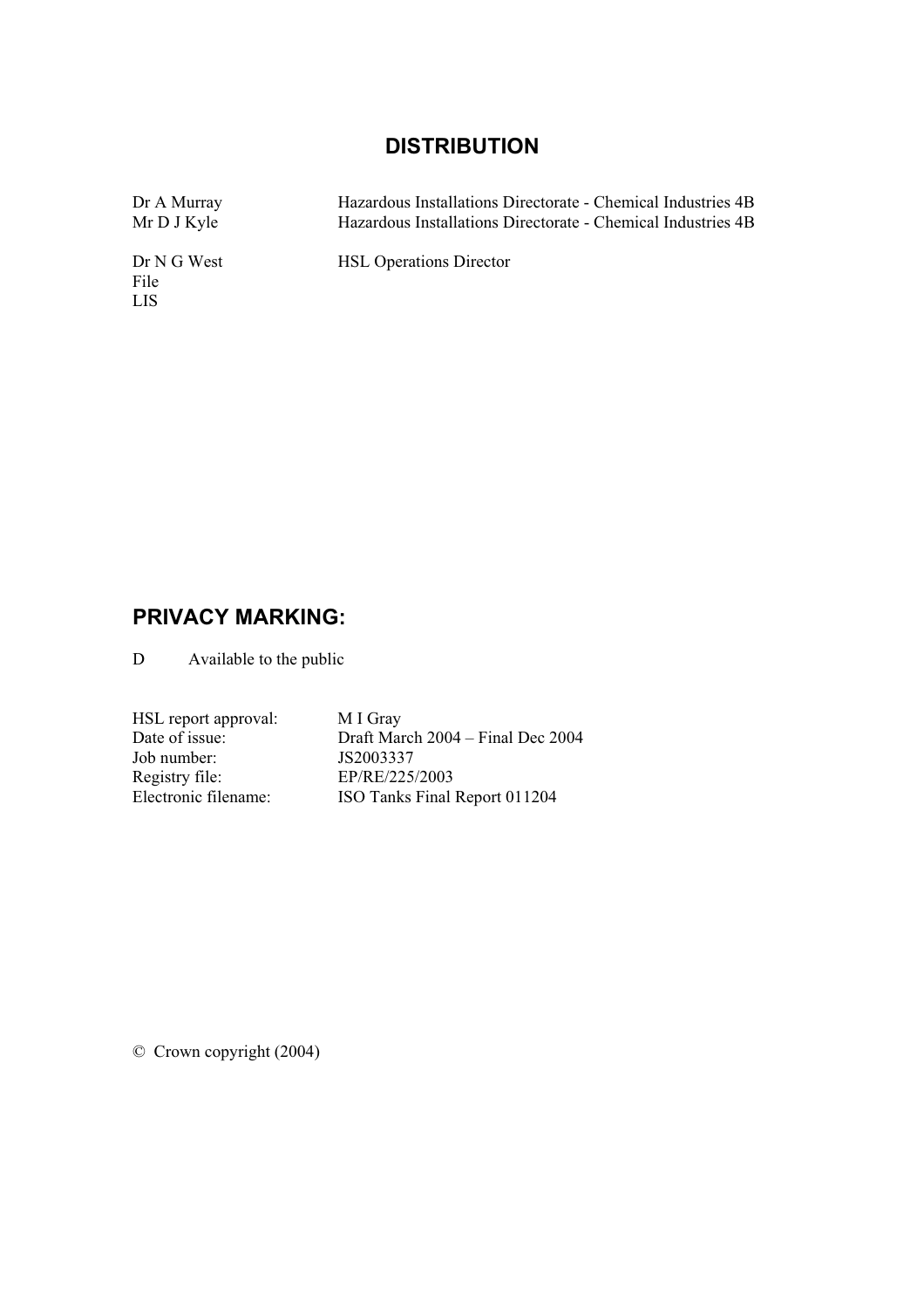# **CONTENTS**

|                | 1.1 |                                                                                      |  |
|----------------|-----|--------------------------------------------------------------------------------------|--|
|                | 1.2 |                                                                                      |  |
|                | 1.3 |                                                                                      |  |
|                | 1.4 |                                                                                      |  |
|                | 1.5 |                                                                                      |  |
|                | 1.6 |                                                                                      |  |
| 2              |     |                                                                                      |  |
| 3              |     |                                                                                      |  |
|                | 3.1 |                                                                                      |  |
|                | 3.2 |                                                                                      |  |
|                | 3.3 |                                                                                      |  |
|                | 3.4 |                                                                                      |  |
|                | 3.5 |                                                                                      |  |
|                | 3.6 |                                                                                      |  |
| $\overline{4}$ |     |                                                                                      |  |
| 5              |     |                                                                                      |  |
| 6              |     |                                                                                      |  |
|                | 6.1 |                                                                                      |  |
|                | 6.2 |                                                                                      |  |
|                | 6.3 |                                                                                      |  |
|                | 6.4 |                                                                                      |  |
| 7              |     |                                                                                      |  |
| 8              |     |                                                                                      |  |
|                | 8.1 |                                                                                      |  |
| 9              |     |                                                                                      |  |
|                | 9.1 |                                                                                      |  |
|                | 9.2 | Literature/guidelines on access systems in similar situations and design criteria 36 |  |
|                |     |                                                                                      |  |
|                |     |                                                                                      |  |
|                |     |                                                                                      |  |
|                |     |                                                                                      |  |
|                |     |                                                                                      |  |
|                |     |                                                                                      |  |
|                |     |                                                                                      |  |
|                |     |                                                                                      |  |
| 10             |     |                                                                                      |  |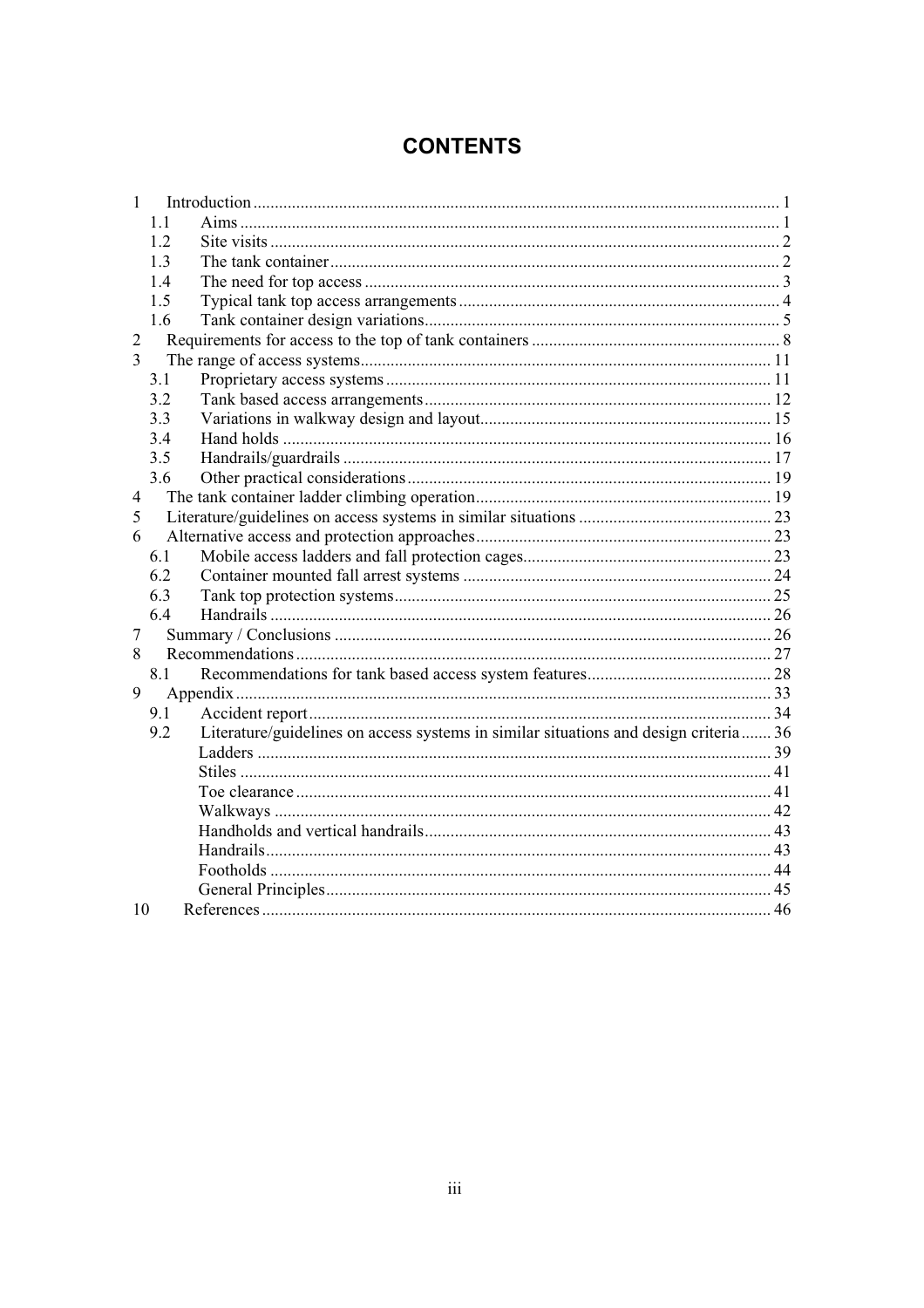# **EXECUTIVE SUMMARY**

#### **OBJECTIVES**

- Identify the occasions when access to the top of tank containers is necessary, the personnel and activities that are carried out when on top of the tankers, and any equipment or tools that are used.
- Review current working methods for access to the top of tank containers and identify the range of access arrangements provided on the tank container and/or otherwise provided at site to assist with access, such as gantries.
- Conduct a search for literature relevant to access methods and the design of access and fall prevention systems relating to tank containers.
- Take measurements and video recordings of access arrangements and operations; and from this identify opportunities for falls to occur and highlight other ergonomics issues associated with access generally.

#### **MAIN FINDINGS**

The operation of climbing on and off the top of a tank container or Swap-tank is performed routinely by workers worldwide in many different environments without any fall protection. Considering the range of ladder and walkway configurations seen, and the possible range of environmental conditions in which these activities can be performed, the activity of accessing the top of a tank container, using only the facilities provided on the tank itself, presents a high risk of serious injury.

Avoiding all tank top access is not a widely applicable option. At present no (permanently) tank-based systems have been identified within the UK that could effectively prevent or protect a worker from the consequences of a fall while on the ladder or tank top.

There are a number of ergonomics and safety improvements that can be made to the access system features presently provided on tank containers. These could be used in standardising the access system features.

When considering the requirement for the safety of the load for road (and rail) travel to be established, it is not clear that tank top access by personnel is necessary. A detailed examination of these possibilities, as well as the legislative requirements is required in order to establish exactly what is expected of haulage drivers, and others, when dealing with tank containers.

#### **RECOMMENDATIONS**

In order for the risk of falls from tank containers to be effectively controlled, fall prevention/protection systems are required. Given the practical difficulties associated with basing such systems on the tanks, the conclusion has to be that fall prevention/protection systems external to the tank container are needed at the locations where tank top access is required.

Detailed recommendations are provided for the design features of tank based access arrangements.

This report and the work it describes were commissioned by the Health and Safety Executive. The contents, including any opinions and/or conclusions expressed, are those of the authors alone and do not necessarily reflect HSE policy.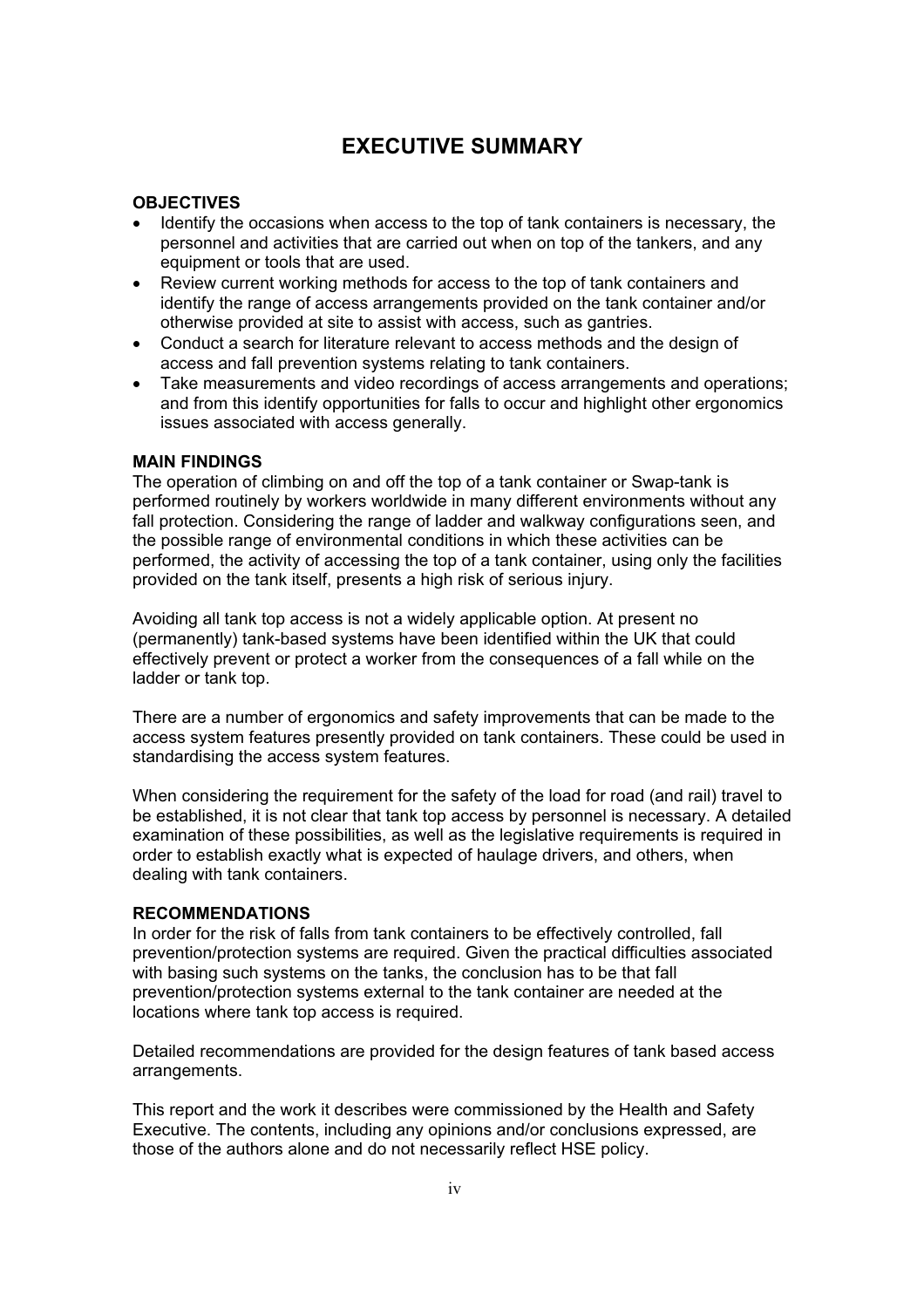# **1 INTRODUCTION**

A tank container is a vessel for bulk transport of liquid and powder that fits within the corner dimensions of the familiar box-like international shipping container. In terms of its lifting, stacking, and transport it is intended to be handling in exactly the same way as a regular shipping container, using the corner castings of the container. As there are hatches and valves located on the top of the tank for filling, discharge and cleaning purposes, people are required to gain access to the top of tank containers in various locations wherever they are used worldwide. The height of a shipping container and therefore a tank container is typically around 2.6metres, and often access is made to the top of the tank when it is located on top of a road trailer or other means of transporting it. The working height in such situations can easily be 4m above ground. The potential for serious injury or fatality in falling from this height is well known. In some situations where people are required to go on top of a tank, this risk is controlled through the use of physical arrangements to prevent a fall. These are typically in the form of a stairway and gantry providing a means of getting to the level of the tank top, with either a fall arrest system (such as harness and inertia line), or a means of providing access to the tank top with fall protection in the form of guard rails (such as a fold down stair/walkway to the tank with integral all round guardrail).

However, in practice, there are many situations where people do access the tank top, and there is no form of access structure or fall protection, and people will use the access arrangements provided on the tank itself to gain access. Typically this is a vertical ladder at one end of the tank, with a narrow walkway running the length of the tank, with or without a fold up handrail. This provision on the tank is obviously limited by the need to lift and stack the tank containers.

This report aims to outline those situations and critically look at the arrangements provided on the tank containers themselves for assisting with access to the tank top.

### **1.1 AIMS**

Specifically, the aims of this project were to:

- Identify the occasions when access to the top of tank containers are necessary, the personnel and activities that are carried out when on top of the tankers, and any equipment or tools that are used;
- Review current working methods for access to the top of tank containers and identify the range of access arrangements provided on the tank containers and/or otherwise provided at site to assist with access, such as gantries.
- Conduct a search for literature relevant to access methods and the design of access and fall prevention systems relating to tank containers;
- Take measurements and video recordings of access arrangements and operations; and from this identify opportunities for falls to occur and highlight other ergonomics issues associated with access generally

One aim has not been achieved fully, and that is to observe and make video recordings of a representative number of top access operations. It has not been possible to observe routine access during any of the site visits, and only one ascent and descent has been recorded.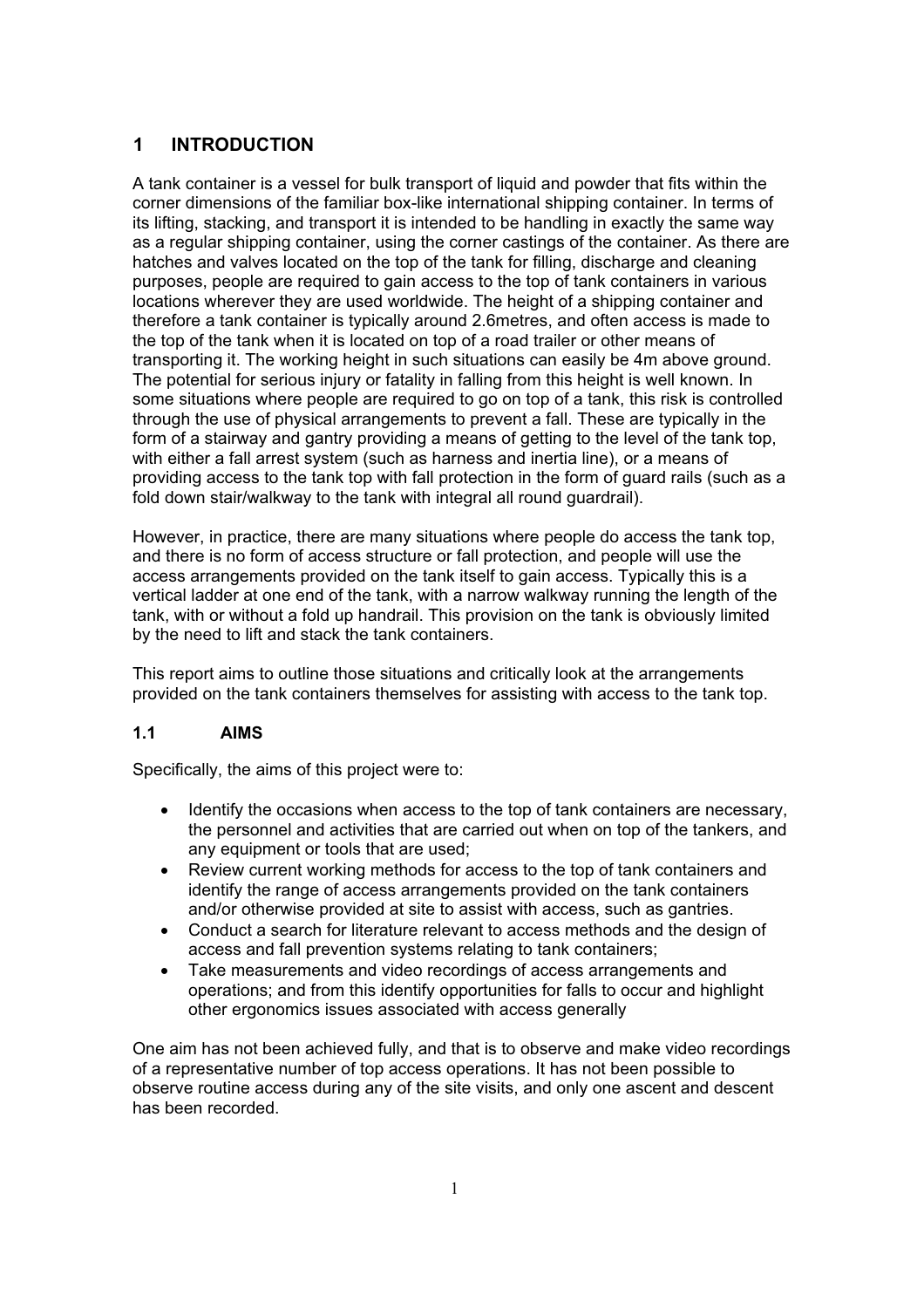# **1.2 SITE VISITS**

Information on the practicalities and realities of tank container top access has been gained through a series of 6 site visits. These have covered the following perspectives on top access: manufacturer, repairer, owner, leasor, operator, haulier, cleaning, and dock and freight mode transfer depots. Discussions have been held with staff representing the individual companies as well as representatives of the International Tank Container Organisation (ITCO), the trade association representing the international tank container industry. The assistance of all those who participated is gratefully acknowledged.

Visits have been made to the following sites during the course of this project:

- Isotank Services UK Immingham. (John Wilson Director)
- Stolt Neilsen Skelmersdale. (Meeting with Colin Humphrey UTT, Jack Hopkins ITCO, Steve Woodward - Stolt Depot Manager)
- Tees & Hartlepool Port Authority. (Bill Beveridge H&S Manager)
- Suttons Widnes. Tank container owners, hauliers and managers (Alwyn Christmas – H&S Manager)
- Freightliner Trafford Park (Paul Roper H&S Manager)
- UBH Burscough. Manufacturers (Alex McConnagle UBH Design Engineer, Martin Levitt UTT Engineering Manager)

The tank fleets for the operating companies visited are approximately as follows: ISO Tank Services UK ~

UTT ~ 7000 (65% Owned) Stolt Neilsen ~ 19000 Suttons ~ 500 leased, 1850 owned, 800 managed

Altogether, ITCO claim to represent approximately 85% of tank container operators,

manufacturers and lessors.

# **1.3 THE TANK CONTAINER**

The tank container is defined by the International Standard BS ISO 1496:1995 Series 1 freight containers – Specification and testing – Part 3: Tank containers for liquids, gases and pressurized dry bulk.

This standards sets out the basic specifications and testing requirements for ISO series 1 tank containers for the carriage of gases, liquids and dry goods which may be loaded or unloaded by gravity or pressure discharge for international freight movement by rail, road and water. The dimensional specifications relate to those established in ISO 668, the general international freight container standard, which defines the dimensions and locations of the corner fittings. BS ISO 1496-3 requires that no part of the tank container, its fittings or equipment shall project beyond the dimensions established in ISO 668, and gives requirements for performance and testing specific to tank containers.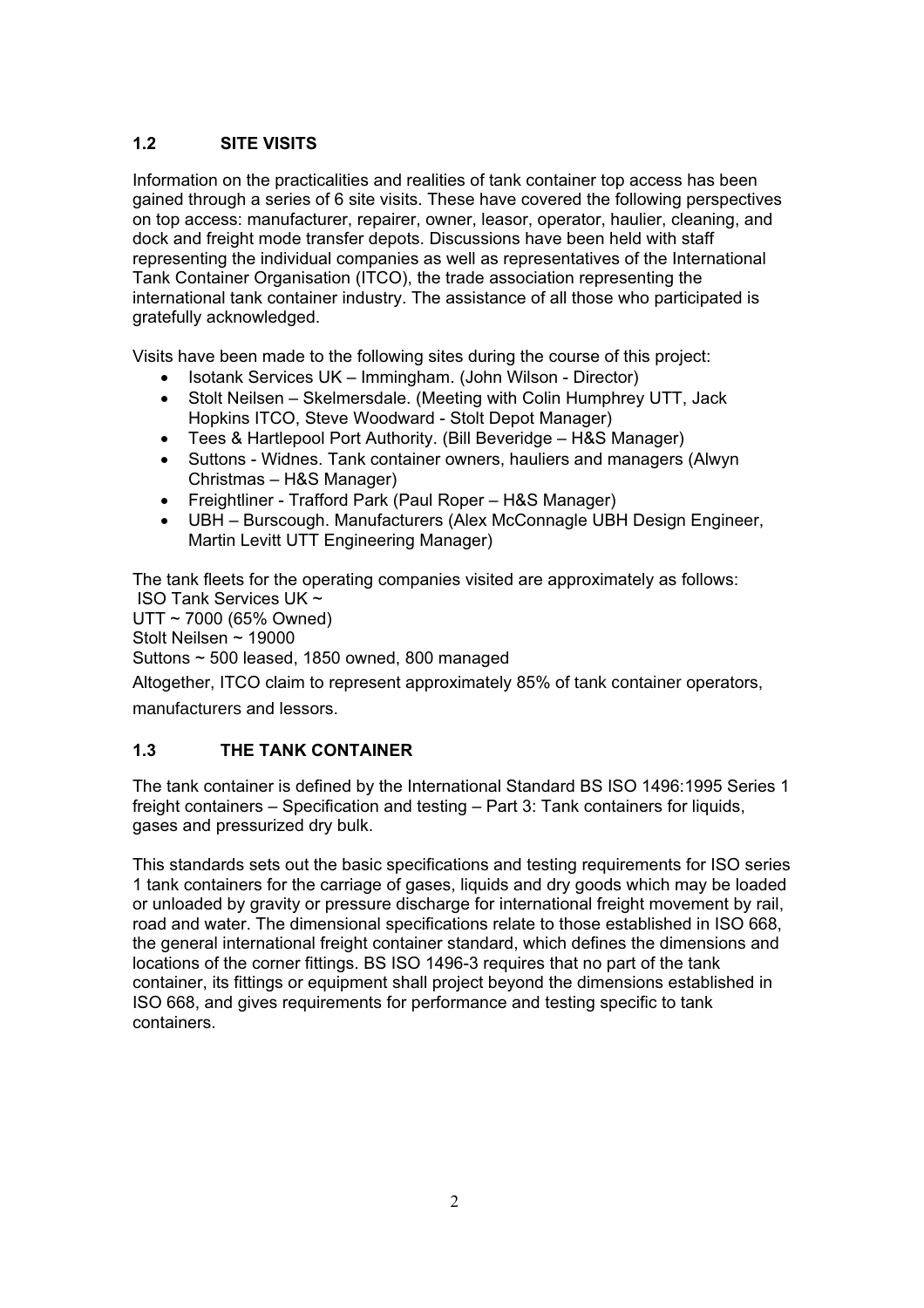

**Figure 1. A typical tank container of the original, or 'frame-tank' design on a trailer chassis.** 

There are special requirements for the transport of dangerous goods, as classified by the United Nations, the main one being that there can be no bottom discharge equipment. There are over 300 substances that require top only tanks.

In terms of detailed design specifications, the Standard does include a consideration of the closures and access arrangements. Closures "which if unsecured could lead to a dangerous situation' need to be provided with a means of securing them, 'having, so far as is reasonably practicable' an external indication that the closure is effective and secure". This is a particularly important element, as in principle it could mean that access to the top of the tank to make a physical check of security of closures is unnecessary; a visual inspection being sufficient.

### **1.4 THE NEED FOR TOP ACCESS**

There are various reasons throughout the tank cycle of use where access to the top of the tank is required. One reason that is particularly contentious is the requirement to check on the safety of a load before and during transport.

An appraisal of the current legislation is beyond the scope of this report, but there appear to be several pieces of legislation specifying the requirement for a safety check:

The European framework directives concerning the International Carriage of Dangerous Goods by Road and Rail, ADR and RID respectively, and; our own regulations that implement these directives, the Carriage of Dangerous Goods by Road Regulations (1996), and Carriage of Dangerous Goods by Rail Regulations (1996). There are also regulations covering the movement of goods by inland waterway.

These do not appear to be particularly prescriptive in describing what constitutes a suitable check. For example, what should a road haulage driver do when dealing with a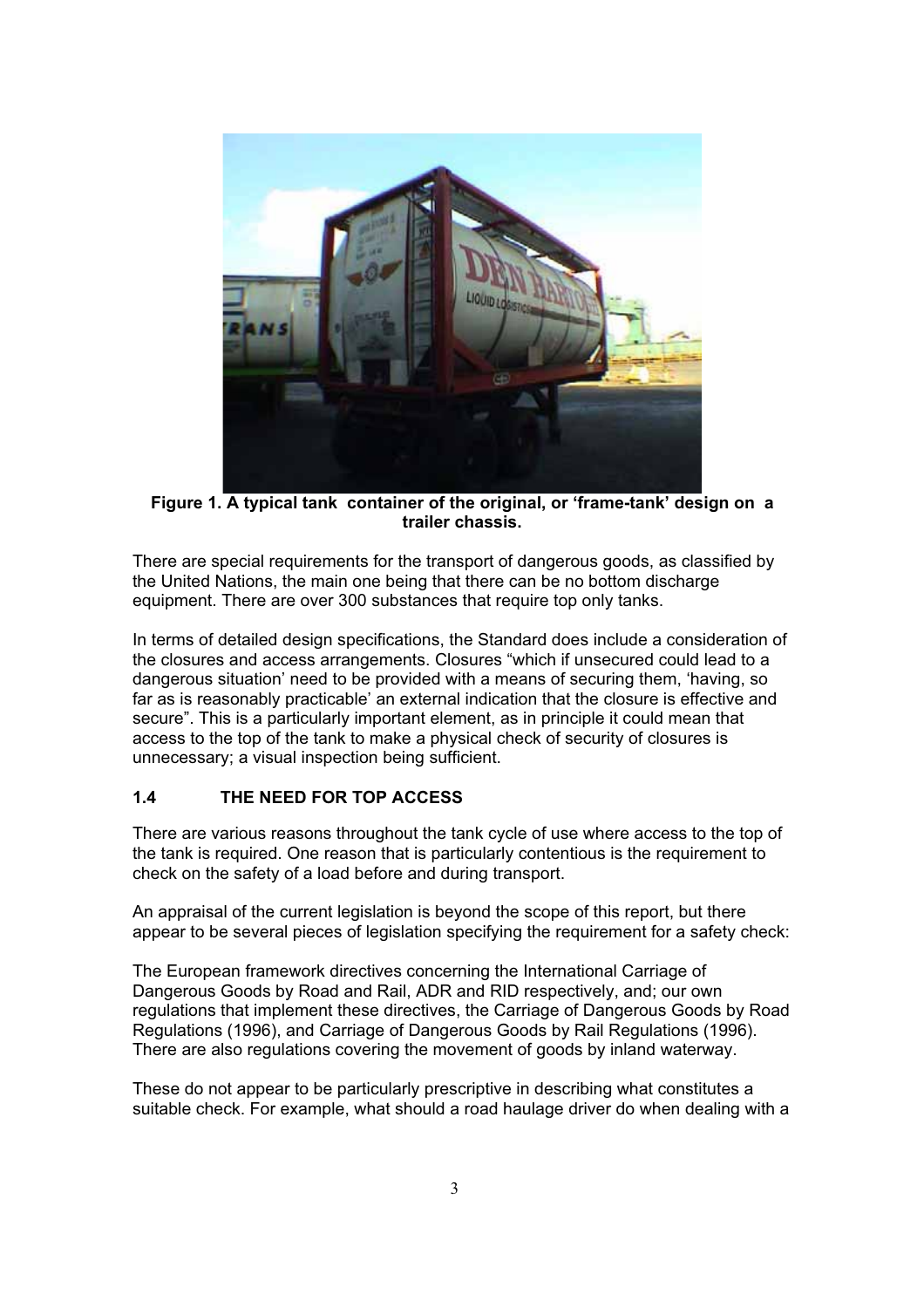tank container ? The Carriage of Dangerous Goods Regulations 1996 $^{\rm 1}$  states that the driver:

*"..shall ensure so far as is reasonably practicable, that - (a) all openings in the tank; and (b) where any discharge or filling opening in the tank is fitted with one or more valves or is fitted with a cap, all such valves and that cap, are securely closed prior to the commencement of and throughout the journey."(p17 19-(10))* 

Whereas, the most relevant text of the ADR states that the carrier shall in particular:

*"ascertain visually that the vehicles and loads have no obvious defects, leakages or cracks, missing equipment etc.; Where appropriate this shall be done on the basis of the transport documents and accompanying documents, by visual inspection of the vehicle or the containers and, where appropriate, the load." (1.4.2.2.1)*

Neither of these therefore specify whether a person needs to necessarily go and make a physical check of the condition of the manway or any valves on the top of the tank by, for example applying force to them manually or with a tool, or whether a visual inspection from a gantry alongside the tank will be sufficient.

From discussion with industry representatives for the rail freight industry, it is apparent that a visual inspection is made of every tank container Tank container before it travels on the Network Rail infrastructure. This check is documented.

The requirements of other legislation, such as for sea transport, and the requirements of countries outside Europe have not been considered here.

### **1.5 TYPICAL TANK TOP ACCESS ARRANGEMENTS**

Probably the most common top access arrangement is a ladder running up one end of the tank leading to a F-shaped walkway, with the longest section running longitudinally along the edge of the tank from the ladder to the tank framework at the opposite end. This will then have at least two lateral sections providing access to the man-way/hatch and any valves.

Concerning access requirements BS ISO 1496 specifies the following:

- Requirement for and the dimensions of manholes;
- Provision should be made for the sealing of the tank closures in accordance with international customs requirements:
- Where provided, walkways should have a minimum width of 400mm. They must also meet certain strength requirements (3kN force over an area of 600x300mm);
- Where provided, ladders should be capable of withstanding a load of 200kg on any rung. No dimensions are specified.

The Standard also mentions doubler plates, which are additional reinforcement at the top corner fittings – these are also known as mis-stacking plates. These are permitted to extend inwards longitudinally up to 750mm from the container ends, and across the whole width.

<sup>&</sup>lt;sup>1</sup> To be replaced by the Carriage of Dangerous Goods and Use of Transportable Pressure Equipment Regulations 2004 (S.I.2004/No.568)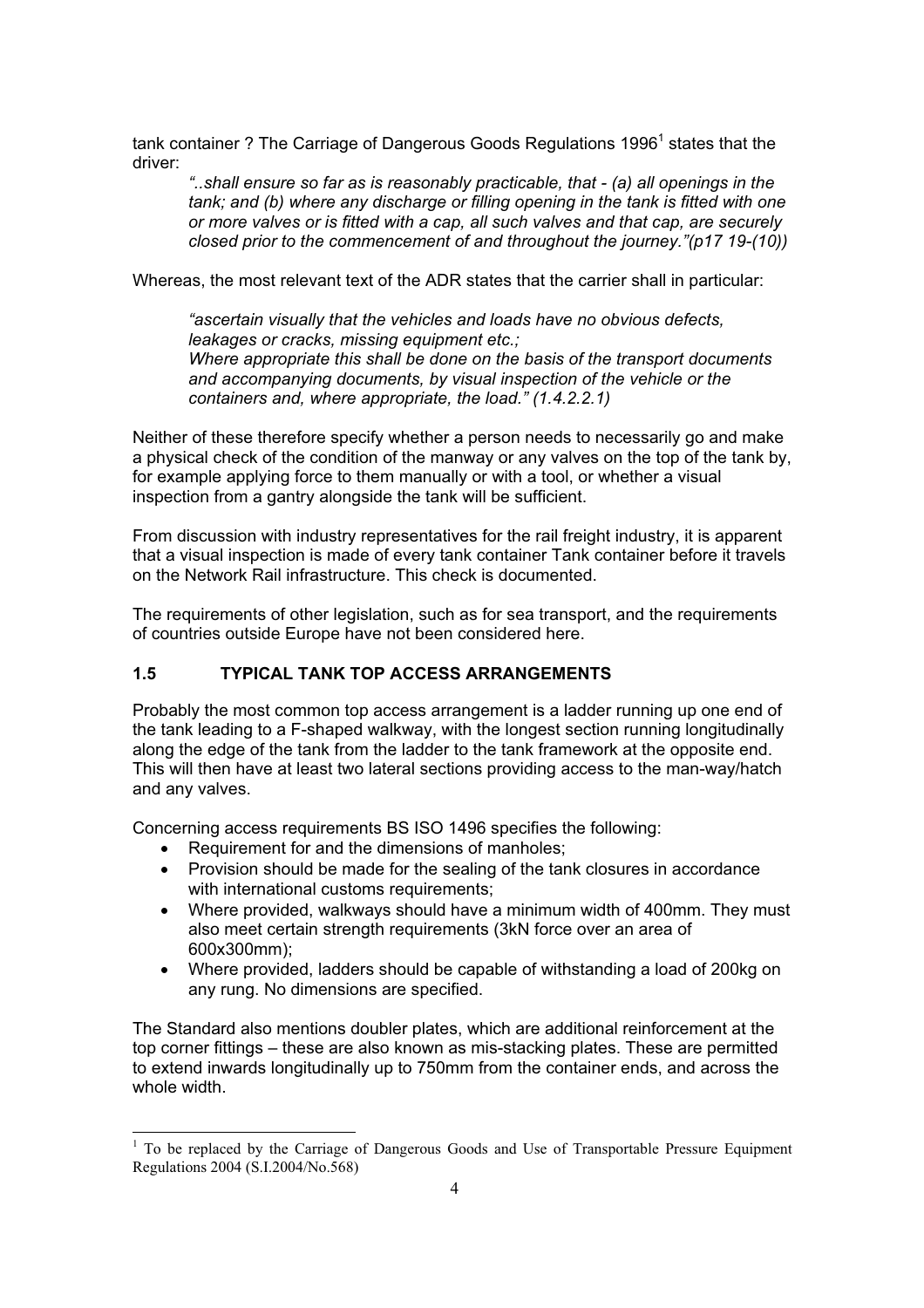It is not clear how much impact these may have on access, but it is considered that their presence may reduce the opportunity for handholds in the vicinity of the top of the ladder. In practice it seems that these plates are not usually very large, and some have handholds cut into them (see Figure 9).

### **1.6 TANK CONTAINER DESIGN VARIATIONS**

Within the scope of BS ISO 1496 there are two main tank design types:

- The original type with the tank suspended within a frame providing the 8 corner fittings, referred to as a 'frame tank', and;
- A more modern variation, with the 8 corner fittings attached to the tank, where the tank is a structural element and is typically of larger capacity than the original type, referred to as a beam tank.

Both tank types have a maximum capacity in the region of 26000 litres.



# **1.6.1 Frame tanks / Beam tanks**

**Figure 2. Some variations on the 'beam tank' design.** 

There are apparently few differences between these two in terms of the ladder access arrangements. The beam tanks tend to fill the volume within the 8 corners somewhat more than frame tanks. As a consequence it is probably fair to say that beam tanks typically have less toe clearance than frame tanks. Toe clearance as low as 25mm has been seen during visits. This clearance behind the ladder rungs will often vary throughout the length of the ladder due to the domed shape of the tank ends.

For the walkway arrangement, there is also little difference, but on a beam tank the perimeter of the unit is not defined with an outer frame. This means that often the only structure joining the tops of the end frames is the walkway. While the walkway may be identical to that found on a frame tank, the lack of any structure at the sides makes the situation more precarious, and further limits the opportunities for recovering from a slip or fall on the walkway, as there is nothing to prevent a person sliding off the tank side, and nothing to grab hold of. This may also mean that providing a handrail alongside the walkway is more difficult, and/or not very effective, since there may be a space beneath the bottom of the handrail large enough to fall through.

Similarly, on a frame tank, where the walkway is not present, or only extends only partially along the length of the tank, the gap between the tank surface and the frame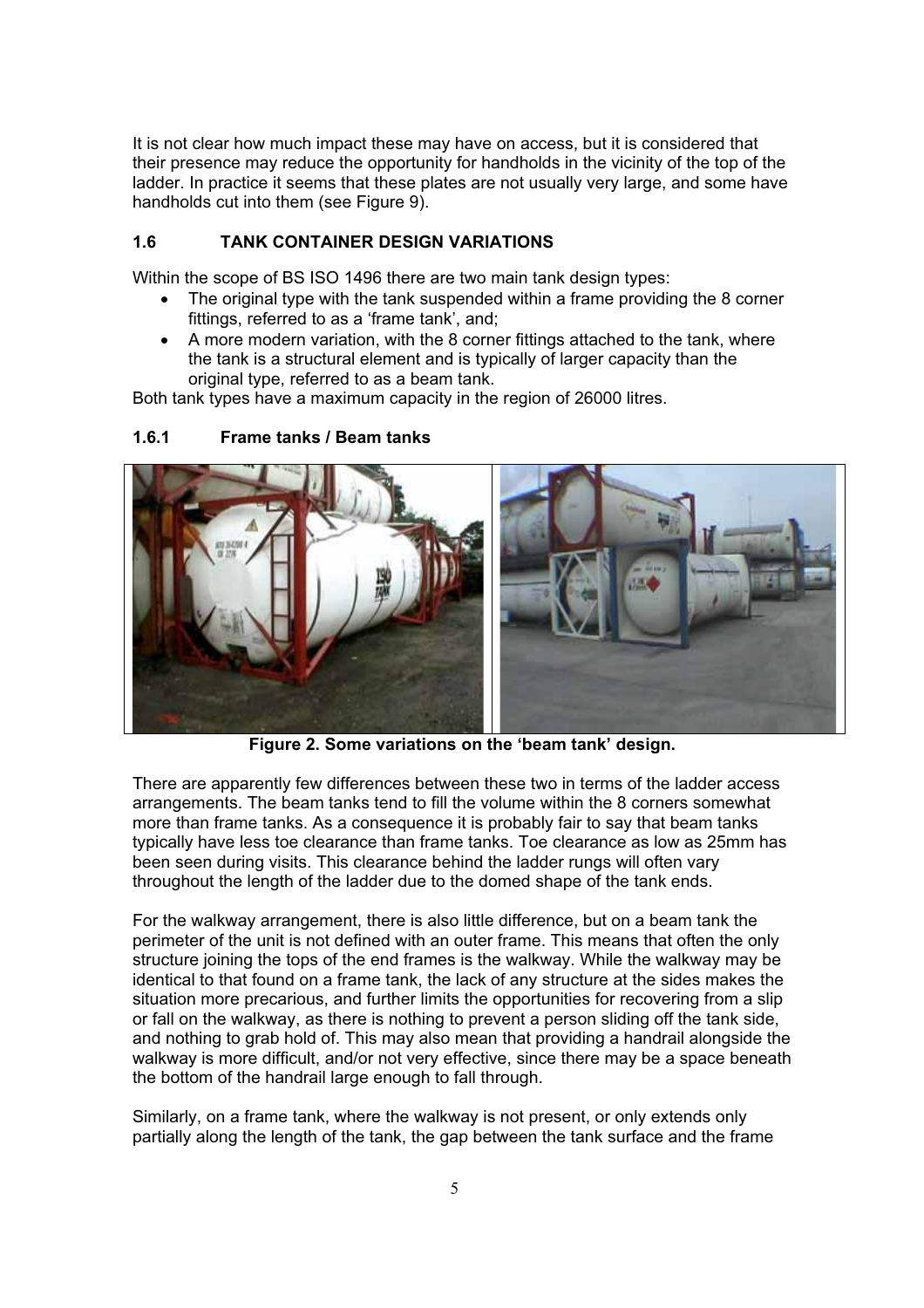may be large enough for a person to fall through, and this would also apply to a beam tank with a temporary handrail fitted between the corner castings on one side.

There has been at least one accident where a worker has fallen through such a gap and been seriously injured (see Appendix)

Overall, the beam tank design presents fewer opportunities for recovery from / preventing a clear full height fall than the frame tank due to the lack of any structure to break the fall / provide something to grasp.

### **1.6.2 10 foot tanks**

These are a smaller derivative of the 20ft unit, of around 5000 to 10000 litre capacity, transportable as a pair making up a 20 foot unit, and aimed primarily at offshore applications, but included here because one manufacturer (UBH), make these available with retractable handrails which are operated from ground level (See Figure 3).



**Figure 3. 10 foot tank container unit with slide-up handrails** 

### **1.6.3 Swap-body tanks**

This variation is referred to as a swap-body tank, or swap-tank. These tanks are not covered by BS ISO 1496-3, but have their own standards, BS EN 283:1991 and BS EN 1432:1997. These are therefore a European concept (Austria, Belgium, Denmark, Finland, France, Germany, Greece, Iceland, Italy, Luxembourg, Netherlands, Norway, Portugal, Spain, Sweden, Switzerland, United Kingdom are listed as involved in the standards drafting process). They are used for domestic and international multimodal freight movements by road, rail, short sea, inland waterway, including RoRo ferry transport. They are not intended for intercontinental deep-sea traffic. They have been seen used in RoRo operations where they remain on a road or shipping trailer. They can be stacked on dockside up to 3 high, and have been seen stacked 2 high on shipping trailers. These tanks can have a capacity of up to 35 000 litres.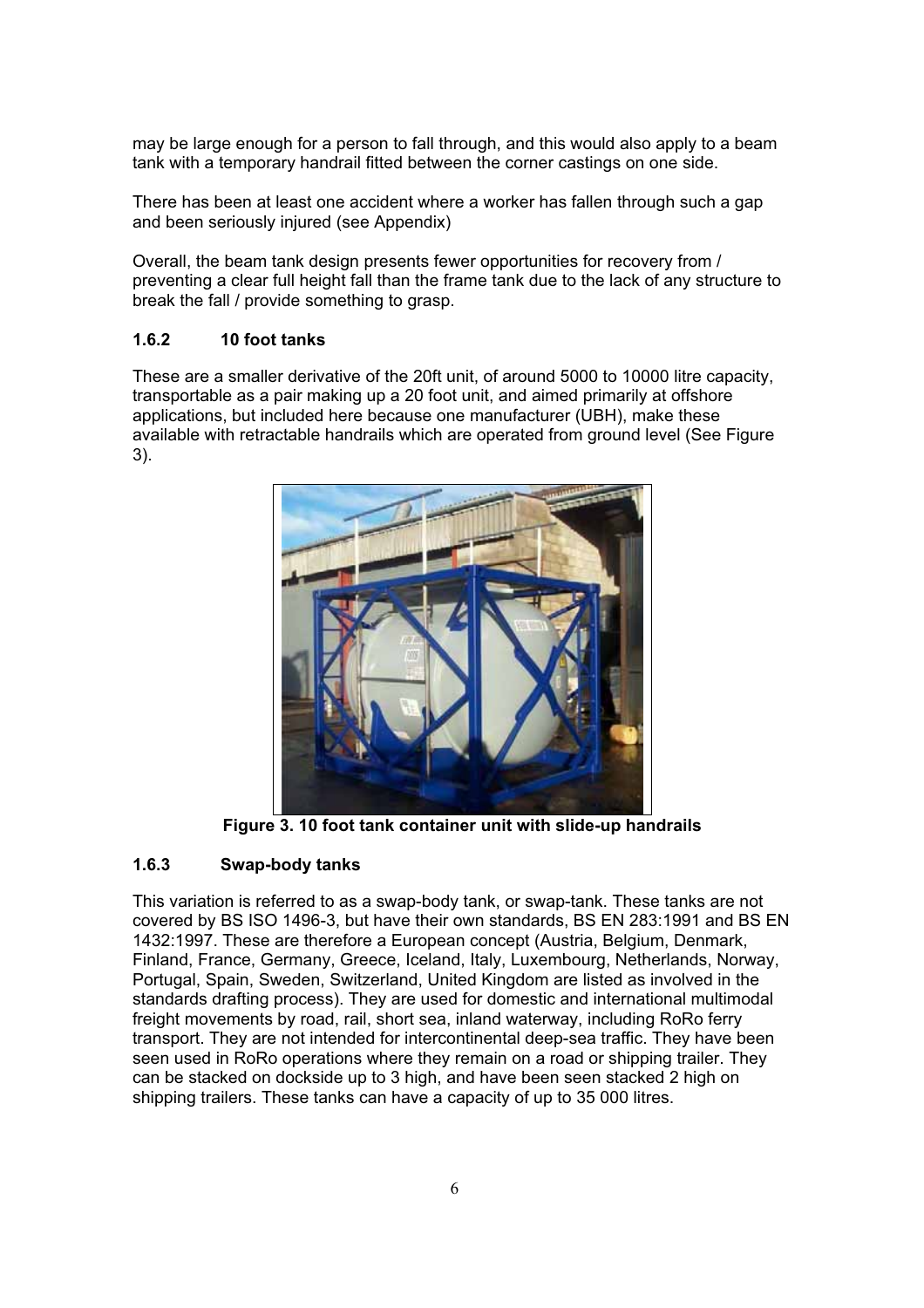In brief:

- The container and attachments etc. are permitted to extend (longitudinally) beyond the 8 corner fittings of ISO668.
- While there is a requirement for the tank openings to be fitted with adequate closures, there is no requirement for the closure to have an external indicator of state as BS ISO 1496.
- Closures are specified, similar to BS ISO 1496:
- Customs sealing requirements are also specified;
- Doubler plates as for BS ISO 1496
- Walkways and ladder strengths as per BS ISO 1496, but no dimensions are specified.



**Figure 4. A swap-body or swap tank on a trailer ready for transport by road. Note the extension beyond the corner castings, and the design of the ladder. This one has a fold up handrail, which can be raised once at the top of the ladder.** 

Despite the apparent lack of detail within the Swap-tank Standard for access arrangements, they typically have a level of specification for the access arrangements noticeable higher than that seen on other tank container varieties.

This invariably consists of an access ladder and a fold up handrail alongside a walkway. The ladders typically have good toe clearance, and are often only vertical for around to 2/3 - 3/4 of the height of the tank, then angled for the remainder, as seen in Figure 4. This is likely to make the climbing operation somewhat easier when moving onto the horizontal walkway.

Overall, the access arrangements commonly seen in Swap-tanks have much in common with those now provided on road tankers, with the exception of the fold down bottom section of the ladder being interlinked with the handrail. On Swap-tanks the handrail must be erected when at the top of the ladder.

This level of specification for the access system exceeds that commonly seen on all other varieties of tank container. From discussions with industry representatives, it appears that Swap-tanks are increasingly being purchased by operators who are used to working with road tankers. A Swap-tank and road trailer chassis is a cheaper (and more flexible) alternative to a complete road tank trailer. These customers therefore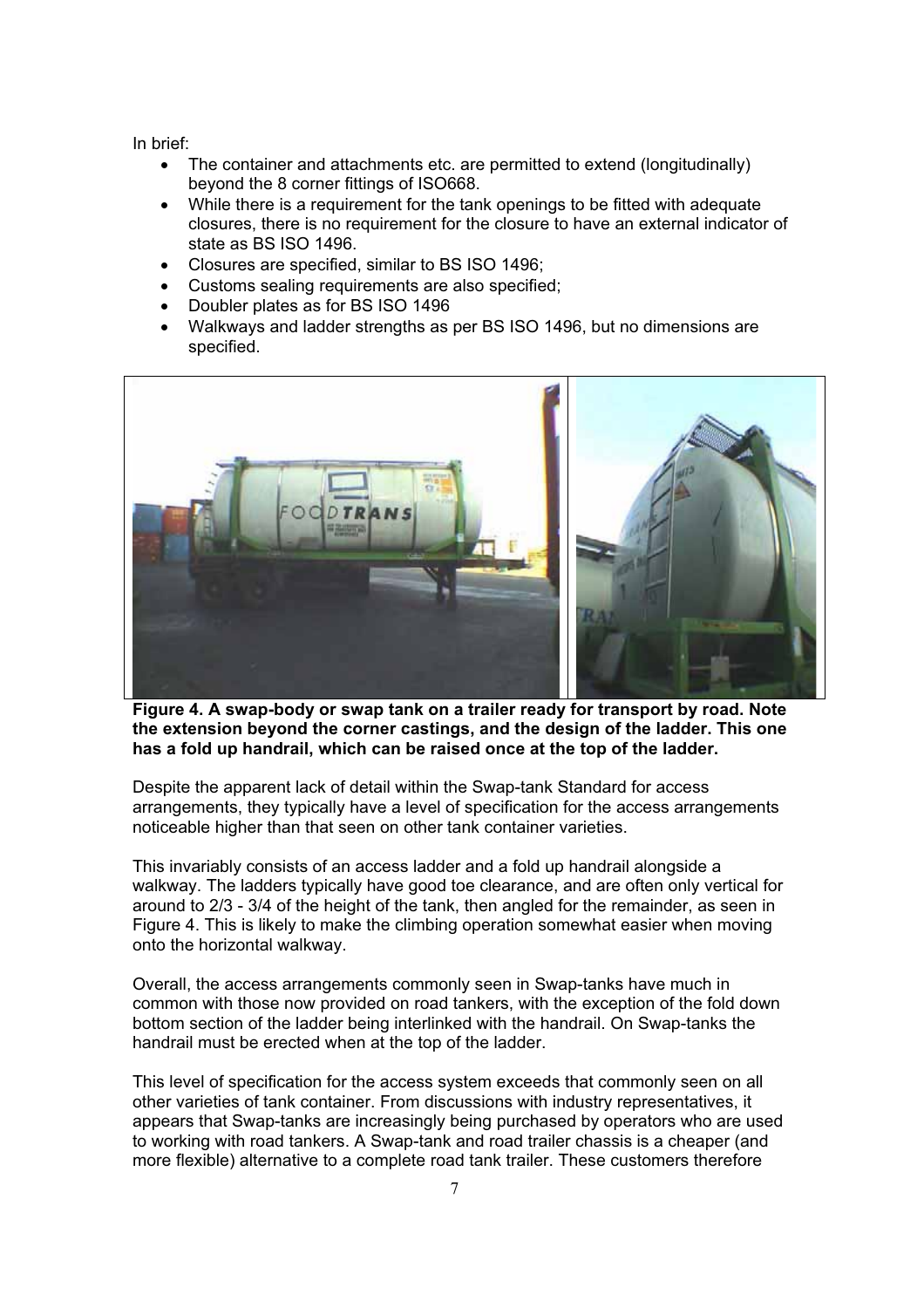have certain expectations about the access system, and are specifying one similar to a road tank trailer.

### **2 REQUIREMENTS FOR ACCESS TO THE TOP OF TANK CONTAINERS AND SWAP TANKS AND THE PERSONNEL INVOLVED**

These activities were not studied in detail as part of this project, but access to the tank top is typically required for the following reasons:

- Fasten / unfasten hatches, weather covers, manways etc.
- Make / break hose and pipe connections.
- Operate valves
- Take samples
- $\bullet$  Measuring levels (dip stick)
- Checking security of closures
- Inspection of customs seals

All of the above activities may require the application of some force, and possibly the use of tools on fastenings locate at or below walkway level. This will therefore mean that the workers are adopting a stooped, crouching or kneeling posture. The operation of hatches, manway lids, and valves etc., may therefore involve quite awkward postures. For sampling and level checking, the worker may need to take equipment with them.

For routine operational access onto the tank top, items that may be taken up include general hand tools such as mallets and C-spanners, spanners for use on flanges, and replacement drip caps for pressure relief valves.

The following list of occasions where personnel are required to access the top of tank containers and swap-tanks have been identified from discussion with industry representatives during the site visits.

1. At the tank filling point – this usually a large facility dealing with a significant number of daily tank movements - it is therefore practicable to have permanent access arrangements in the form of a gantry, with fall protection in the form of harness and line, or a fully protected perimeter. If access is allowed by the site, access will be made to the tank top by the driver and/or the dedicated filling site personnel.

2. The driver is required to ensure the security of load before travel. If the driver is not allowed to access the top of the tank at the filling (or collection) site using their access gantry, access may be made without a gantry either on or off the site, depending on whether this is permitted.

In practice the driver will want to physically check that the hatches and valves are shut and safe for transport. This may involve the application of force; the driver may use a tool such as a mallet or C spanner that will be carried up.

3. At discharge point –. For every supplier (filling location) there will be many more delivery locations (ITCO estimate up to 30). There are usually a lower frequency of tank movements at the delivery points, and the practicability of dedicated access arrangements such as gantries needs to be considered on a case by case basis as there are a number of factors that need to be included.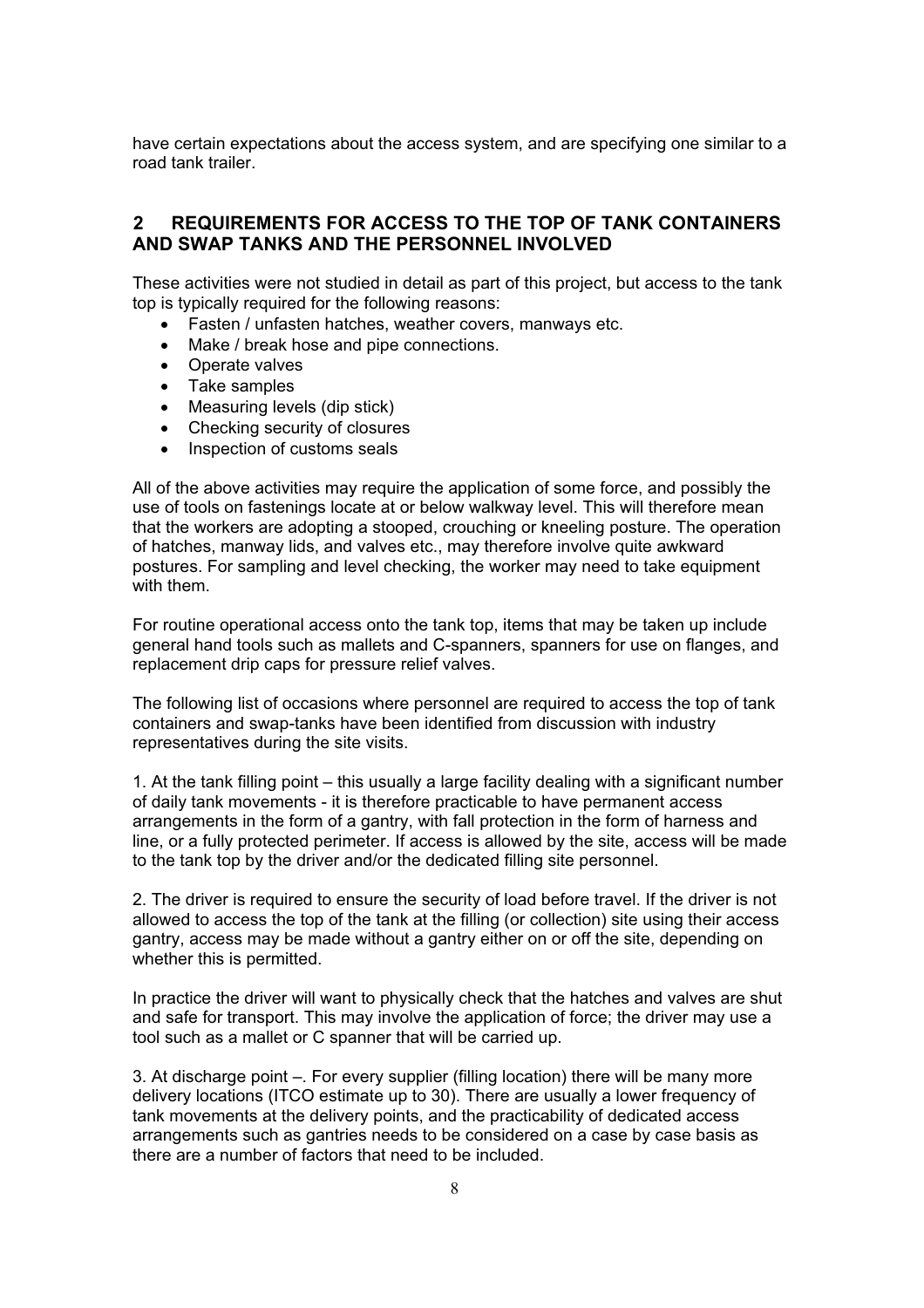Access will be made either by the driver or by site personnel. Again, tools such as mallets, spanners, etc., may be used.

4. Access may be required to access the top of the tank before emptying for the purposes of sampling or level checking before discharge. This may be done by the driver or site personnel, or by sampling contractors.

5. Site personnel and/or driver may be required to connect or place various lines/hoses at the tank top for filling / discharge / venting / pressure relief / nitrogen, etc:

#### **Filling**

- Bottom filling may require the manhole or airline valve to be opened (and closed on completion)
- Goods may be carried under a Nitrogen blanket. If so, this would require connection to the top air line valve (and disconnection on completion).

#### **Discharge**

- Bottom discharge may require the manhole on the top to be opened (and then closed on completion).
- Pumped discharge requires the manhole or airline valve to be opened (and closed on completion).
- Pressure discharge requires hose connection to and opening of the top airline valve (and the reverse when completed).
- Nitrogen blankets require connection to the top air line valve (and disconnection on completion).

It is not clear to what extend that multiple trips to the tank top may be made, or made by different personnel, for any single filling or discharge operation.

6. Cleaning – this is usually performed by dedicated cleaning staff. Facilities at depots are practicable. Driver does not need to gain access during cleaning, but may be required to check tank before leaving the cleaning depot.

7. At tank container collection point, e.g. dock, railhead or storage. The driver collecting a load from one of these locations will be required to physically check the security of any hatches, valves, etc. as at 2 above. There may or may not be access gantries provided for this purpose. Tank top access without the use of a gantry is generally not permitted at these sites. In practice, drivers will therefore tend to pull up outside the premises, and then make their checks. NB: Such 'uncontrolled' practices present clear risks and need to be judged against legal duties to take measures to prevent falls and injury.

#### **2.1.1 Vehicle factors**

Since the majority of occasions where 'uncontrolled' access is made, the tank container is on a trailer chassis and not at ground level, i.e. after collection at dock, outside filling location etc., the provision on the trailer for getting to the level of the tank container should be an integral part of the overall access system. In practice the level of provision for the driver to climb up onto the trailer bed is variable (Figure 5).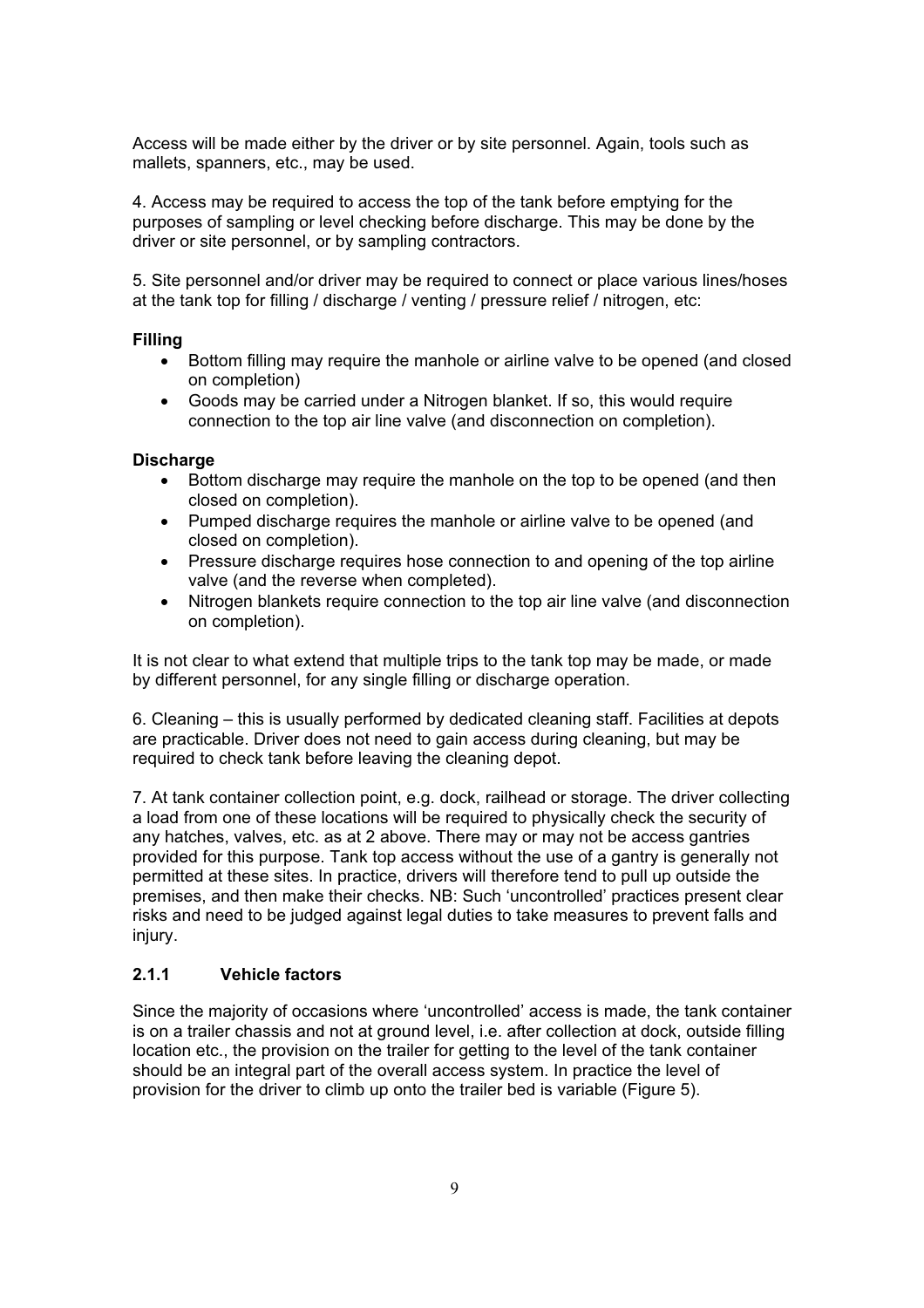Although the potential for serious injury or death from a fall at trailer bed height (around 1250mm) is not as serious as from the tank top at around 4 metres, the potential for serious injury is still present.



**Figure 5. Vehicle based access systems**

# **2.1.2 Discussion**

None of the operational sites visited reported allowing access to the tank top within the site without the use of a fall protection system such as a gantry. This included docks, rail freight terminal and storage / distribution. Routine access at Manufacturing/repair depots sites did use separate stairways and/or fall arrest system, and/or all round handrails. However, some of these sites did also appear to allow access without necessarily having a set of steps or fall arrest devices. Top access was avoided in many cases by rotating the tank to give access to the top surface from ground level.



**Figure 6. Tank rotated to give access to the top surface during manufacture.**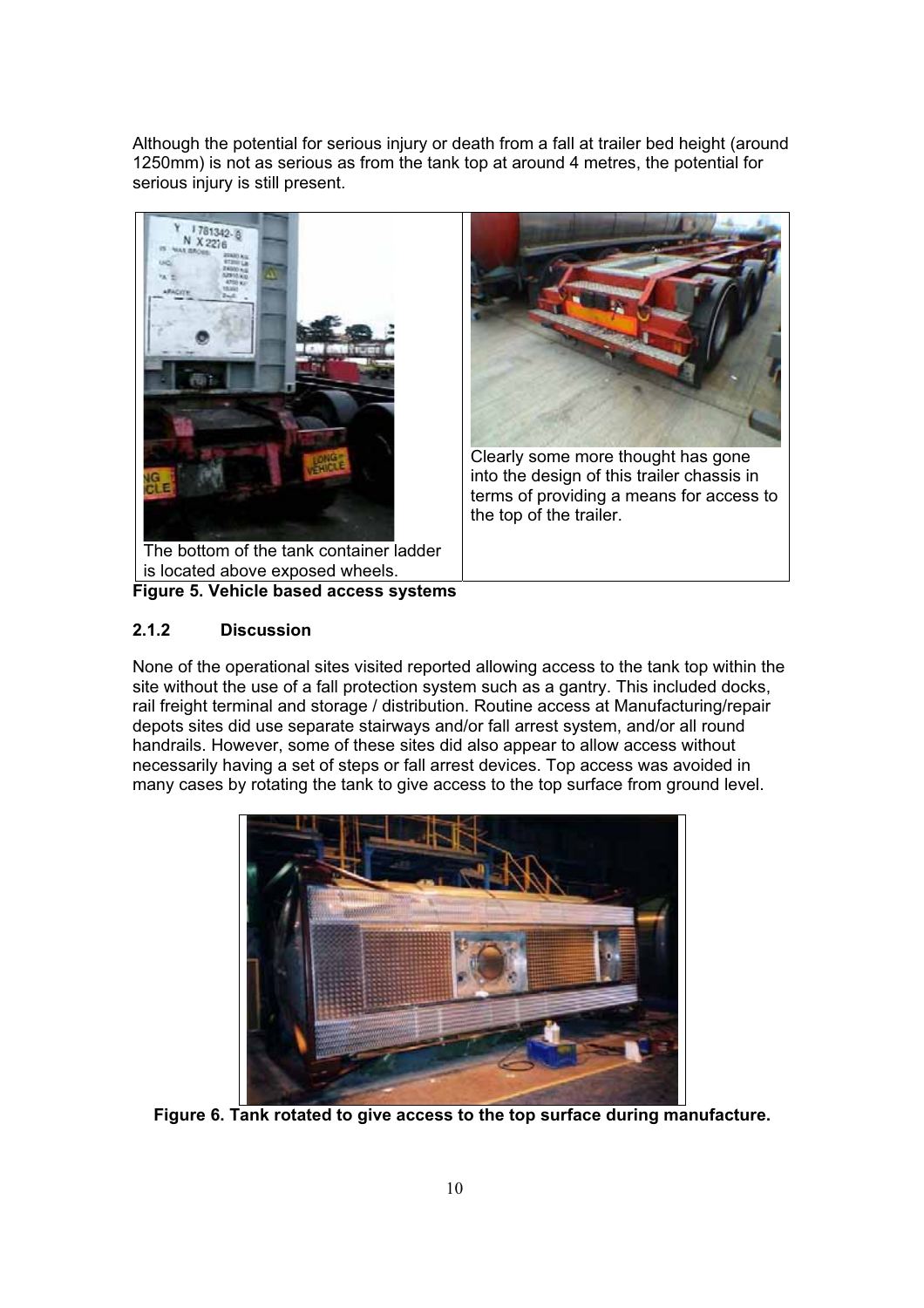Tank-top access arrangements during manufacture and repair have not been covered in detail because at these locations the issue of working at height is either avoided through turning the tanks on their sides (Figure 6), or are addressed through the use of purpose built gantries and fall arrest systems.

# **3 THE RANGE OF ACCESS SYSTEMS**

### **3.1 PROPRIETARY ACCESS SYSTEMS**

The following collection of images illustrates the proprietary access systems seen during the site visits.

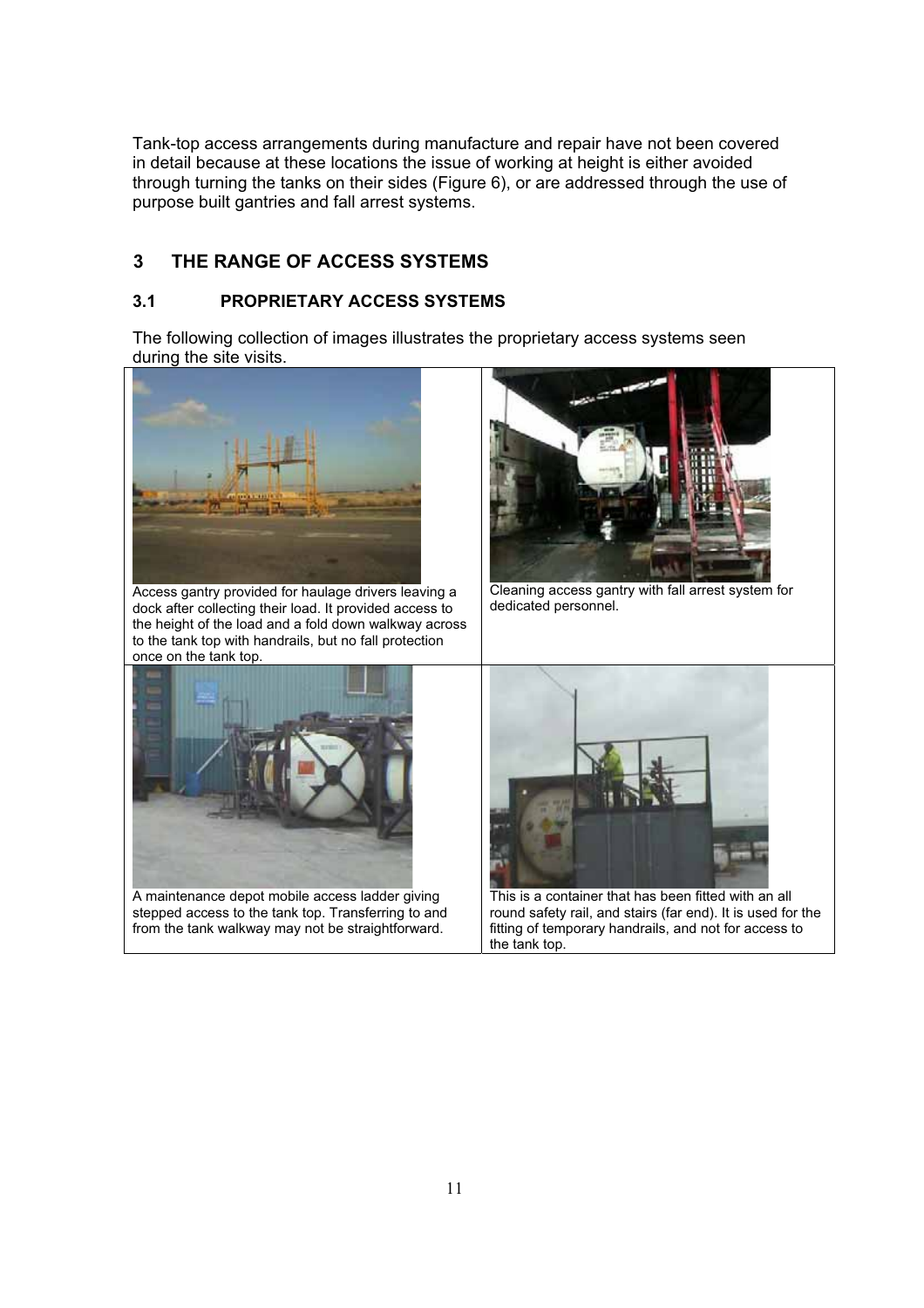

**Figure 7. The variety of access arrangements.** 

# **3.2 TANK BASED ACCESS ARRANGEMENTS**

The following collection of images illustrates the variability of climbing provision on tank containers.

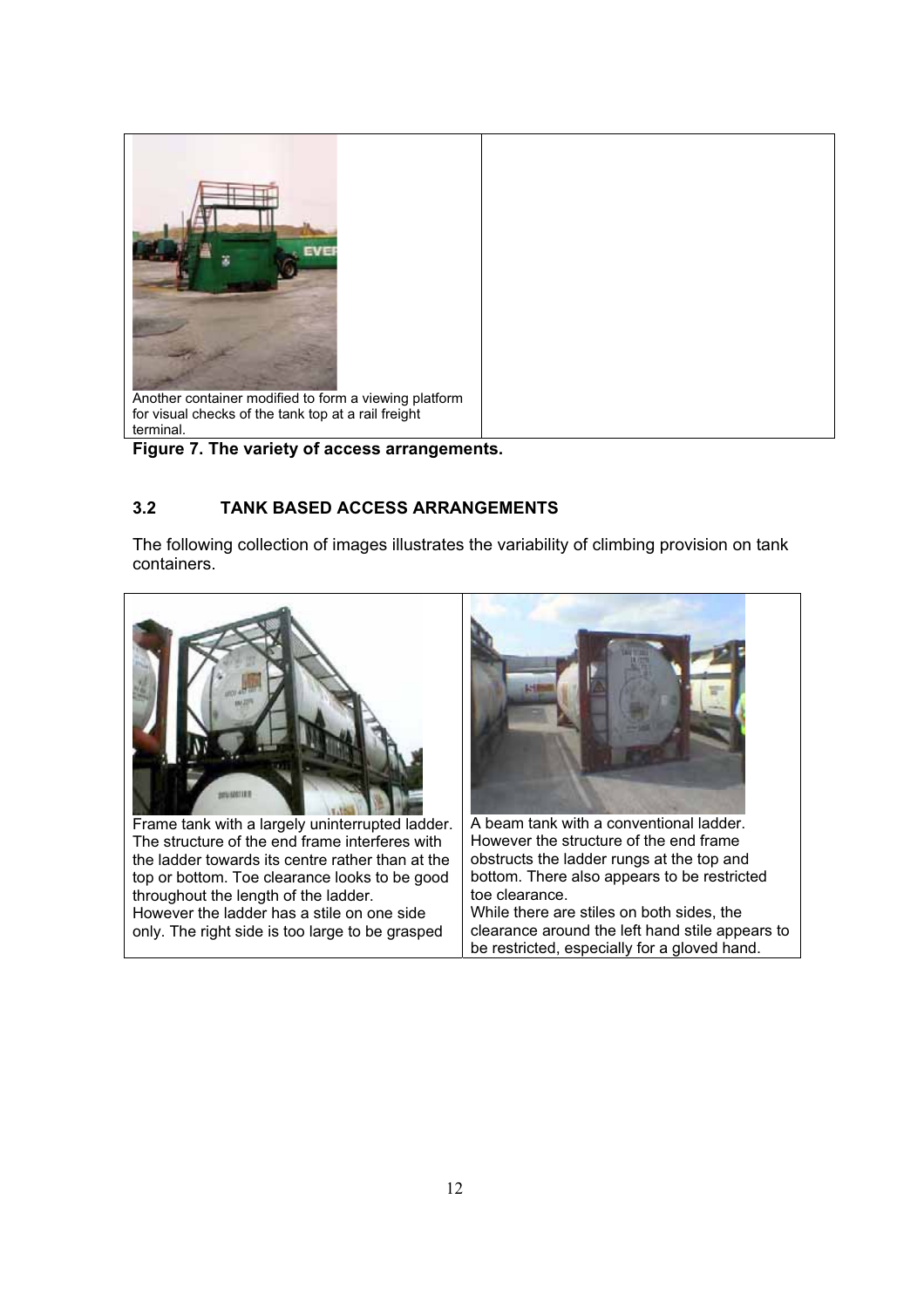

Another beam tank design. Here the ladder is partial. There appears to be a small additional step provided close to the top. Toe clearance appears to be reduced for the central portion of the climb. Stile on both sides, at least partially. High first rung. Offset top step.



This is a frame-tank design with a full length ladder, but the toe clearance is severely restricted throughout the climb. Stiles on both sides, but the lack of clearance behind may obstruct a gloved hand. Solid design means that the position of the rungs cannot be seen through the walkway from above.



This tank has a cut away design to the end of the tank insulation to ensure reasonable toe clearance.

Stiles continuous, but not enough clearance on right hand side to allow the stile to be grasped.



Good toe clearance but obstructed/altered rungs at the middle of the ladder. Rungs obstructed near the mid point of the ladder. Right hand stile is the tank frame. Too large to grasp.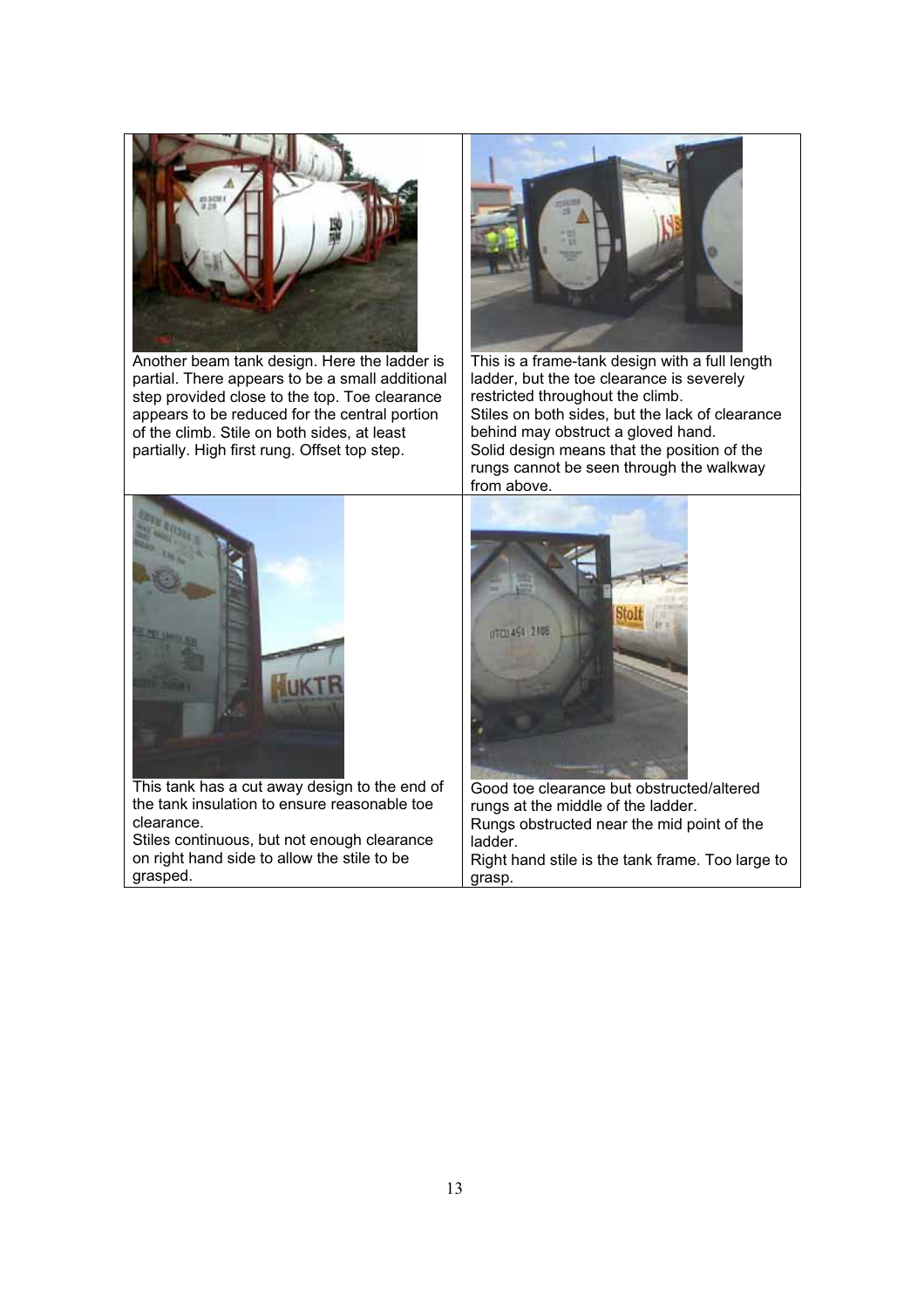

No top and bottom rungs. Angled foothold / slip hazard in place of rungs! High bottom rung Partial right hand stile Left hand stile too thick to grasp.



This illustrates the difference in the vertical spacing between the rungs provided, as there are 4 rungs. Rung spacing is consistent though. Angled structure is not in the place of a rung, and so less likely to present a hazard.



A further design variation. The frame structure forms the top and bottom rung, but the toe clearance is very restricted. Hand holds are on the rungs only.

Ladder cannot be seen from above.



This design appears to enable a complete conventional ladder to be provided, with good toe and hand clearance throughout (6 rungs). Only criticism is that the position of rungs cannot be seen from above.



This is an unusual design, but the ladder is largely unobstructed.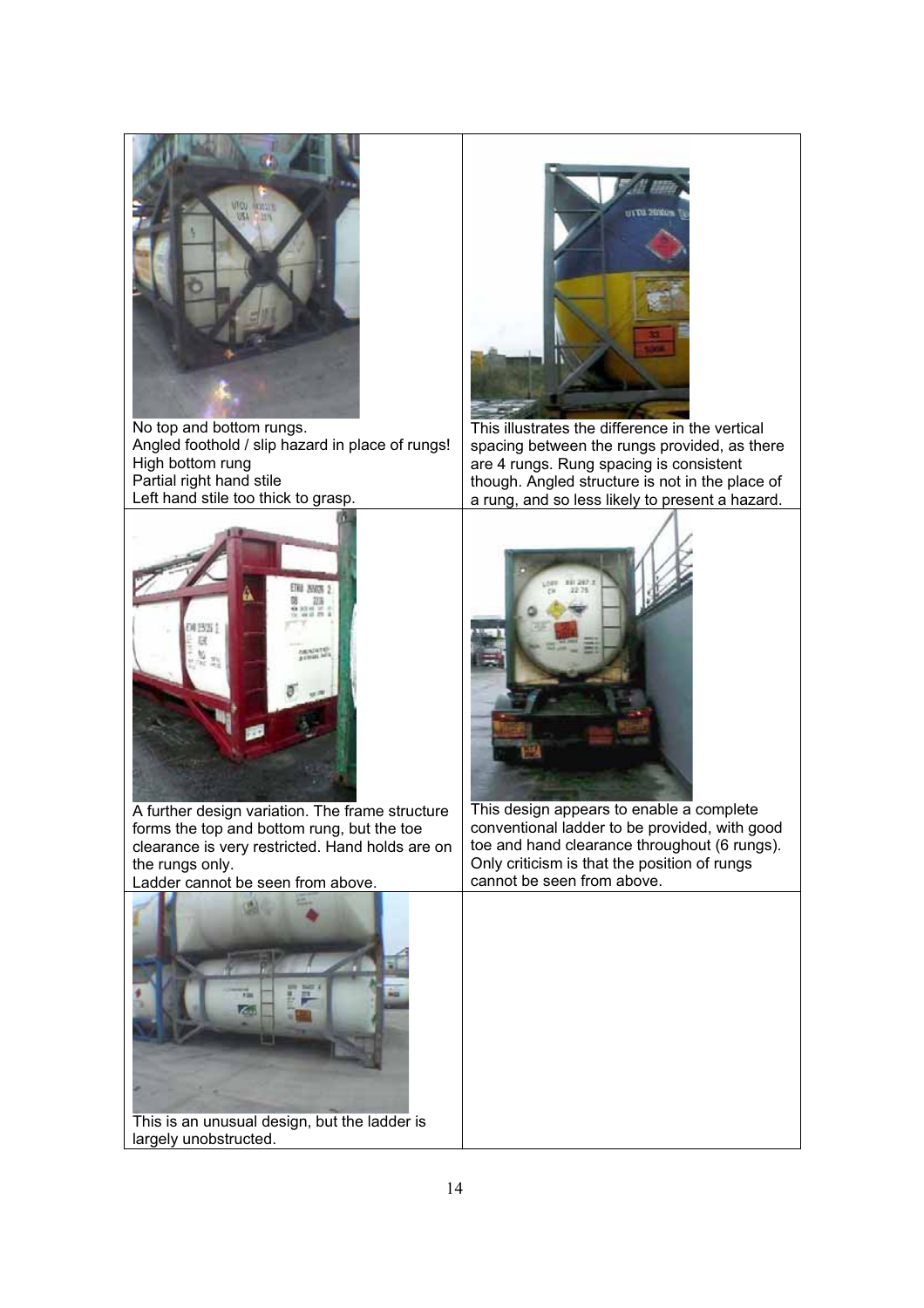

**Figure 8. The variety of tank based access features** 

# **3.3 VARIATIONS IN WALKWAY DESIGN AND LAYOUT**

The standard (BS ISO 1496) does state a minimum width for the walkway, but there are no further requirements in terms of its layout.

The amount of walkway provided obviously effects the construction cost for a tank, as well as its overall weight. The incentive is therefore to have the minimum possible.

Arguably the most common layout is an F-shaped walkway, with a longitudinal section running from the top of the ladder access to the far end of the frame. This will then have lateral sections providing access to the man-way/hatch and any valve gear.

The provision of walkway area should relate to the activity that is to be carried out on top of the tank. For some tank applications, there may be hardly any call for persons to go on top, for others access may be more frequent. Tanks can be constructed with a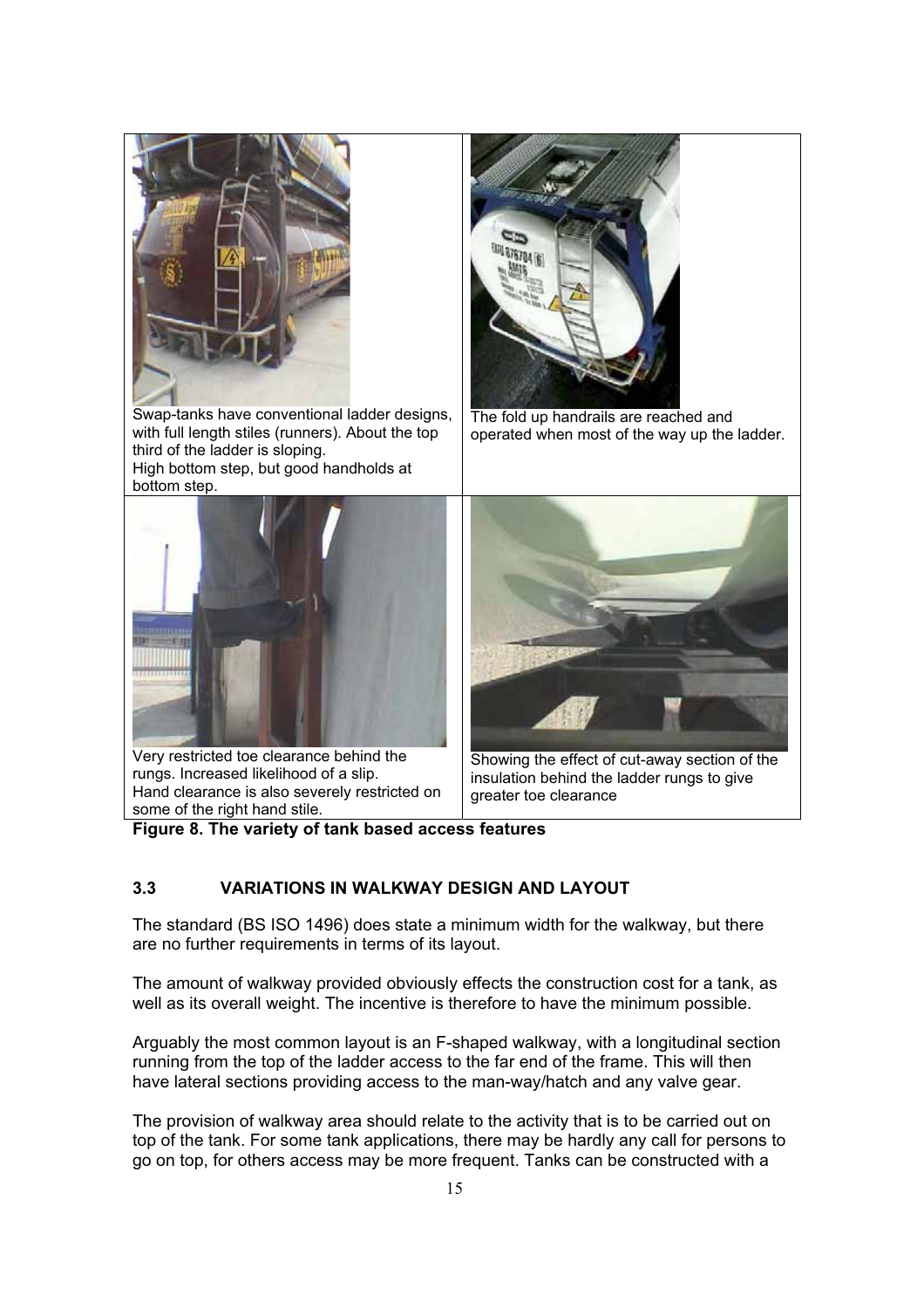particular application in mind, but typically the aim is for flexibility. The hatches / man-ways that workers may be required to raise can be heavy, and require lifting forces over 25kg to be exerted at near foot level (or even below). The design of the hatch, in terms of the direction it operates in, how far it opens etc., should be considered in relation to the walkway provided. The typical F-shaped walkway giving access to two sides of the hatch on a 400mm wide surface is considered to be less than optimal for the tasks involved in terms of enabling the workers to adopt appropriate postures for exerting force, etc.

We have seen an example where the longitudinal walkway is located on the opposite side of the tank from the ladder; a lateral walkway providing access across to it.

Space to move from ladder to standing, and vice versa. The minimum 400mm walkway does not allow a great deal of space for manoeuvre, for example when turning to prepare for descent.

Mesh or perforated plate walkways can enable a view of the ladder steps/footholds during descent.

Cut out frame design – a manufacturer supplies a particular customer with tanks that have a small cut out in the frame of the tank at the top of the ladder (~30mm deep). This is not considered to represent a significant advantage.

#### **3.4 HAND HOLDS**

Hand-holds are sometimes provided in the walkway and the doubler/mis-stacking plates near to the top of the ladder.



**Figure 9. Handholds at the tank top.** 

From discussions with industry representatives, it is apparent that tanks can be built and supplied (or leased) under a particular contract where the application is very specific and the requirements for access on top of the tank are limited. Under these circumstances the tanks have been specified with a commensurate degree of walkway provision. This saves money in the build and subsequent maintenance of the walkway, as well as reducing overall tank weight and maximizing payload. At the end of the contract, modifications can be made to up-rate the access arrangements, if required, for more general applications.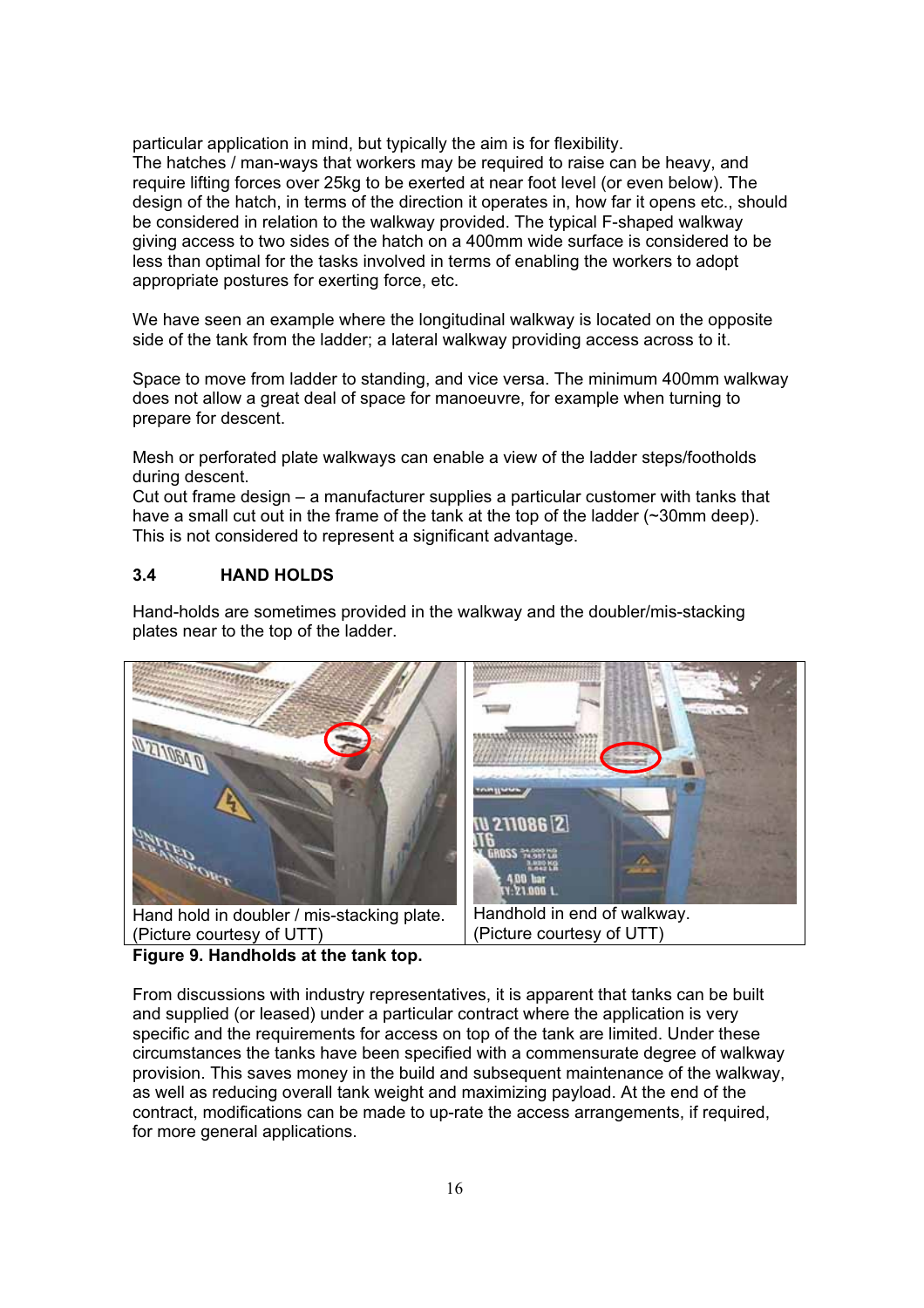# **3.5 HANDRAILS/GUARDRAILS**

Fold up handrails/guardrails both permanently attached and removable types, are being provided increasingly often. There are no design specifications in the tank container Standards relating to hand/guard rails, so the design appears to be largely up to the customer and/or manufacturer. A manufacturer will typically have these as standard design options that can be added to a build specification if required.

The typical design is one that folds up from a position laying flat beside the walkway, similar to those now provided on road tankers. The handrail must be secured in its down position to avoid inadvertent folding up (and latching) into the fully upright position. This can apparently happen on rail journeys, with serious consequences – and so is reportedly a requirement of Network Rail for use on UK infrastructure.

The function of what is referred to as a handrail may need to be clarified, and this has arisen in discussion with manufacturers. At present, the handrails are made as sturdily as possible within the constraints of weight and the ability to fold flat. There are currently no standards against which the performance of a handrail is tested or approved. Although these handrails are undoubtedly effective in providing an additional handhold, and will aid balance etc., there is some uncertainty whether these devices will be effective in restraining a person if they were to fall against them.

# **3.5.1 Practical issues for handrails**

The current design of handrail found on tank containers is folded up by pulling on a handle attached to the first upright. This is typically some distance from the end of the tank frame and ladder. Figure 10 shows what is believed would be a fairly typical posture.



**Figure 10. Typical posture when reaching to raise the handrail to the upright position.**

The forces required to operate the handrail have not been measured, however, in the posture seen in Figure 10, even a small force is likely to present a risk of musculoskeletal injury (especially to the back and shoulders). Operating the raising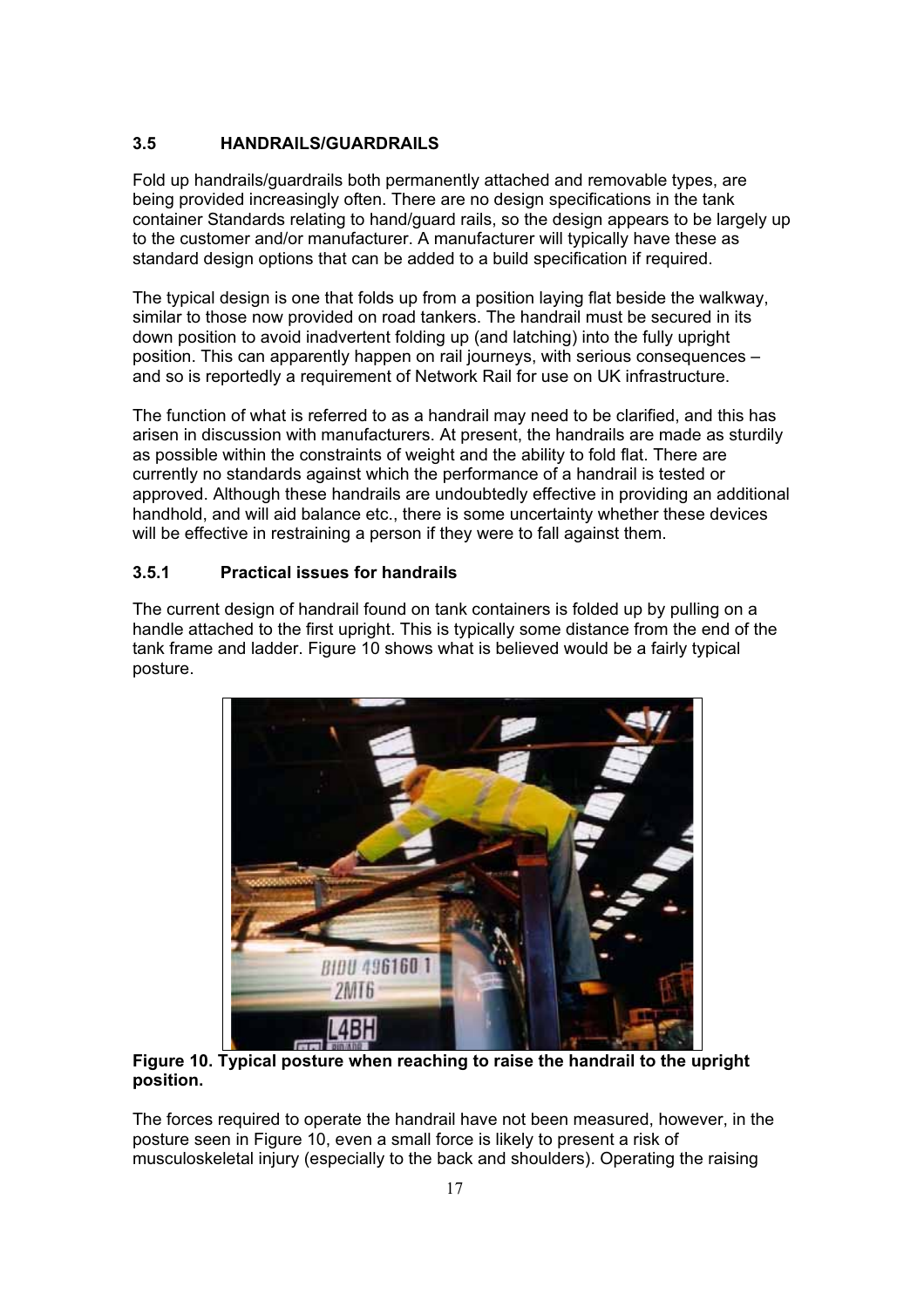mechanism in this way is therefore not ideal. Operating from a lower position on the ladder, perhaps with the mid chest area level with the tank top would be more suitable. Information on appropriate operating forces is contained within BS EN 1005-3:2002 *-*  Safety of machinery - Human physical performance - Part 3: Recommended force limits for machinery operation.

The operation of applying a force from this position may also present a risk of falling if the grasp of the handle slips.

Some handrails are latched into the down position to prevent them from being jolted into the upright position during transport. It is important that the latching and raising mechanism can be operated with one hand.

Based upon body size data, and avoiding the forward trunk flexion seen in Figure 10, the reach distance from the end of the tank to the raising handle should be much less, more in the region of 500-650mm, bearing in mind the variation in body size between different populations worldwide (e.g. Japanese small female grip reach = 522mm).

#### **3.5.2 Clearance for walking**

The minimum width for a walkway of 400mm is stated in BS ISO 1496. The handrail is usually mounted along the edge of the walkway, and folds up to be in a position running parallel to and vertically above the outer edge of the walkway. Considering a person moving along the walkway, walking forward facing the direction of travel, and with one hand holding onto the handrail - Depending upon the size of the worker, this may be quite awkward on a 400mm walkway while keeping to its centre.

Assuming that the height of the handrail is appropriate, at between standing knuckle and elbow level. In any case the handrail needs to be around 1100 mm to be effective in preventing a fall over it. At this level the body is generally wider than the space occupied by the feet. The 400mm width may be linked with the  $95<sup>th</sup>$  percentile male hip breadth of 403mm, plus clothing. The 95<sup>th</sup> percentile female Hip Breadth is 442mm + clothing, and Elbow to Elbow Breadth is 528mm + clothing).

To walk along a 400mm wide walkway with the hips brushing the handrail may be awkward, and even hazardous if clothing snags etc. An offset handrail on a 400mm walkway is likely to be beneficial to allowing a normal gait for most workers when wearing bulky clothing, etc. This should also minimize the likelihood of trips. An offset of 75mm to 100mm is suggested.

Certainly on a 300mm walkway (the absolute minimum allowing for foot fall), there will need to an offset of around 115mm on the handrail, to allow room for the width of the hips and to have the arm at the side, so that the worker can walk forward keeping to the centre.

#### **3.5.3 Handrail coverage**

The hand/guard rail will by necessity be shorter than the length of the side of the tank, because of the requirements to fold away. It can extend from close to the tank end at the ladder. However, any worker will invariably be accessing hatches and valves etc, at the centre of the tank and possibly some distance from the ladder and close to the opposite end of the tank. Assuming that the handrail does provide some fall protection, in this position there is an equal likelihood of a fall from the unprotected side of the tank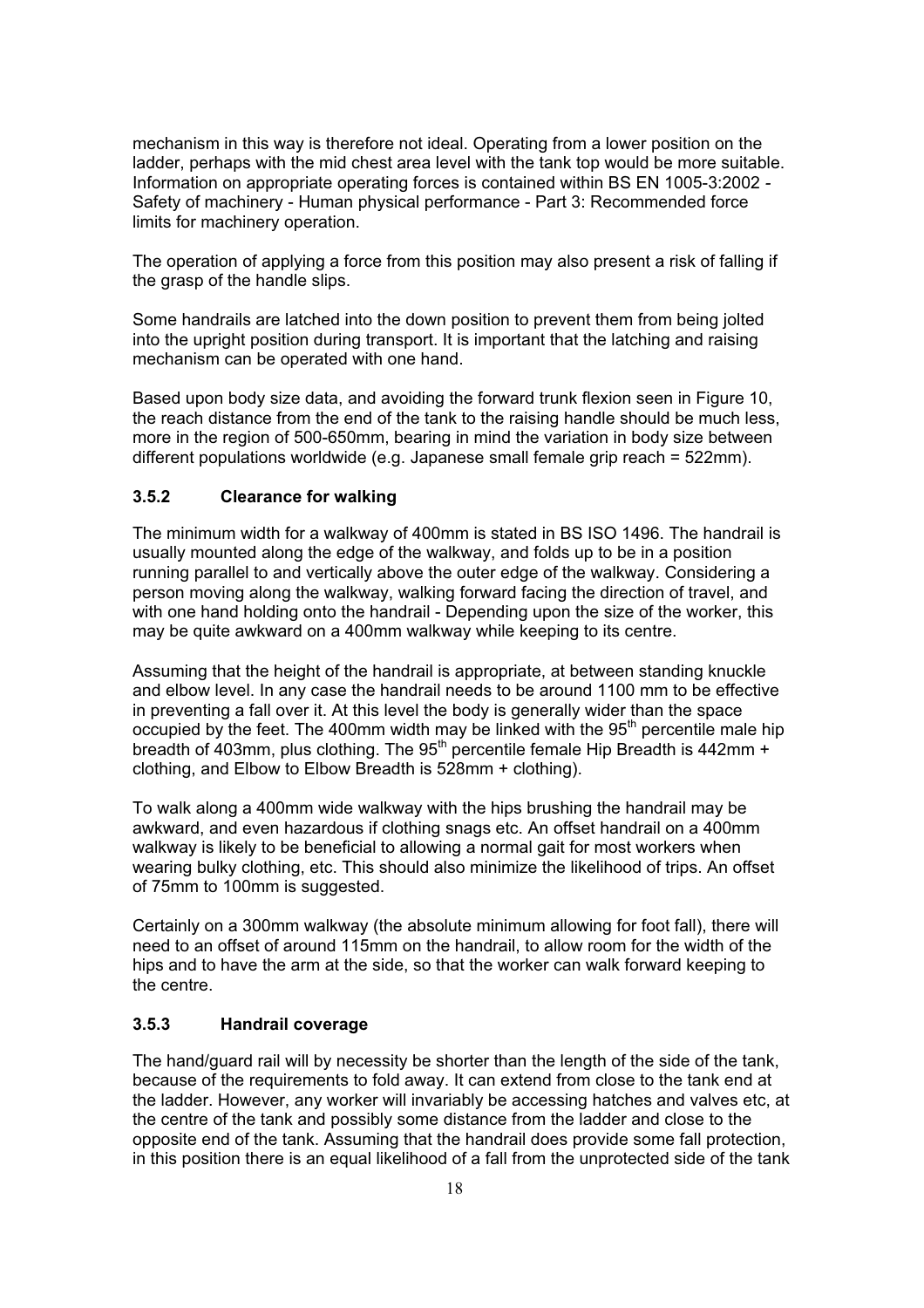or from the end. At best the handrail therefore only assists with movement to the place of work and protects against a fall for the extent of its length. The opposite side of the tank and both ends remain unprotected. It is therefore important to consider where workers will need to go when designing the walkway and handrail layout.

# **3.6 OTHER PRACTICAL CONSIDERATIONS**

During discussions with industry representatives, the subject of maintaining the equipment fitted to tank containers was raised. During the journeys of tank containers there can be a considerable amount of damage and theft. Stainless steel fitting such as walkways and handrails are often a target for thieves due to its relatively high value in certain parts of the world. The costs of maintaining a tank container were reported to be significant. Therefore, as well as the impact on payload, it is desirable for operators to have as little ancillary equipment fitted to the tank as possible.

Footwear type is an important consideration. As well as having suitably non-slip soles, for secure footing on ladders footwear with a heel to locate onto ladder rungs is best.

Walkway surfaces need to be non-slip (see Section 8 for details), but consider whether the surface is to be grasped during ascent or descent, and whether the surface is suitable. Walkways are often constructed of perforated plate, which can have sharp edges. It is also worth considering how any contaminants and or water will be shed from the surface.

# **4 THE TANK CONTAINER LADDER CLIMBING OPERATION**

The following sequential images are taken from video footage of a depot worker who was highly experienced in tank container ascending and descending. The climb and descent were performed at normal speed, and with a notably smooth series of movements, demonstrating habituation to the operation. While the technique demonstrated here may not represent how every worker might approach these operations, they are considered to be highly indicative for workers experienced in tank top access.

A less experienced worker is considered likely to complete the transfer onto the walkway on all fours, or in a crouch, and then move to an upright stance.

### **4.1.1 Observations**

The corner casting is used as a handhold on both ascent and descent (as there are no alternative suitable handholds).

When ascending all the ladder rungs are used, right to the top.

When descending the top rung is missed out, the worker preferring to place their first foot lower down on the ladder, in this case the 2nd rung down from top.

For an experienced worker in favourable conditions, when ascending, once the first foot is placed on the walkway, it may be the only point of contact.

In the absence of purpose provided handholds, the corner casting and the edge of the walkway and the tank end frame will be used as handholds for climbing up and down. On some tanks seen, the walkway is so close to the frame structure that there is no clearance between them for a handhold.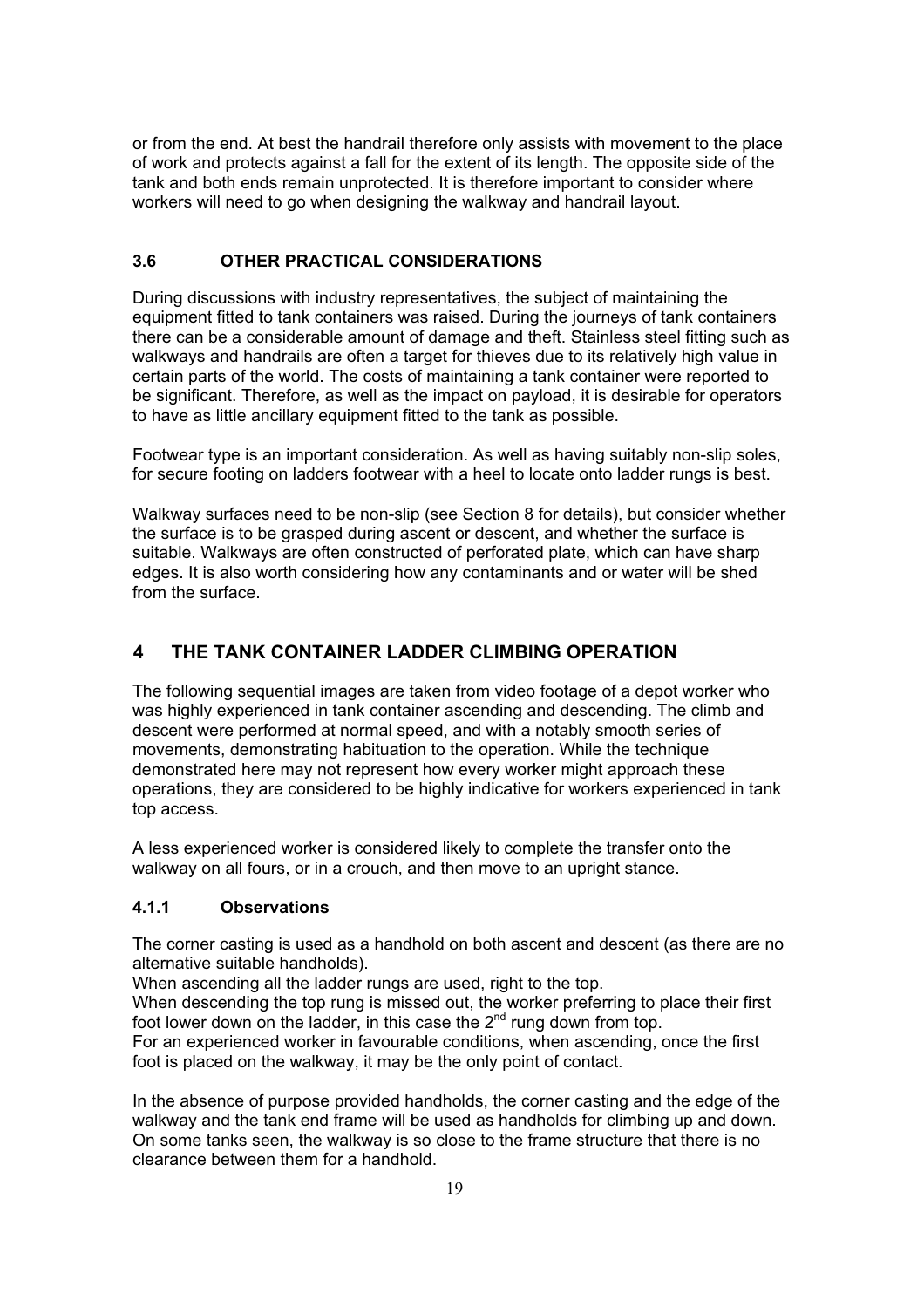The transfer between the ladder and the walkway, particularly in descent, is considered to be the most hazardous element of the whole access operation because of the following factors:

- Proximity to the tank edge spanning approximately 270 degrees during the transfer manoeuvre
- Awkward postures and movements required
- Likely high demands on strength to maintain stability
- Less than 3 contact points is normal
- A lack of purpose provided handholds
- Difficulty in seeing footholds during descent
- Lack of opportunity for recovery / Lack of protective measures e.g. no handrail protection
- Typically small area on tank top for maneuvering into position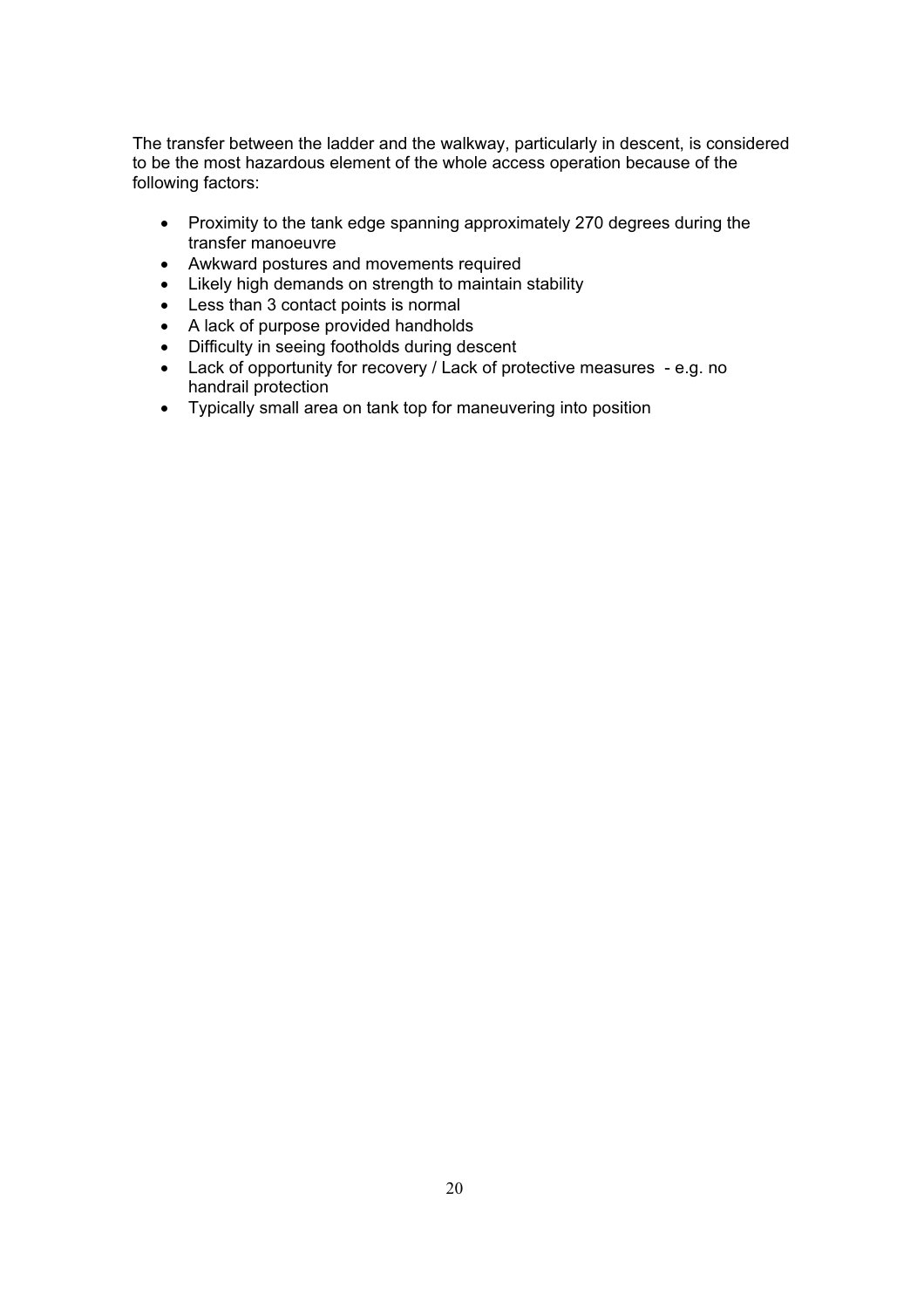| The worker uses<br>side of the body<br>handhold either<br>the top rung of<br>the ladder with<br>one foot, while<br>having a | transfer from the<br>contact with the<br>At this point the<br>complete. The<br>worker has only<br>ladder to the<br>one point of<br>walkway is<br>tank.                                          |                                  |
|-----------------------------------------------------------------------------------------------------------------------------|-------------------------------------------------------------------------------------------------------------------------------------------------------------------------------------------------|----------------------------------|
|                                                                                                                             |                                                                                                                                                                                                 |                                  |
| The other hand<br>grasp the tank<br>frame<br>is moved from<br>the ladder to                                                 | upward with one<br>released as the<br>transferred to<br>the foot on the<br>walkway, the<br>handholds are<br>worker drives<br>In a dynamic<br>forward and<br>move, the<br>weight is<br><u>ର୍</u> |                                  |
|                                                                                                                             |                                                                                                                                                                                                 | Figure 11. The climbing sequence |
| climbing posture.<br>One hand has<br>moved to grasp<br>into the corner<br>A conventional<br>vertical ladder<br>casting.     | moved up over<br>the tank frame to<br>be placed on the<br>walkway<br>The first foot is                                                                                                          |                                  |
|                                                                                                                             |                                                                                                                                                                                                 |                                  |

 $\overline{21}$ 21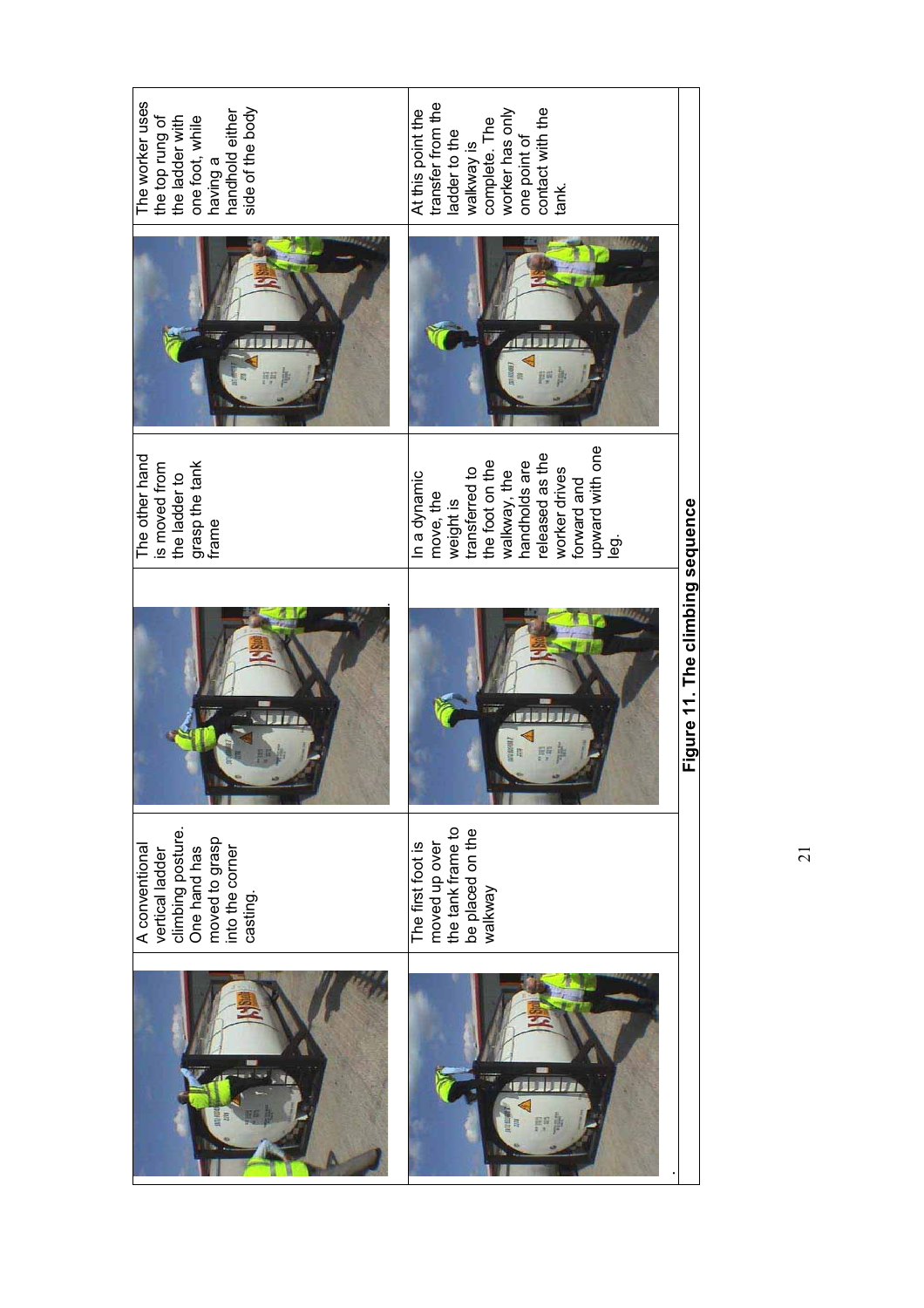

The worker will typically move back to The worker will typically move back to the ladder facing it, and turn on the<br>narrow walkway. the ladder facing it, and turn on the narrow walkway.



handholds present - the corner casting handholds present – the corner casting They will need to turn and crouch so They will need to turn and crouch so and the walkway edge, on the same and the walkway edge, on the same that the hands can grasp any that the hands can grasp any side of the walkway. side of the walkway.



rung. There has been a change of grip<br>with the hands, to a handhold either rung. There has been a change of grip side of the walkway, and the worker is side of the walkway, and the worker is with the hands, to a handhold either The first foot engages in the ladder The first foot engages in the ladder again stable. again stable.



The second foot is then moved over The second foot is then moved over<br>the edge



Whilst turning the worker will begin to begin to drop a leg over the end of the tank drop a leg over the end of the tank Whilst turning the worker will



on the rung down, or move straight for<br>the next rung. on the rung down, or move straight for the next rung.



walkway, and the worker twists as the walkway, and the worker twists as the the top rung of the ladder, but the 2<sup>nd</sup> Typically they will not attempt to use the top rung of the ladder, but the 2<sup>nd</sup> ypically they will not attempt to use eg is lowered. They are relatively leg is lowered. They are relatively rung down. The hands are both rung down. The hands are both grasping the same side of the grasping the same side of the unstable. unstable.



ladder climbing posture, but still using<br>handholds on the top of the tank. ladder climbing posture, but still using handholds on the top of the tank.

22

 $22$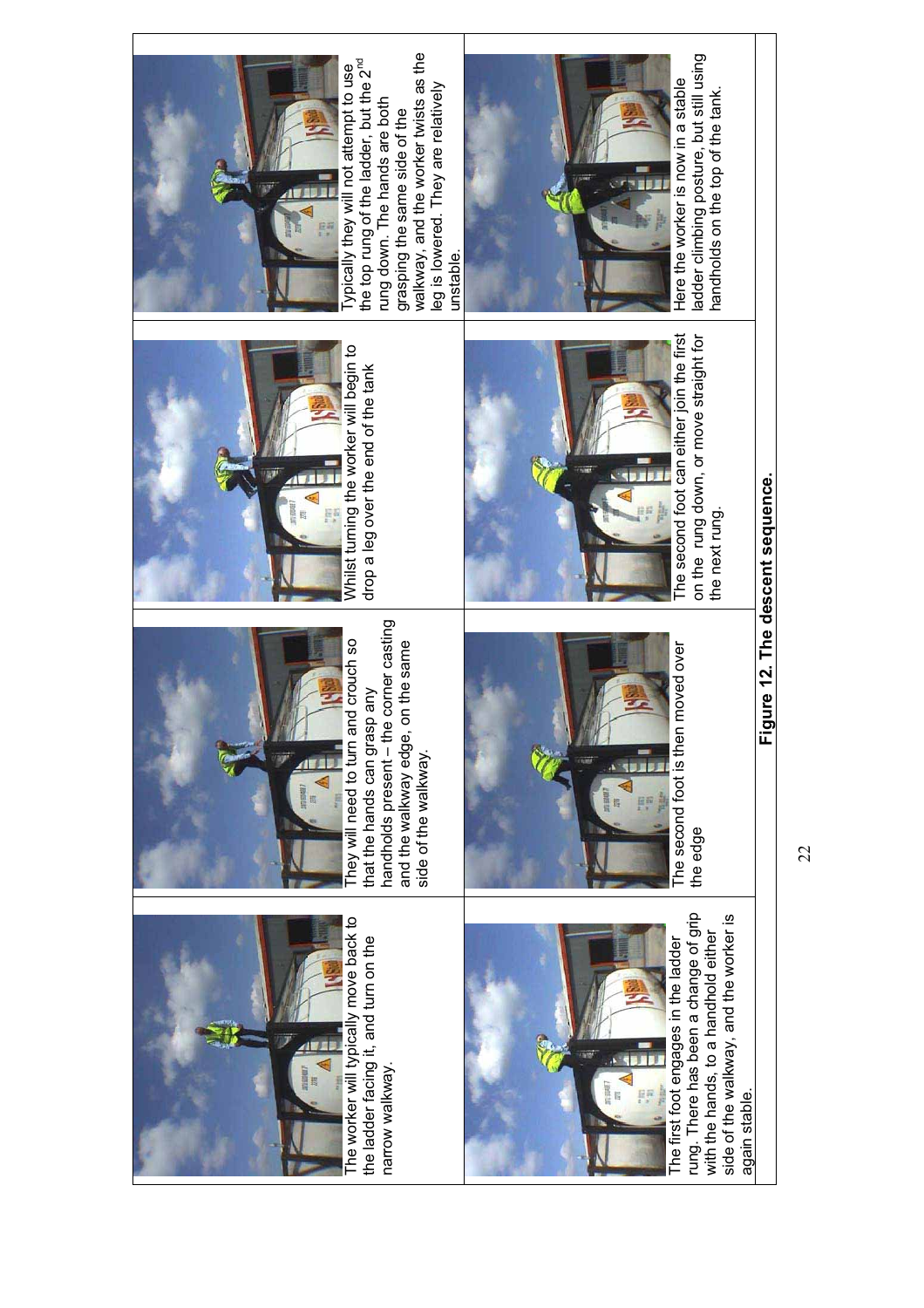# **4.1.2 Effect of ladder obstructions**

As seen in this climb sequence the top rung of the ladder is used. Any obstruction to the ladder rung, or inconsistency of its spacing, width, depth etc. will have greatest impact in this region. Unfortunately it is in the upper (and lower) sections of the ladder that it is most often affected by the presence of the tank frame etc. However the effect of obstructions appears to be less critical during descent, since the top rung(s) of the ladder are not used.

# **5 LITERATURE/GUIDELINES ON ACCESS SYSTEMS IN SIMILAR SITUATIONS**

There are a number of relevant Standards dealing with the design of access systems. These appear to represent the current best knowledge in terms of design criteria, many of which are considered to be directly applicable to the tank container/swap-tank situation. For ease of reference these are collated and presented in Appendix 2.

# **6 ALTERNATIVE ACCESS AND PROTECTION APPROACHES**

Gantry access systems with harnesses and lines, or fold down stairs with surrounding guard rails are reasonably well established as a fall protection options for site where access is required on a routine basis.

Presented here are options that might be applicable to those sites where a means of fall protection has hitherto been considered to be not reasonably practicable.

# **6.1 MOBILE ACCESS LADDERS AND FALL PROTECTION CAGES.**

These devices are considered to be suitable for sites accepting deliveries by tank container on a periodic basis. The cost of these devices is in the region of £5000. The devices can be moved manually or alternatively with a lift truck. They can be adjusted to suite the height of the particular tank container load. The fall protection is in the form of guardrails, providing a reasonably sized working area. However, it may be that the worker may require access to a larger area of the top of the tank than these proprietary systems allow. It may be possible for these systems to be modified to provide a larger access area.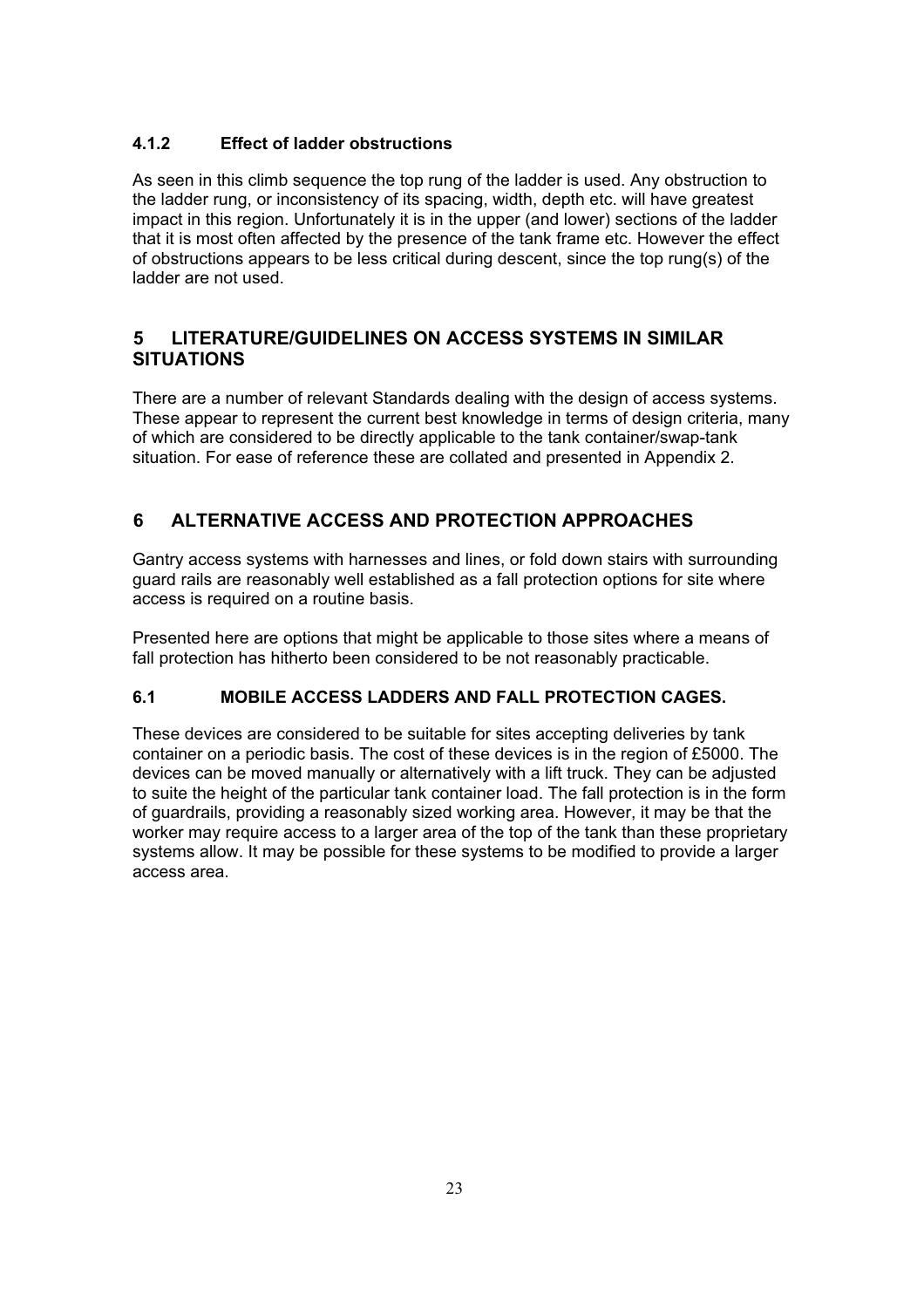

**Figure 13. Example of a mobile height adjustable ladder and fall protection guard, and a fall arrest post (Source: UCL Safety Systems, Unique Concepts Limited 1500 King Edward Street, Winnipeg, Manitoba, Canada, http://www.uclsafetysystems.com).**

# **6.2 CONTAINER MOUNTED FALL ARREST SYSTEMS**

This (UCL Safety Systems, Canada) Container Mount Fall-Arrest Post is a portable fall protection device for workers performing various tasks near edges of stacked shipping containers. It is designed to quickly engage and disengage all I.S.O. type container corner castings without tools. Whether or not it can be fixed in place without accessing the top of the tank container is not known, but it would seem reasonable to expect that it could be from a platform or gantry of less than 2m high. It weighs 11kg.



**Figure 14. The corner casting mounted fall arrest post (Source: UCL Safety Systems, Unique Concepts Limited 1500 King Edward Street, Winnipeg, Manitoba, Canada, http://www.uclsafetysystems.com)**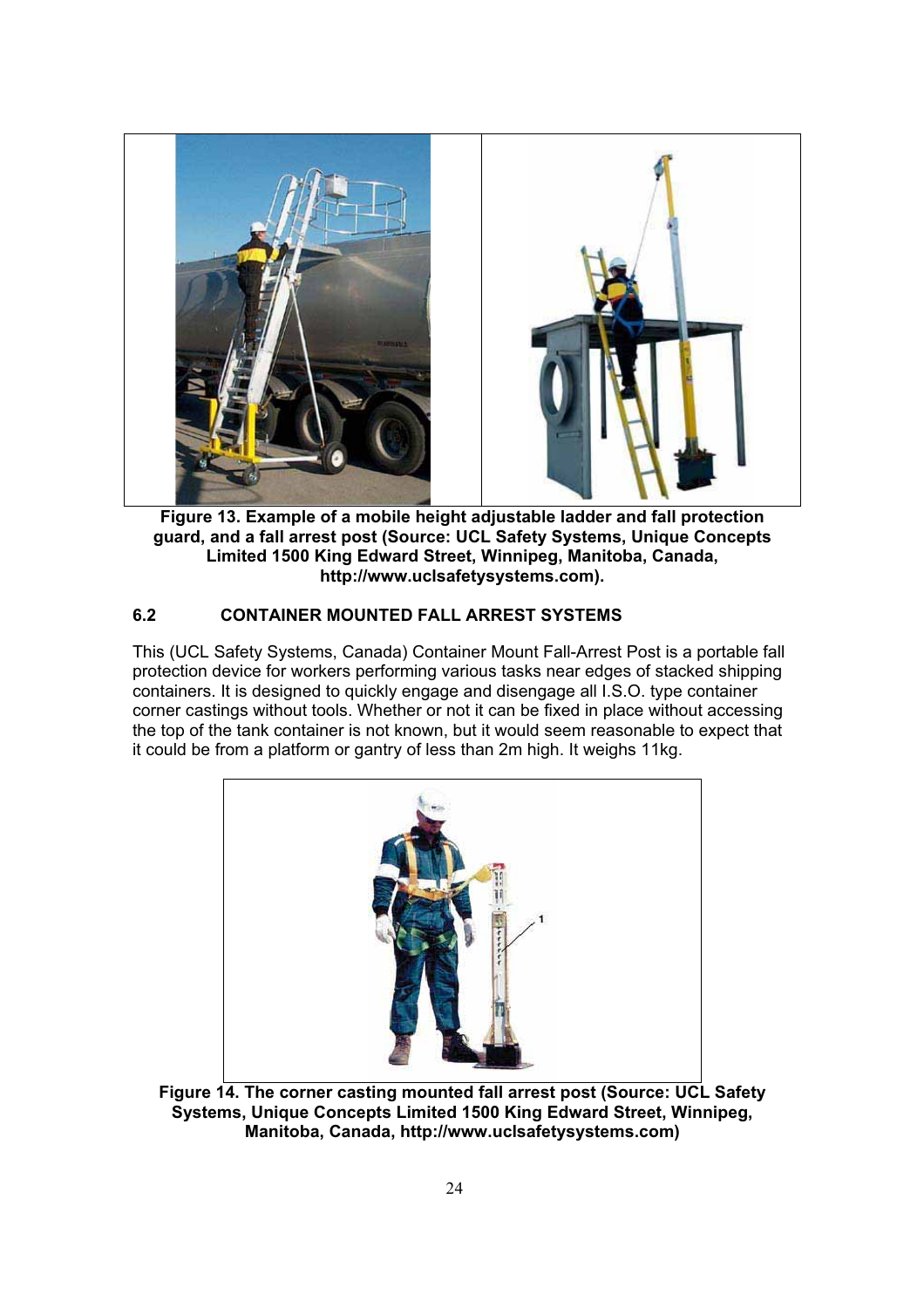### **6.3 TANK TOP PROTECTION SYSTEMS**

This device, from Australia (Standfast Enterprises, Queensland), is called The TRAM (Total Restraint Access Module). It is reported to be a cost effective means of providing fall protection during access to the top of road tankers and tank containers. The cost of fitting the TRAM to a road tanker is reported to be lower than that for fitting handrails. When not in use, the device folds flat and adds approximately 50kg to the weight of the tanker. The device provides fall protection from a point partially up the ladder, through the transition to the walkway and along the full length of the walkway. The ascending worker has to wear a waist belt harness that is donned before climbing the ladder. The harness is attached to the device as the worker climbs the ladder. The company promotional material includes some video of the device in use, and it appears to be a practical and workable option. Of particular benefit is the fact that the device provides fall protection where it is arguably needed most; at the transition between ladder and walkway, both during ascent and descent.



**Figure 15. The TRAM working sequence (Source: Standfast Enterprises, 4/7 Camford Street, Milton, Queensland 4064, Australia. www.standfastenterprises.com.au).**

Standfast Enterprises report that they have successfully fitted the TRAM to tank containers for specific applications where stacking is not required (unfortunately no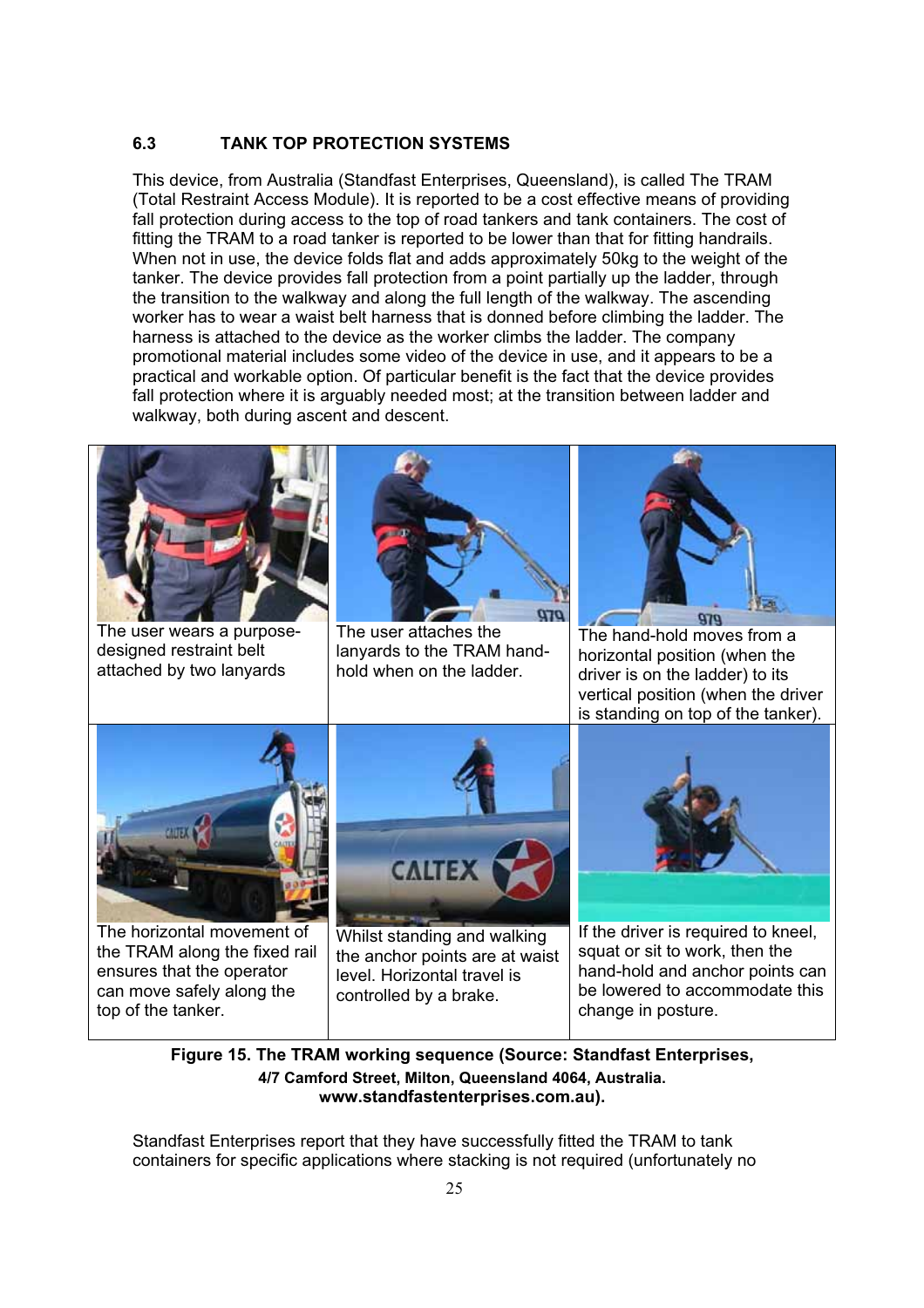images were available at the time of writing). Although the stacking issue would need to be overcome before this kind of device could be routinely provided on a tank containers, this does highlight the possibilities for tank mounted fall protection as the TRAM can be configured to allow the necessary degree of mobility on top of the tank container while still affording protection. The use of the device with a vertical ladder was not reported to be problematic. This kind of device may be most immediately applicable to Swap-tanks.

#### **6.4 HANDRAILS**

ITCO have presented financial estimates for modifying a fleet of tank containers to have a permanently fitted fold up handrail. These are based on a cost of £400 materials and £100 labour per tank. For a medium sized company operating 4000 tanks would be liable for costs in access of £2,000,000 for installation. The larger operators and leasing companies with over 15000 tanks could have costs of up to £7,500,000. ITCO also estimate that the maintenance costs associated with the handrail can be as high as £100 over a 2.5 year operation cycle, as theft and damage are common problems.

The ITCO favoured alternative, is for delivery sites to have some from of fall protection. The cost per site for this is estimated to start from around £2500-£5000.

A number of tank container operators have adopted the approach of fitting temporary fold up handrails to tanks where there is a requirement to do so. These fix into the tank container corner castings. It is not clear to what extent the decision to use one is always based upon a risk assessment, or a customer requirement (although the latter may itself be based upon a risk assessment). These devices appear to offer essentially the same degree of protection as a permanently fitted handrail, but some offer less protection (see the accident example in the Appendix). There were reported to be considerable logistical problems associated with having a limited number of temporary handrails and providing them on the right tank in the right place, and getting them back to the depot again. The handrails generally require the use of a gantry or other high level platform for fitting and removal (see Figure 7).

# **7 SUMMARY / CONCLUSIONS**

The operation of climbing on and off the top of a tank container or Swap-tank is performed routinely by workers worldwide in many different environments without any fall protection. Tank containers are at least 2.5m high, and are often accessed while on a road trailer when the top of the tank can be around 4m above ground level.

The task of climbing and descending a vertical ladder and transferring to and from a horizontal walkway, without the presence of handrails or hand-holds is not a straightforward one. The ladder-climbing element alone is risky, but the transfer component is considered to be the most hazardous.

Considering the range of ladder and walkway configurations seen, and the possible range of environmental conditions in which tank-top activities can be performed, the activity of accessing the top of a tank container, using only the facilities typically provided on the tank itself, presents a high risk of serious injury.

The normal hierarchy of risk control starts with avoidance. From discussions with industry representatives, it seems that given the wide range of tank container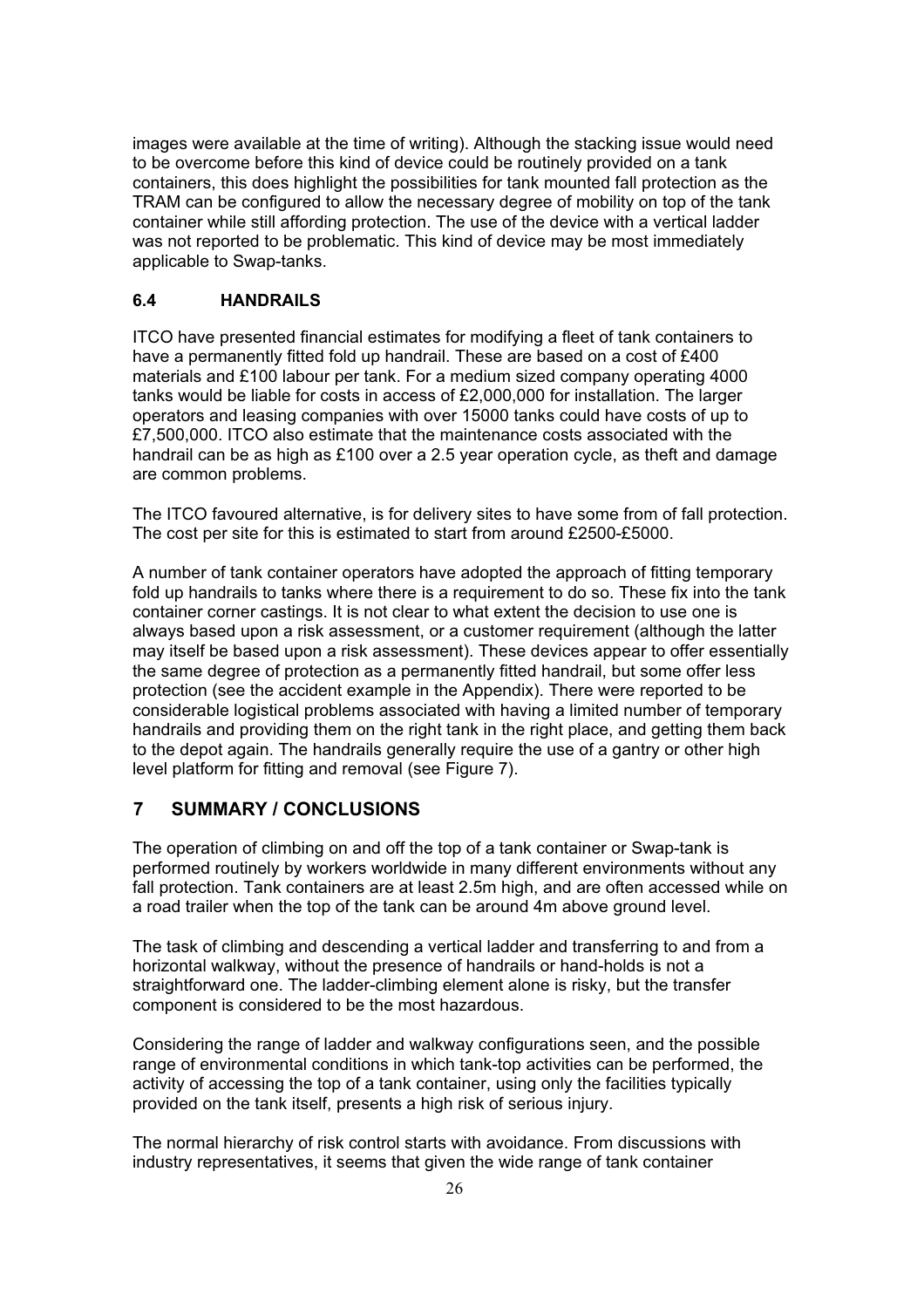applications, avoiding all tank top access is not a practical option, not least because of the requirements for hazardous goods in terms of not allowing bottom fill/discharge. The next step is to control the risk. At present only one tank-based system has been identified which could effectively prevent or protect a worker from the consequences of a fall while on the ladder or from the top of the tank, and this is only suitable for limited tank container applications.

There are established guidelines for ladder and walkway design, but these are not included in the standards for the construction of tank containers and Swap-tanks. There are a number of improvements that can be made to the ergonomics and the safety of access systems provided on tank containers. These improvements will not prevent falls occurring; however, they may serve to reduce the likelihood of a fall. These measures may be sufficient to bring the risks of injury associated with working at height on a tank container to a level comparable with that of working on a road tanker.

Swap-tanks appear to offer the most scope for design improvements to the access arrangements within Europe. Indeed it appears that many of these tanks have been improved to a level approaching that now adopted for road tankers.

In order for the risk of falls from tank containers to be effectively controlled, fall prevention/protection systems are required. Given the practical difficulties associated with basing such systems on the tanks themselves the conclusion has to be that fall prevention/protection systems external to the tank container are preferable, and provided at the locations where tank top access is required.

However, it is believed that avoidance of top access may be possible in some circumstances. For example, when considering the requirement for the safety of the load for road travel to be established, it is not clear that tank top access by personnel is necessary. The standards for tank containers suggest that secure closure of openings can be indicated visually, and the ADR states that a visual inspection for safety, along with documentation constitutes a sufficient assessment of load safety. The CDG Regulations use the concept of *so far as is reasonably practicable*. It may be that design characteristics can be established for hatches, manlids, valves etc., which will provide a clear indication of a secure state of closure. Tags are already used, and it may be that their use can be expanded to indicate secure closure. A detailed examination of these possibilities, as well as the legislative requirements is recommended in order to establish exactly what is expected of haulage drivers, and others, when dealing with tank containers.

### **8 RECOMMENDATIONS**

Means of safe access and fall prevention/protection should be provided at the sites where tank top access is required. This will typically be in the form of access stairs and gantry with fall arrest system, or guardrails. The design guidelines provided below can be used, but for guidelines more specific to stair and gantry structures, refer to BS 5395-3:1985 Stairs, ladders and walkways.

If the use of fold up and/or temporary handrails is to be continued, these should be sufficiently strong to protect a worker falling against them. This may need further investigation.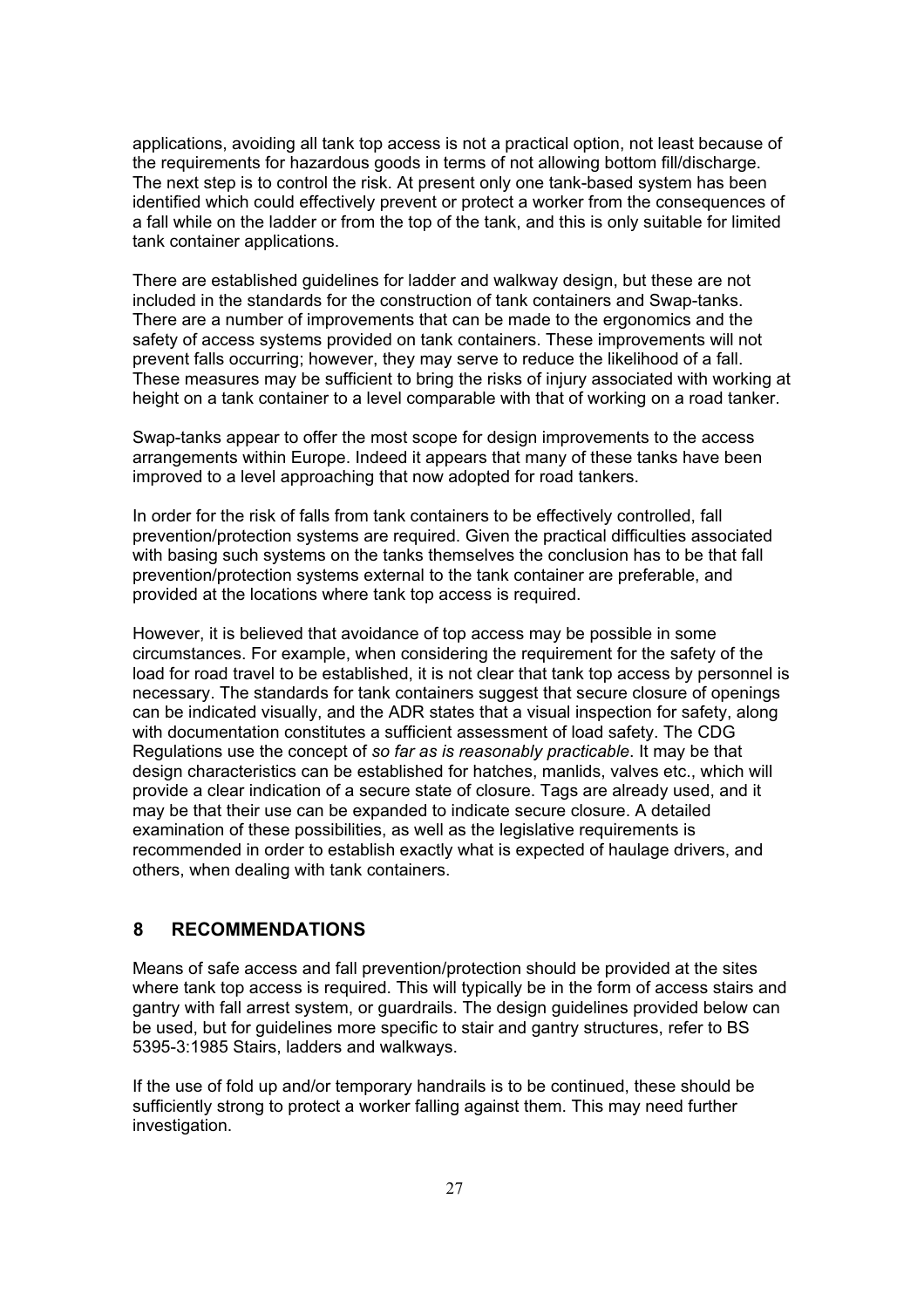#### **8.1 RECOMMENDATIONS FOR TANK BASED ACCESS SYSTEM FEATURES**

Tank containers are used worldwide by a range of populations with varying body sizes in a range of environments. It is therefore important to consider this variability, to design for the widest range of users and the range of clothing and PPE that personnel accessing the top of tank containers may be wearing/using. It is usual to accommodate the  $5<sup>th</sup>$  to  $95<sup>th</sup>$  percentile operators (as defined in EN 3411) including various populations.

The following guidelines may be used to help standardize the access arrangements for tank containers, and represent collated 'good practice' from relevant sources worldwide. Further details are provided in Appendix 2.

- It is important to allow enough clearance for thick gloves on hands, large footwear, and to consider reduced mobility as a result of wearing thick clothing.
- Correct and appropriate use of the designed access features should be self evident without special training, and should not overly constrain workers to use a particular method of climbing.
- Also, access may be made in less than ideal lighting conditions, and there it is recommended that the access system elements on the tank container are colour coded to indicate their presence and in high contrast colour to aid their identification especially in difficult conditions. For example, the ladder rungs, any additional handholds, and the handrail and it operating handle.
- The access system should be designed to enable the user to use simultaneously two hands and one foot, or two feet and one hand while ascending descending or moving about.
- Provide handholds/rails on both sides of the ladder wherever possible.
- Design handholds/rails to keep as clean as possible, and consider a facility to clean footwear prior to ascent.
- Consider the operation of hatches, etc., and the postures and actions these will require, and how this will influence where people need to stand when designing walkways.
- Consider the biomechanical/strength requirements for actuating safety features such as fold up handrails, as well as anthropometrics during design.

#### **8.1.1 Ladders**

- The ladder should be conventional and consistent. It should preferably have round stiles on both sides that can be grasped (allow 75mm all round clearance for gloved hands)
- The stiles should be round or at least a rounded rectangular cross section as rectangular cross sections are hard to grip.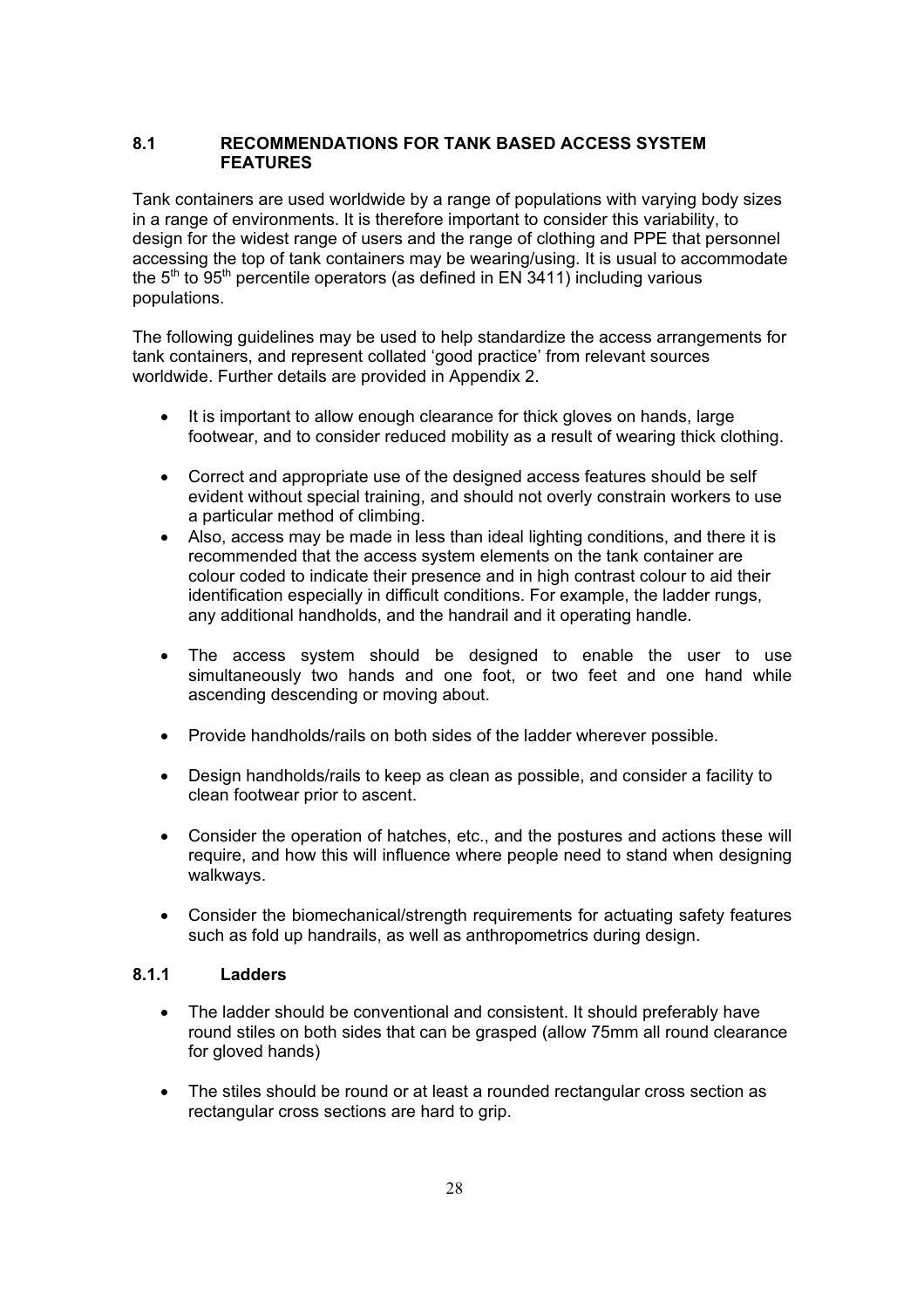# *8.1.1.1 Ladder angle*

• The recommended angle for a ladder is generally in the range 70 to 90 degrees from horizontal*.*

# *8.1.1.2 Ladder width*

- At least 300mm where both feet may be placed on the same rung
- Around 400mm is preferred.
- Footholds for a single foot, at least 200mm wide

# *8.1.1.3 Rung/step spacing*

- Between 200 and 400mm vertically.
- 300mm is preferred
- Spacing must be consistent throughout the ladder to minimise tripping.

# *8.1.1.4 Rung dimensions*

• Between 20mm and 60mm diameter/depth.

# *8.1.1.5 Rung style*

Smooth round rungs offer least grip for feet. Round rungs provide most flexibility in climbing posture on a vertical ladder. High friction surface is best – punched holes/welded mesh. If flat rung treads are used they should be horizontal.

The stiles should form the handholds rather than being the rungs, but if the rungs must be used they should be round or rounded square section – at least 2mm radius on corners, or 2mm x 2mm chamfer.

Consideration should be given to means of avoiding contamination with dirt/grease from footwear etc.

• On balance it is recommended that round rungs are used on vertical ladders, but if possible with a non-slip surface that does not compromise hand grasping if the rungs must be used as handholds.

# *8.1.1.6 Height of the bottom rung above the ground / vehicle bed.*

The first step should be reachable by the shortest person and at least 2 hand holds should be available for them at this position – on each side of the ladder.

- Between 400 and 760mm
- 400mm is most suitable bottom rung height for the wide range of users.

# *8.1.1.7 Toe clearance behind ladder rungs*

Space behind the rung is needed to enable the foot to placed securely, minimize slipping, and the moment at the ankle.

- 150mm minimum
- 190mm preferred.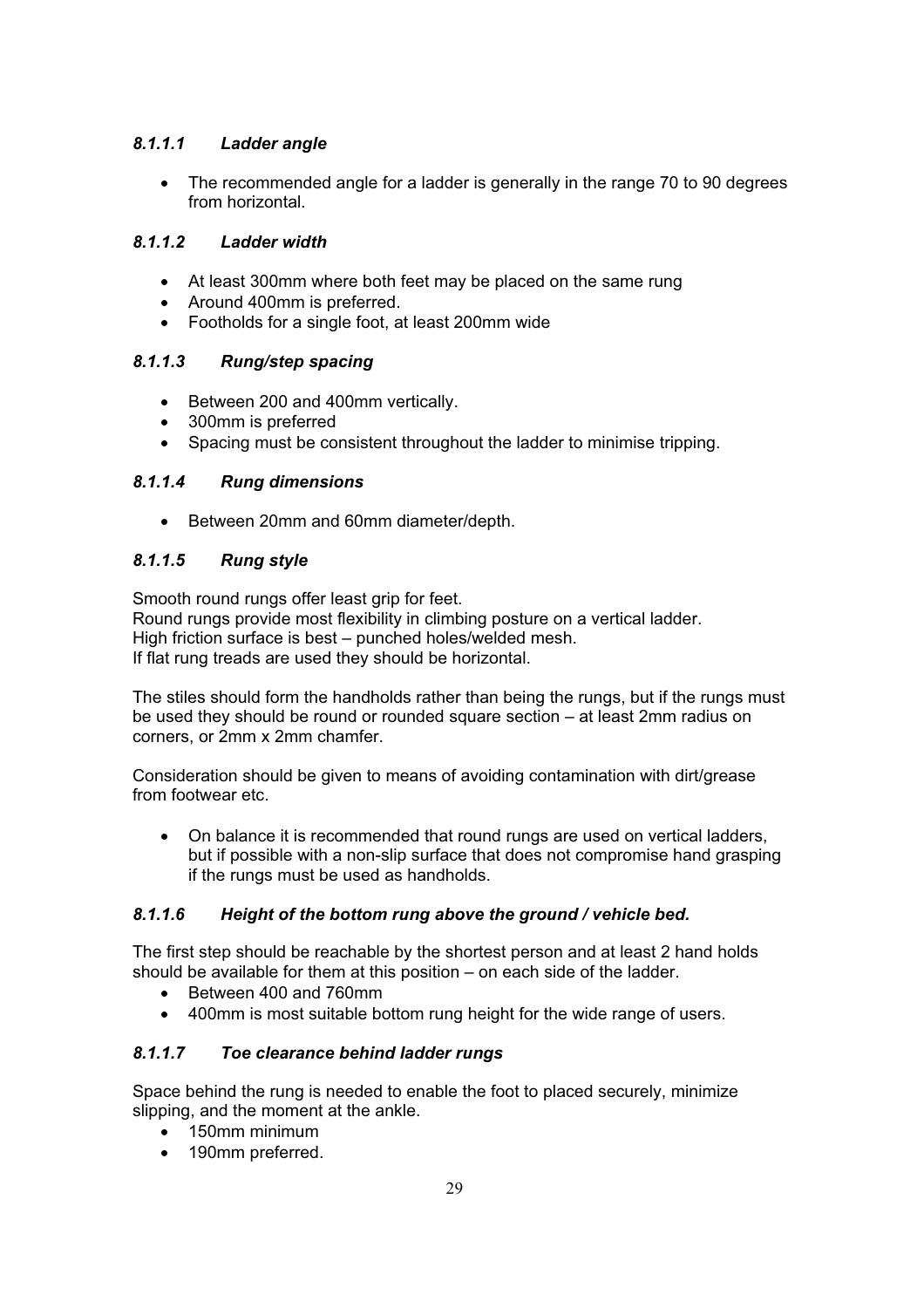# *8.1.1.8 Extension of ladder stiles above walkway*

For transfers between a vertical ladder and a horizontal surface, it is recommended that the ladder extend above the surface by at least 250mm to provide a means of support until the feet are on the new level. It might be possible to provide a similar support on tank containers in the form of a slide up support, perhaps extending the ladder stiles, but with a wider base so that the worker can move between them.

- Between 250mm and 1000mm, but ideally linking with handrail at 1100mm.
- The gap between any extensions or raised handholds should be at least 450mm to allow the worker to move between them – preferably 600mm min to 700mm max.

### *8.1.1.9 Minimise obstructions*

Such as from the end frame, especially within the upper quarter of the ladder where footing is most crucial during the transfer between the ladder and the walkway.

### *8.1.1.10 Distance from ladder rung to supporting surface*

This is where lateral body movement is necessary from a ladder rung or other foothold.

• 300mm maximum spherical radius to edge of the supporting surface.

### **8.1.2 Walkways**

#### *8.1.2.1 Width*

- $\bullet$  Minimum 400mm
- 450 to 600mm is preferred.

There is no maximum width as the walkway will probably only have a handrail on one side. The need to be able to reach both handrails is irrelevant. The walkway should be as extensive as possible. It should be consistent in surface and there should be no changes in level. Where the walkway is to be restricted, its size and distribution should reflect the needs of the workers who are gaining access in terms of the operations that will be carried out, and integrate well with the operation of hatches etc., i.e. avoid workers over-reaching, adopting awkward postures, or stepping off the walkway to opening hatches etc..

### *8.1.2.2 Space to manoeuvre*

This recommendation applies to the walkway surface area at the top of the ladder where people manoeuvre when climbing and descending.

x 600mm x 600mm minimum area.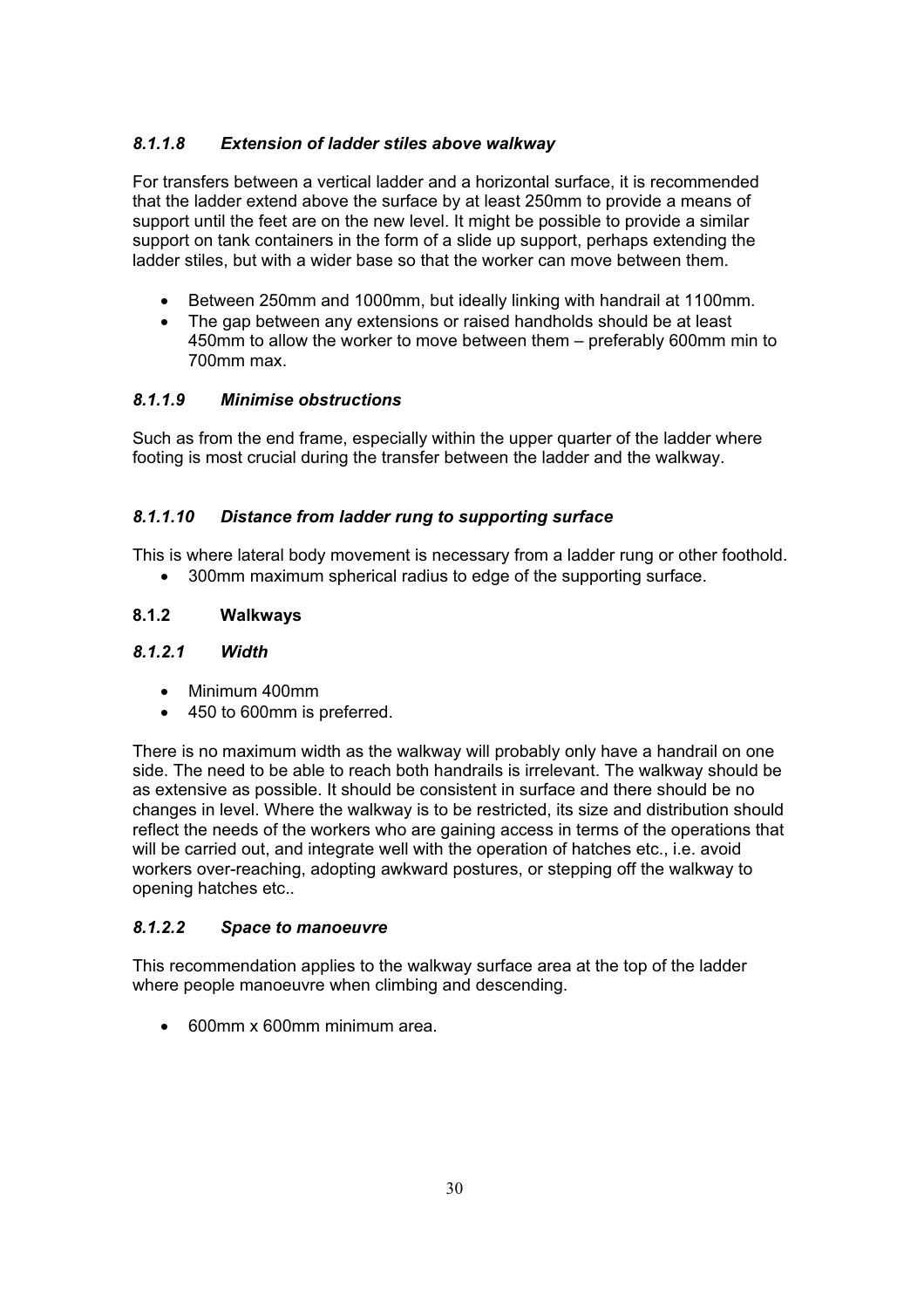# *8.1.2.3 Walkway surface*

The walkway surface should be non-slip. The following are considered to be non-slip surfaces:

- Diamond tread closed surface plating with raised diamond shaped patterns or lugs on the surface;
- Open-grip grating with raised perforated buttons;
- $\bullet$  Open-grip grating with open diamond pattern having serrated edges;
- Sandcoat surface coated with sand-containing paint or paint to which sand has been applied before drying;
- $\bullet$  Flex-tread high friction textured adhesive sheet material, comprised of a plastic film coated with silicon carbide abrasive particles.

The slope of the walkway should not exceed 10 degrees (this may have implications for accessing the tank top while on a road trailer).

A border or 'toeboard' is recommended to prevent a foot slipping off the side if a slip should occur.

### *8.1.2.4 Handrails/guardrails*

Should have at least one mid rail and a toeboard.

# *8.1.2.5 Height of top rail above walkway*

- Between 1000 and 1100mm.
- $\bullet$  1100 preferred.<br>8.1.2.6 Intermedia

### *8.1.2.6 Intermediate rails*

Although the use of flexible elements is discouraged by some sources, for this application they probably represent a reasonable compromise, and are believed to be effective in preventing a fall provided they remain taut.

- $\bullet$  Height of intermediate rail above toeboard 400mm max.
- $\bullet$  Distance of intermediate rail below top rail 500mm max..

The 400mm maximum dimension is to prevent a person falling through the gap below the intermediate rail and above a 100mm toeboard. This introduces an interesting problem, given that a 100mm high toeboard is an impractical proposition. The recommendation is therefore to have 2 intermediate rails/wires to meet the above dimensions and the handrail height requirement.

### **8.1.3 Handholds**

Where separate handholds are to be provided, they should be provided and oriented in a way that is consistent with the movement. They should be provided equally on both sides of the ladder so as not constrain the worker to a particular posture or technique (unless this is specifically required). For example if a handhold is provided in the misstacking plate near to the corner casting, this will force the worker to use the hand on that side, which may not be the preferred side.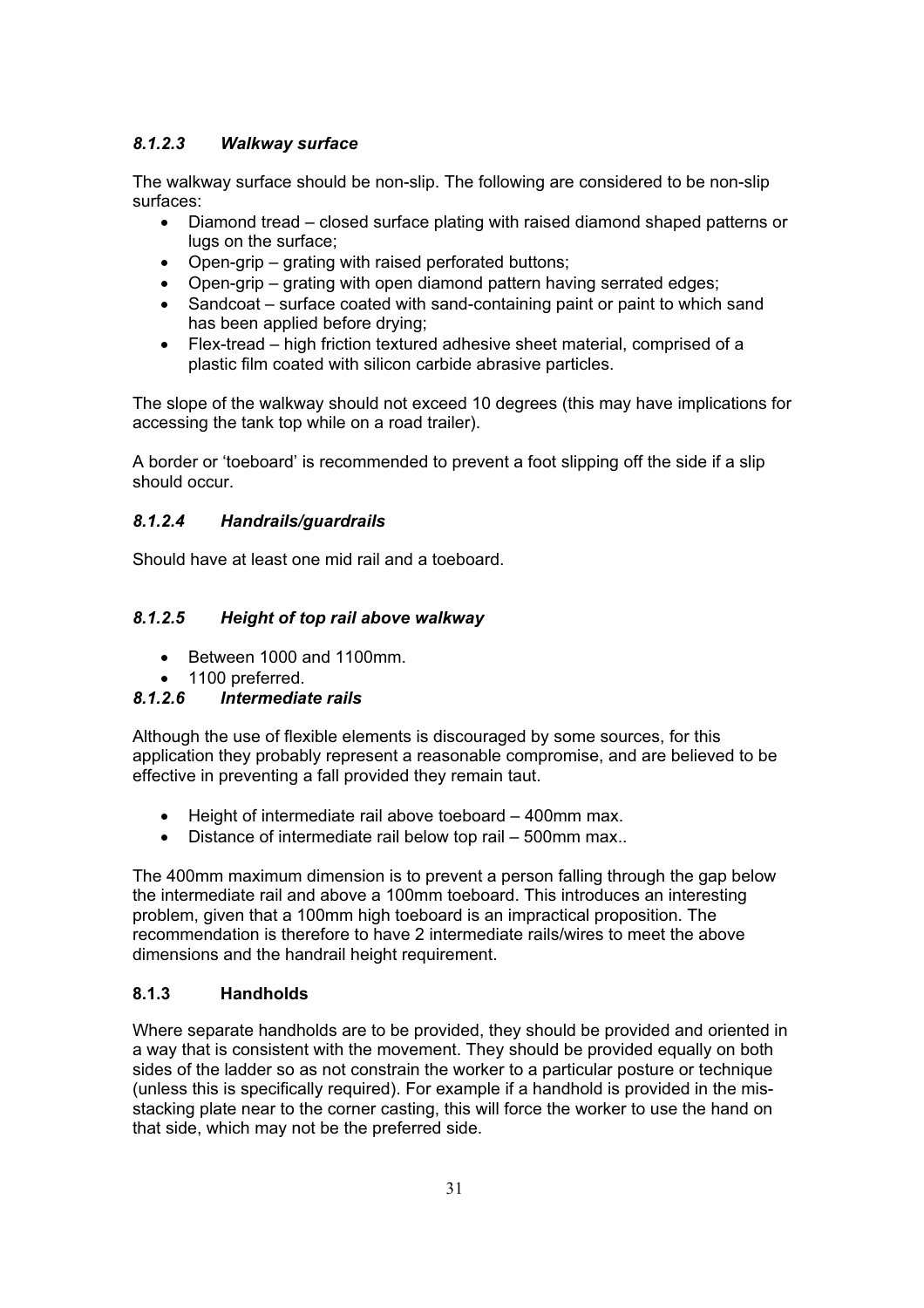- Clearance of 75mm should be allowed around a handhold for gloved hands.
- Handholds should not be more than 200mm from the ladder.

# *8.1.3.1 Handhold/vertical handrail diameter*

- Between 16 and 40mm diameter for handrail type handholds.
- 25mm diameter preferred.

# *8.1.3.2 Handhold size*

• At least 150mm long/wide for a single hand

# *8.1.3.3 Location above ground*

- Handholds become useful above 1000mm
- First handholds should not be higher than 1600mm.

# **8.1.4 Footholds**

For footholds separate from the ladder. Care should be taken to minimise the build up of debris. Non-slip surfaces preferred.

# *8.1.4.1 Width and depth*

As for ladder rungs and toe clearance.

# *8.1.4.2 Height of aperture*

- $\bullet$  150mm minimum
- 190mm preferred

# *8.1.4.3 Height at depth*

 $\bullet$  100mm minimum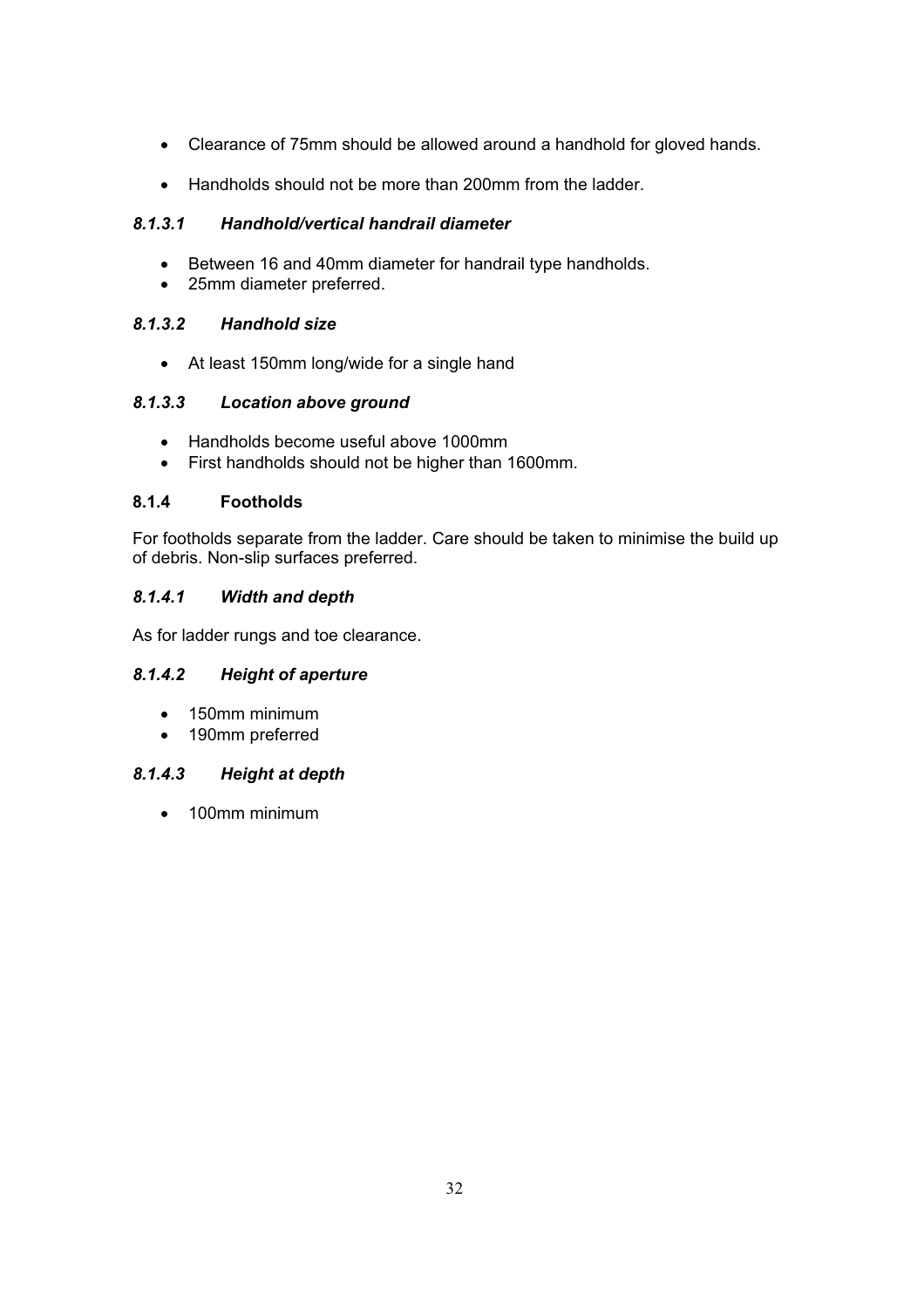# **9 APPENDIX**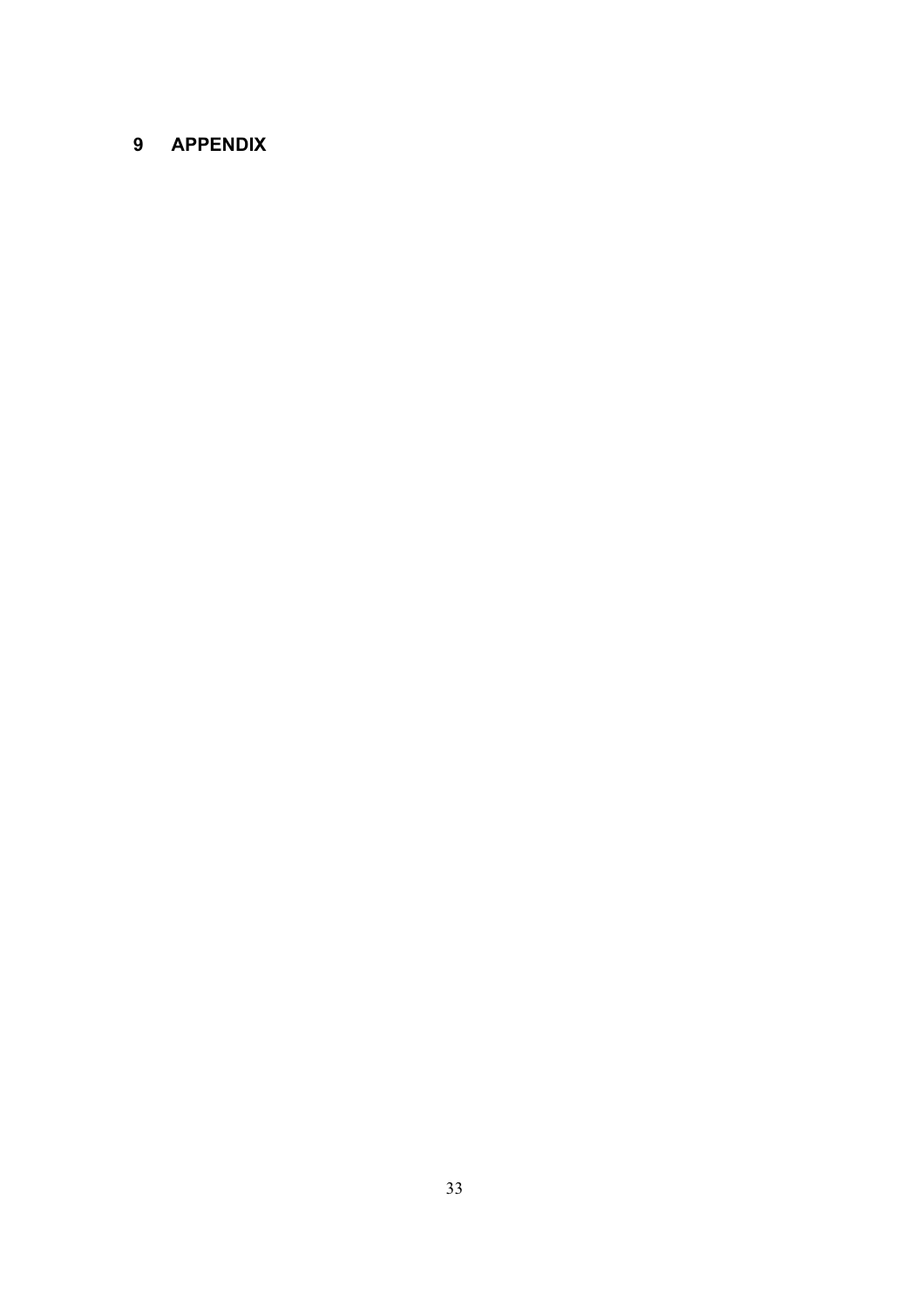### **9.1 ACCIDENT REPORT**

A review of accident statistics and details was not performed as part of this study, but this single example was identified during searches for information relating to tank containers generally. It is suggested that an industry review of accident and incident data (ideally extending beyond the UK) may be revealing in terms of informing better design of safety features.

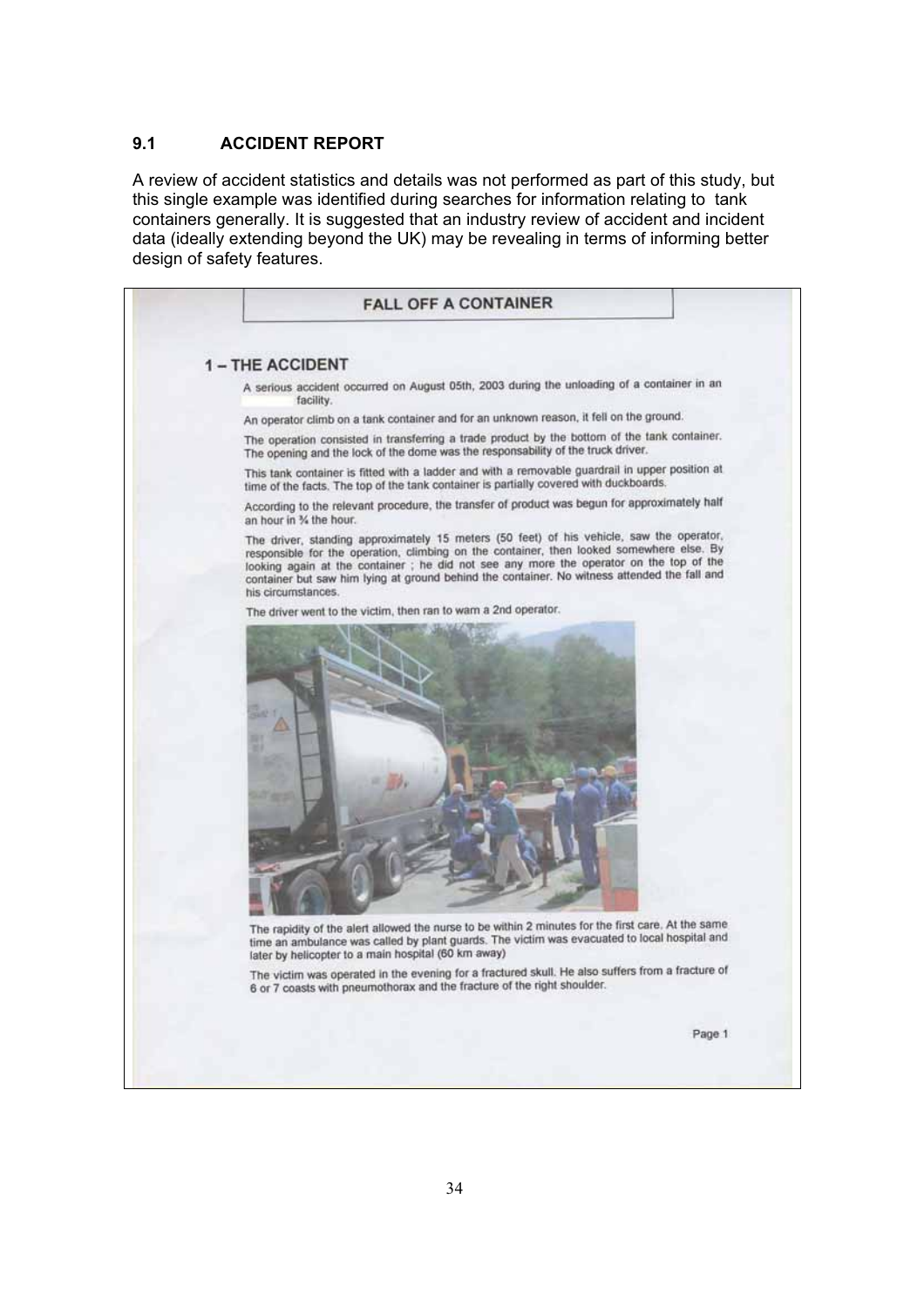#### **2-CAUSES OF THE ACCIDENT**

To date the causes of this accident are not determined, knowing that there was no witness of the fall of the operator.

We do not know either why the operator climb on the container (check of the tank level?)

This container is fitted with a handrail required by the factory to take into account the risk of fall. Unfortunately the presence of this handrail did not prevent the fall of the operator. That is why it is necessary to pursue the analysis of the accident. An inquiry is in progress.



Container handrail and duckboard. Duckboard do not cover all the surface of container.

#### **3 - RETURN OF EXPERIENCE**

The access to the dome of tank trucks and containers is a hazardous operation. Accidents are frequent and often serious (fall of more than 3 m (10 feet))

The use of handrail is a good thing, but are mostly of small height or do not cover the entire tank.

For unloading operation, the access to the dome must be limited to the driver. It is him who has to open manholes. The operators of our company do not have to climb on the truck.

For loading operation, use a fixed footbridge, provided with handrails.

There are cases where this solution is not possible (variable size of tank trucks), or not economically realistic (exceptional loading which can not justify heavy investments).

In that case there are the other solutions to secure the access on a tank truck.

Hamess and life line: but there is a risk that the operator do not carry it for a very short intervention

Source: Provided by a company during an inspection visit.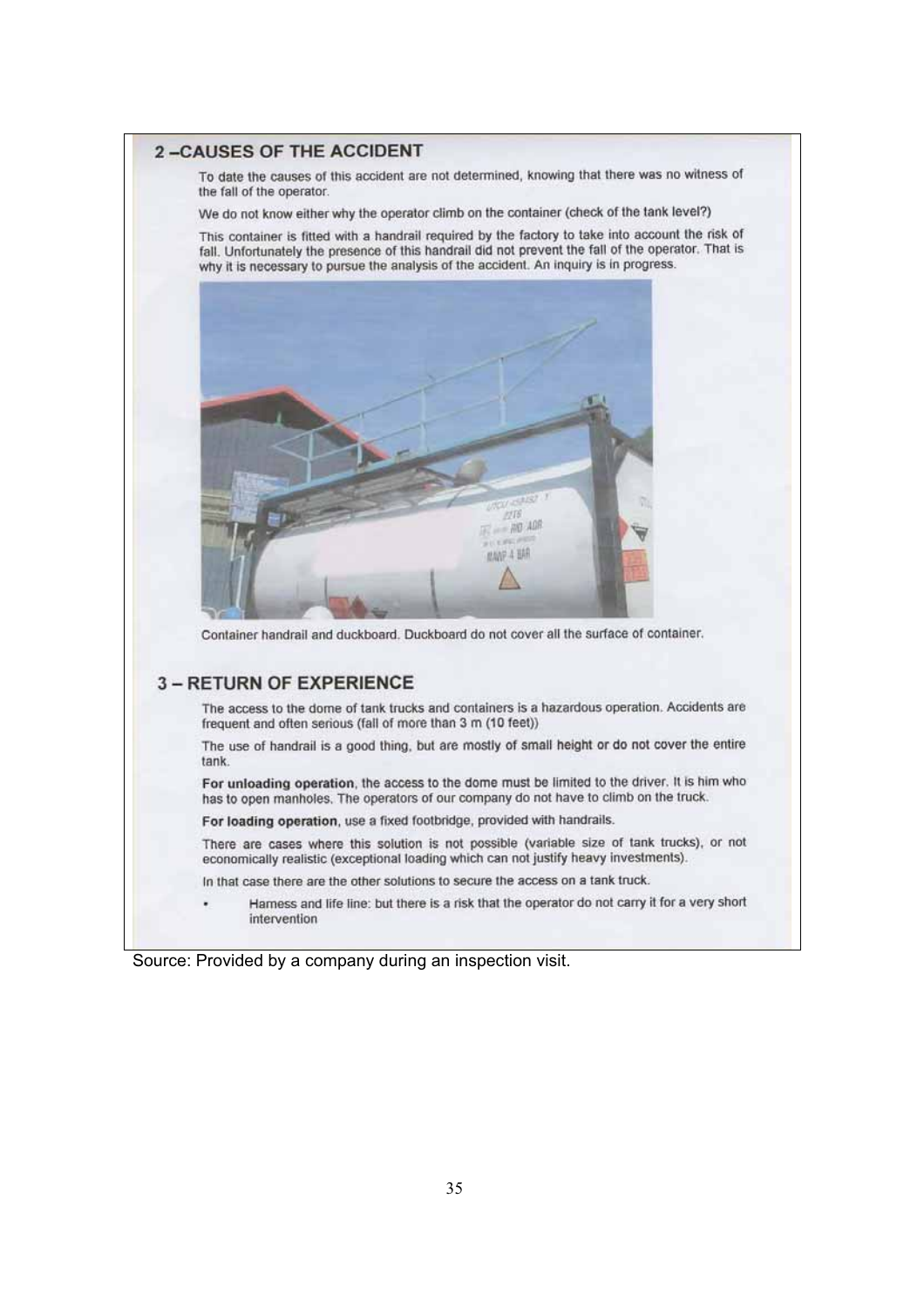### **9.2 LITERATURE/GUIDELINES ON ACCESS SYSTEMS IN SIMILAR SITUATIONS AND DESIGN CRITERIA**

There are a number of relevant Standards dealing with the design of access systems. These appear to represent the current best knowledge in terms of design criteria, many of which are considered to be directly applicable to the tank container/swap-tank situation.

# **9.2.1 Specific**

1. BS 5395-3:1985 Stairs, ladders and walkways – part 3. Code of practice for the design of industrial type stairs, permanent ladders and walkways.

This gives detailed design guidelines for access ladders, walkways handrails etc…

2. BS EN ISO 2867:1999 / BS 6912-15:1999. Earth moving machinery – Access systems

This standard gives detailed design guidelines for the , steps, ladders, handrails, handholds, reach distances, etc., for access to the cabs of large vehicles.

3. BS 3441: 1995. Specification for tanks for the transport of milk and liquid milk products.

This standard present design guidelines for the steps, handrails, and platforms for access to the tank top hatches on milk tankers. The preferred access method is only to a level halfway up the side of the tank.

4. Draft BS prEN 13586. Cranes – Access

Presents design guidelines for ladders, steps handrails etc., for access to crane operating cabs.

5. HID Semi Permanent Circular, Jan 2003 SPC/Tech/Gen/04. Prevention of falls from road tankers – Enforcement standards.

This document deals with the standards of protection expected in relation to access to the top of road tankers in the petroleum and chemical sectors. It also lays out the legal situation, which would appear to apply equally to access to tank containers and swap tanks.

6. FOD Sector Information Minute SIM 3/2001/07 & SIM 5/2001/23. Work at height on car transporters.

Similarly lays out the legal situation and gives a specific interpretation in relation to car transporters. Some useful recommendations are presented for hand/guard rails, decking surfaces and ladder access.

7. FOD Operational circular OC 537/5 Access to the tops of road tankers in the flour milling industry.

This document does not give any detail but refers to a Guidance Note issued by the Incorporated National Association of British and Irish Millers (NABIM).

8. Working on top of chemical tankers. Chemical Industries Association.1999. As well as setting out general principles for safe access, risk reduction and accident prevention, this document provides detailed recommendations on ladder and walkway design.

9. Access to the top of road tankers. The Institute of Petroleum 1997.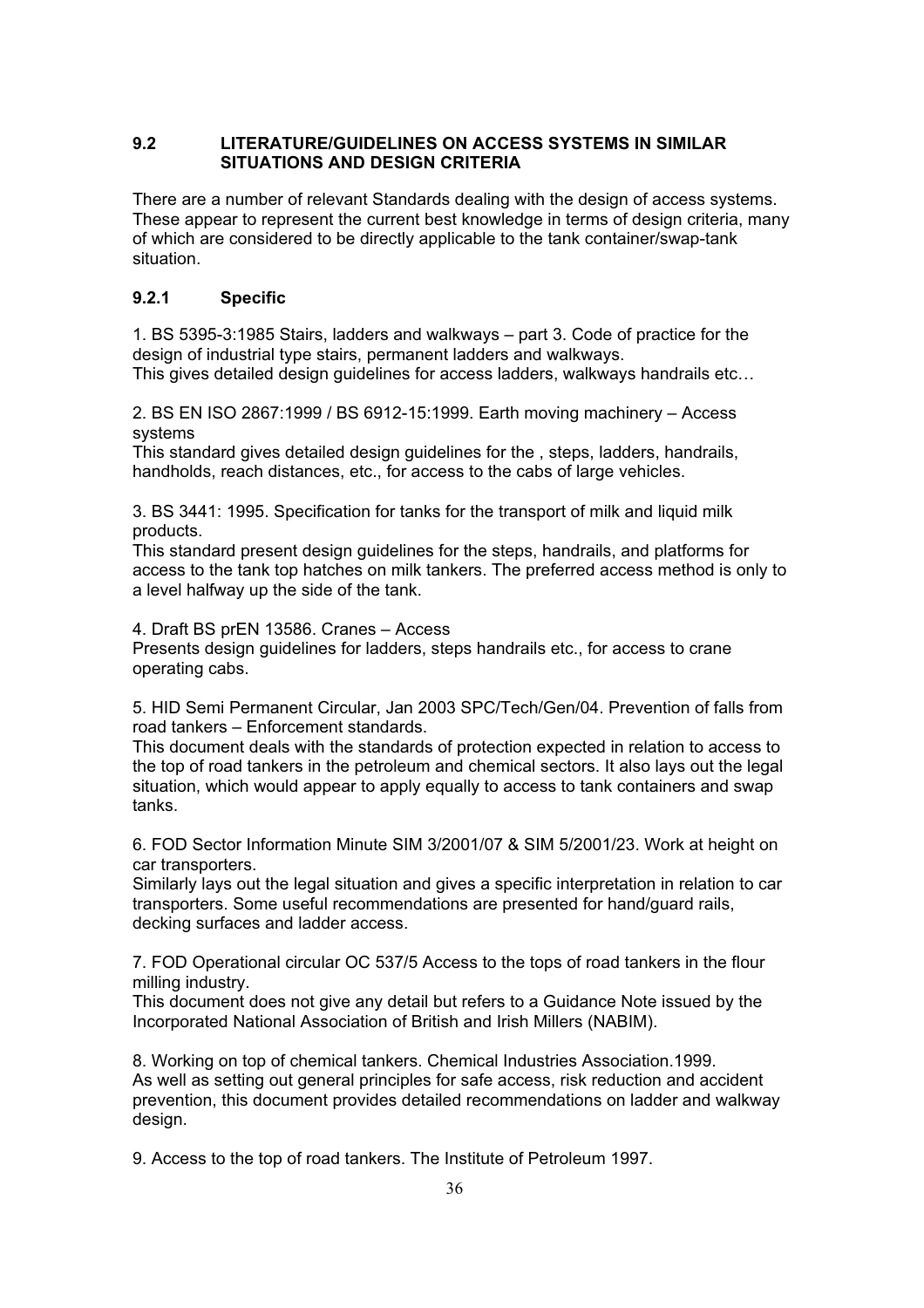This document contains a review of accidents, and sets out risk control measures in general terms, including steps to reduce the need for top access. Non-prescriptive general recommendations are made for risk control measures:

### **9.2.2 General**

Accidents on ladders and stairways are of course a common problem worldwide, and there are many papers dealing with accident statistics.

There is quite a body of research literature on the biomechanics of climbing ladders and stairs. However, there appears to be little concerning the transition between vertical (or at least steep) ladders and a horizontal walkway, with or without a handrail.

Perhaps the most useful source is a review of stair and ladder climbing biomechanics by Bloswick in the book Biomechanics in Ergonomics (1999).

#### *9.2.2.1 Ergonomics and ladder climbing*

Research suggests that although there is variation in climbing technique, there are two main approaches that people employ:

The lateral gait, where hands move synchronized with the foot on the same side; The diagonal gait where the hands move with the foot of the opposite side, similar to that in normal walking.

The lateral gait is reported to be more common, with around 60% of people employing it (Hammer and Schmalz 1992, McIntyre 1983). However, Hammer and Schmallz also reported that people changed their technique between and even within bouts of climbing.

Dewar (1977) and Hakkinen et al (1988) report that people refereed to grip the ladder sides (strings / stiles) as opposed to the ladder rung. Indeed BS EN ISO 2867:1999 (Earth moving machinery – Access systems), states that the step tread surface shall not be intended for use as a handhold.

Various sources quote the aim of maintaining three points of contact with the ladder at all times, however, in fact it seems that this is not particularly realistic advice. McIntyre (1983) reports that only two points of contact are maintained for periods within both the diagonal and lateral climbing gaits, and Hammer and Schmalz (1992) report that for climbing a vertical ladder, three points of contact are achieved for approximately 52% of the time.

### *9.2.2.2 Balance / stability*

When climbing a vertical or steep ladder, the centre of mass of the body is well away from the points of contact, however, this does not necessarily mean that the position is unstable, provided the points of contact are secure, i.e. good hand grasp and no slipping at the feet.

It has been noted that the centre of mass is further away from the ladder during descent than ascent (Kinoshita et al, 1984).

For stability the consensus for the width of a ladder is around 400mm(16inch), rather than the more common 380mm (15 inch).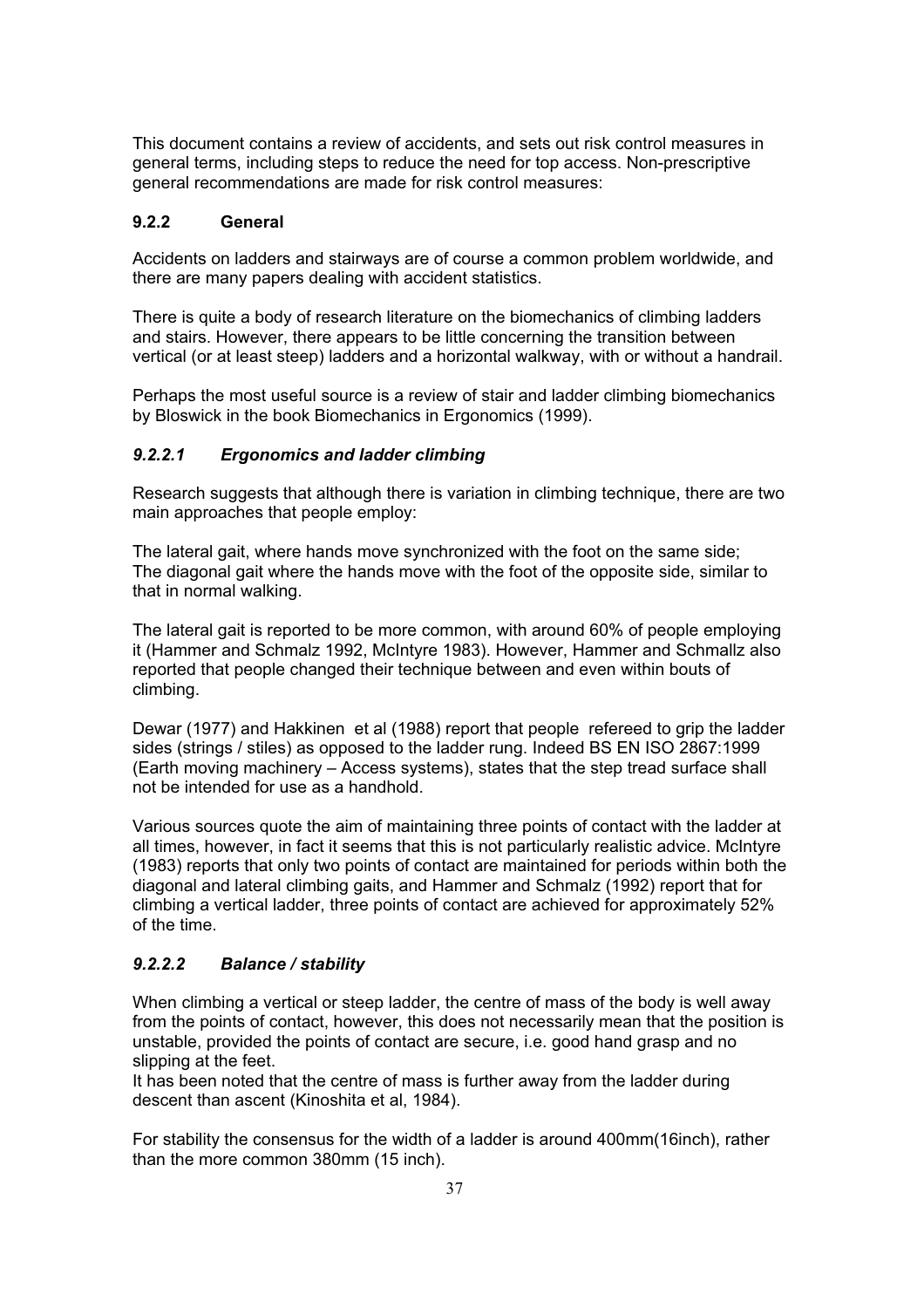# *9.2.2.3 Strength considerations*

On moderate/normally inclined ladders (70-75) degrees from horizontal, the legs provide the majority of upward force, and the hands are used mainly for balance. Lee et al report a total hand force contribution of approximately 25% of body weight. As the incline steepens, and the centre of mass moved outside the base of the points of contact, the role of the arms/hands changes. For example on vertical ladder climbing Ayoub and Bakken (1978) report the force exerted at each hand was between 20% and 36% of body weight. Bloswick and Chaffin (1990) report a single hand exertion of 24.5% of body weight.

Bloswick highlights that this is approaching (and may well exceed) the maximum grip capability for some individuals (on a ladder rung diameter of 2.2cm). Therefore there is a relatively high potential for loss of handgrip on vertical ladders, and it is especially important to provide suitable hand holds in terms of stile size and shape.

# *9.2.2.4 Forces at the feet*

Peak foot force can reach 170% of body weight in the vertical, and 40% in the horizontal (Chaffin and Stobbe 1979), with average single foot forces of around 50-60% of body weight (McIntyre 1979). Of relevance to the likelihood of slipping on the ladder rung is the horizontal component. The highest potential for a forward slip on a ladder rung is reported to be associated with vertical ladders (Bloswick and Chaffin, 1990) where a coefficient of friction between ladder and footwear greater than 0.4 may be required to resist a slip. There does not appear to be a consideration of sideways slipping.

The ability to exert (upward) force through the feet is also reported to be an important factor for consideration. Based upon the capability to exert force through a moment at the ankle (in supporting body weight and or moving the body upwards), by flexing the foot downwards (plantar flexion) or resisting the opposite movement the ladder should enable as much as possible of the foot to rest over the rung (reducing the required moment at the ankle). The minimum clearance behind the ladder should therefore be approximately 15.5cm (Bloswick and Chaffin, 1990), and 16.5 cm (Bloswick 1999). Toe clearance behind rungs on tank container ladders are frequently far less then this.

# *9.2.2.5 Energy consumption*

Ladder climbing has been found to be similar to rowing and running in terms of energy requirements While this may not appear to be directly relevant to the climbing of the short ladders found on tank containers, it may be of relevance to any personnel who perform access on a routine and repetitive basis.

Vertical rung separation has an impact on the level of fatigue. 35.6 cm (14 inch) separation s have been found to be more fatiguing than 30.5 cm (12 inch). The design specifications relevant to tank container ladders, walkways and handrails contained within the above references, along with criteria from the general sources are collated and presented below.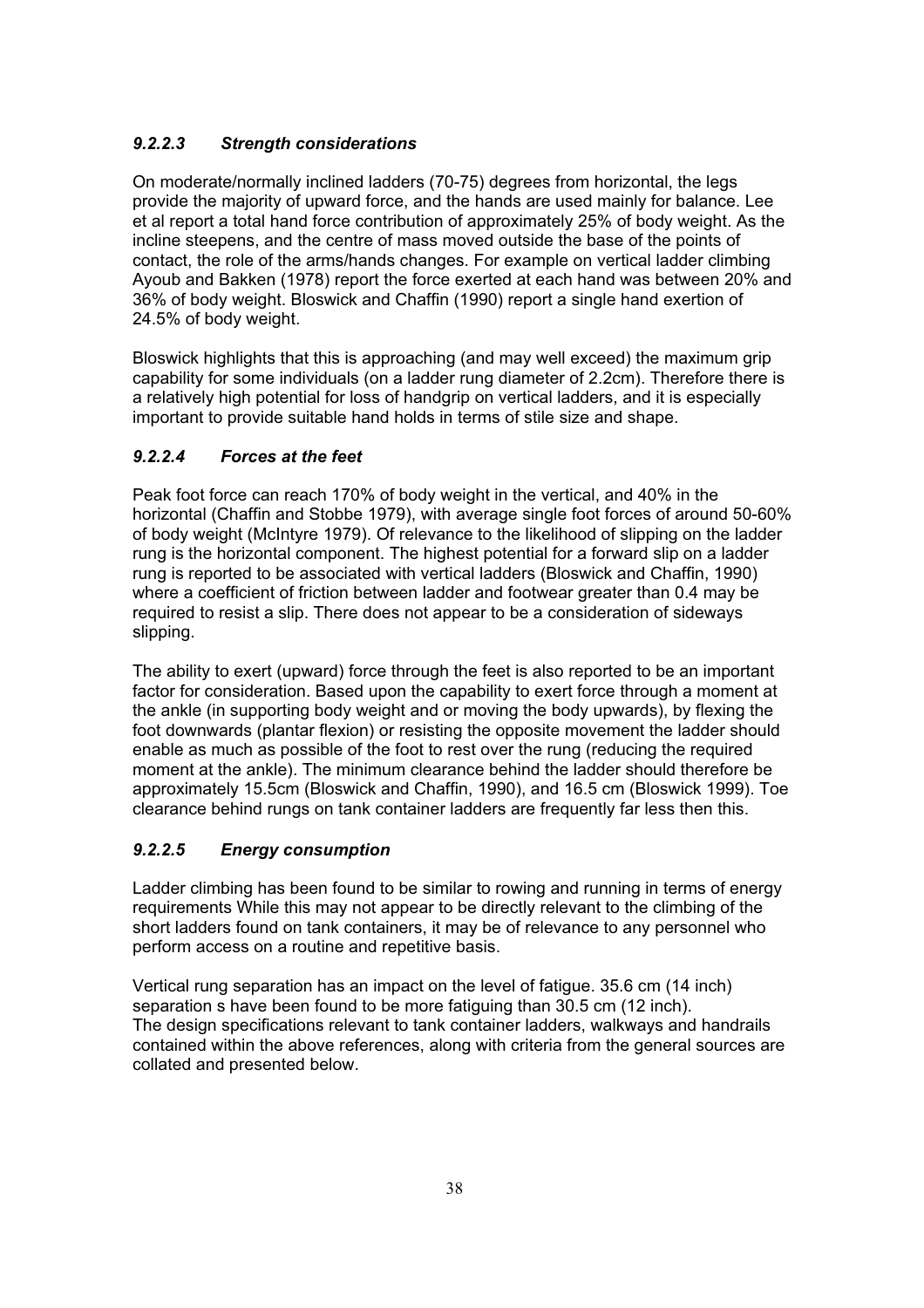| Access                   | Design Criteria                           | Source                                                   |
|--------------------------|-------------------------------------------|----------------------------------------------------------|
| system design<br>feature |                                           |                                                          |
| Ladders                  |                                           |                                                          |
| Ladder width             | 380 min                                   | BS 5395-3:1985 Stairs, ladders and walkways              |
|                          | 450 max.                                  |                                                          |
|                          | 381 mm (15 inch)                          | <b>Bloswick</b>                                          |
|                          | 400mm (16inch                             | Bloswick                                                 |
|                          | feet together<br>300mm minimum – for both | EN ISO 2867:1999 Earth moving machinery                  |
|                          | 200mm minimum - for a single foothold     |                                                          |
|                          | Stepped ladder 450mm min                  | BS prEN 13586 Cranes Access                              |
|                          | 300mm min.                                | BS prEN 13586 Cranes Access                              |
|                          | 300mm for both feet                       | Queensland Government road freight transport guide 2000. |
|                          | 200m for one                              |                                                          |
|                          |                                           |                                                          |
| Rung separation          | 225 min                                   |                                                          |
|                          | $255$ max                                 |                                                          |
|                          | 300mm maximum                             | CIA - Working on top of tankers                          |
|                          | 30.5 cm (12 inch)                         | ANSI                                                     |
|                          | 230mm min                                 | EN ISO 2867:1999 Earth moving machinery                  |
|                          | 300 preferred<br>400 max                  |                                                          |
|                          |                                           |                                                          |
|                          | Stepped ladder or runged ladder           | BS prEN 13586 Cranes Access                              |
|                          | 230mm min.                                |                                                          |
|                          | 300mm max.                                |                                                          |
|                          | 305mm preferred                           | Society of Automotive Engineers Handbook 1977 (SAE J185) |
|                          | 400mm max.                                |                                                          |
|                          | 200mm min.                                | Hansson (1999)                                           |
|                          | 300mm max                                 |                                                          |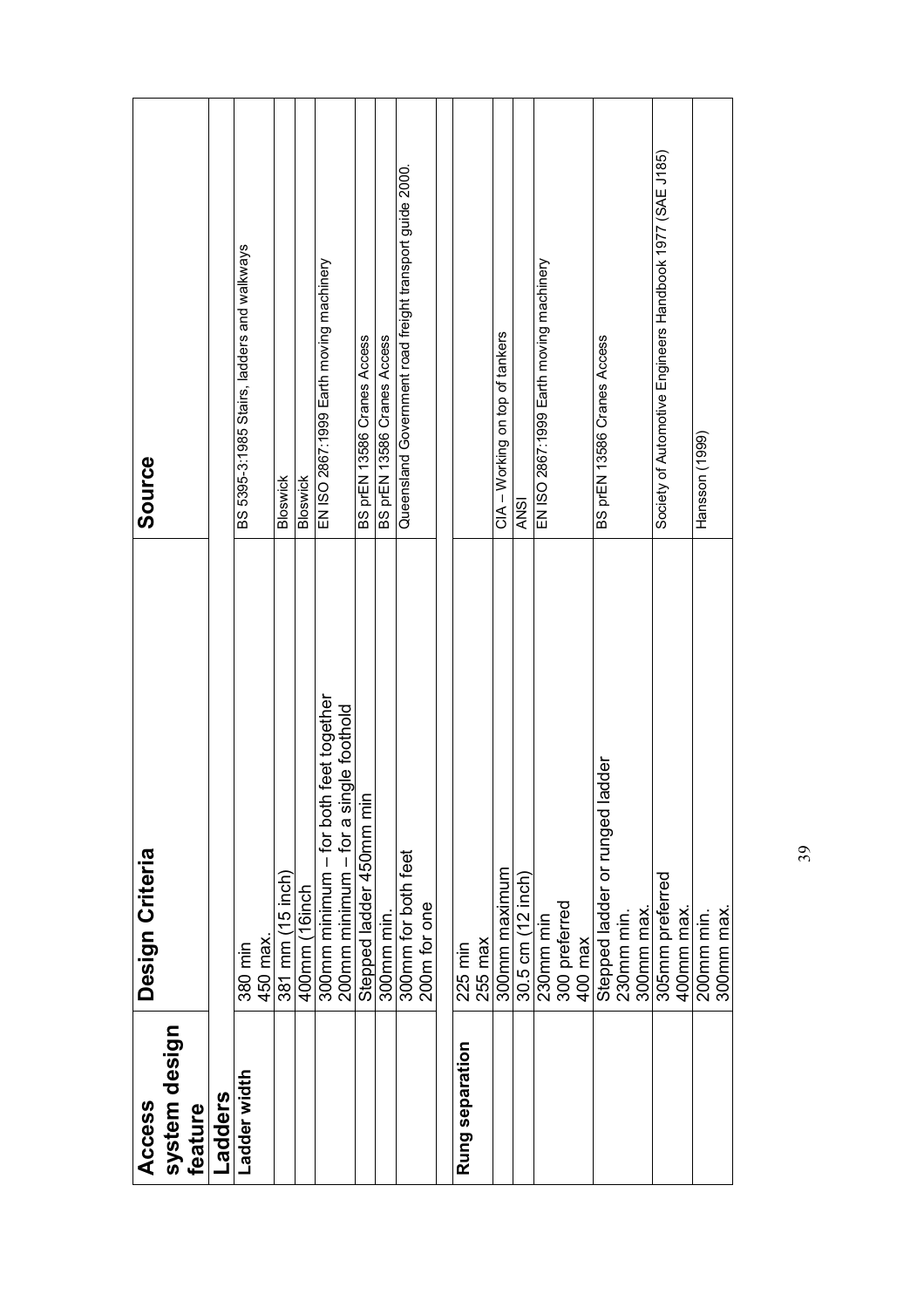|                       | 230mm minimum<br>300mm preferred                                                             | Queensland Government road freight transport guide 2000. |
|-----------------------|----------------------------------------------------------------------------------------------|----------------------------------------------------------|
|                       | 400 maximum                                                                                  |                                                          |
| Rung dimensions       | 20mm minimum diameter                                                                        | CIA - Working on top of tankers                          |
|                       | 1.9 cm (0.75 inch) minimum diameter                                                          |                                                          |
|                       | 19mm min diameter or width                                                                   | EN ISO 2867:1999 Earth moving machinery                  |
|                       | 60mm preferred diameter or with                                                              |                                                          |
|                       | 16mm dia min. diameter                                                                       | BS prEN 13586 Cranes Access                              |
|                       | 40mm dia max. diameter                                                                       |                                                          |
| Rungs - other         | Smooth round rungs offer least grip, but round rungs                                         |                                                          |
| properties            | provide most flexibility on a vertical ladder                                                |                                                          |
|                       | Round rungs are the most acceptable type to be used as                                       |                                                          |
|                       | punched holes/welded mesh<br>$\mathsf I$<br>High friction surface is best<br>hand holds      |                                                          |
|                       |                                                                                              |                                                          |
|                       | Tread depth min 130mm<br>200mm preferred                                                     | EN ISO 2867:1999 Earth moving machinery                  |
|                       | Slip resistant and do not retain liquid (or presumably other<br>contaminants)                | BS prEN 13586 Cranes Access                              |
|                       | $\boldsymbol{\varpi}$<br>The step tread surface shall not be intended for use as<br>handhold | EN ISO 2867:1999 Earth moving machinery                  |
|                       | Rungs for ladders greater than 75 degree                                                     | BS prEN 13586 Cranes Access                              |
|                       | be wide enough for both feet<br>Preferably all steps should<br>simultaneously                | Queensland Government road freight transport guide 2000. |
| Bottom rung<br>height | 550mm from ground                                                                            | CIA - Working on top of tankers                          |
|                       | 400mm (700mm max)                                                                            | EN ISO 2867:1999 Earth moving machinery                  |
|                       | 600mm max.                                                                                   | BS prEN 13586 Cranes Access                              |
|                       | 762mm max.                                                                                   | Society of Automotive Engineers Handbook 1977 (SAE J185) |
|                       | 406mm preferred                                                                              |                                                          |
|                       | $\frac{1}{4}$                                                                                |                                                          |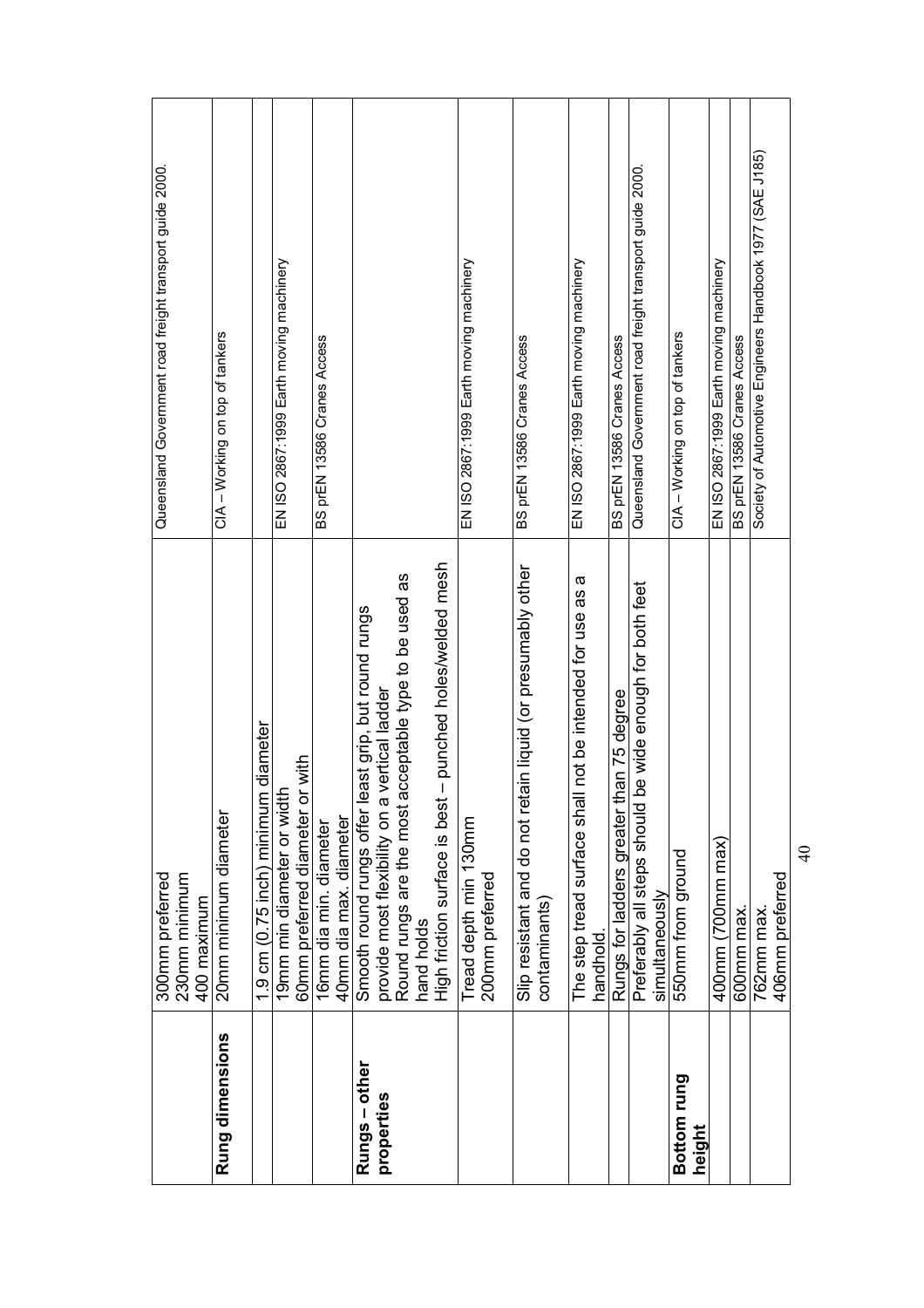|                              | 400mm max.                                                                                                            | Hansson (1999)                                           |
|------------------------------|-----------------------------------------------------------------------------------------------------------------------|----------------------------------------------------------|
|                              | 400mm from ground                                                                                                     | Queensland Government road freight transport guide 2000. |
|                              | At least 2 hand holds should be available for the user at this                                                        |                                                          |
|                              | position – one each side of the ladder                                                                                |                                                          |
| Stiles                       |                                                                                                                       |                                                          |
|                              | 20mm minimum diameter                                                                                                 | CIA - Working on top of tankers                          |
| Stiles - other<br>properties | Gap size between 10-50mm not permitted<br>Gap in stiles if they are discontinuous                                     | BS prEN 13586 Cranes Access                              |
|                              |                                                                                                                       |                                                          |
|                              | Stiles extend 250mm above walkway (where no other hand                                                                | CIA - Working on top of tankers                          |
|                              | holds)                                                                                                                |                                                          |
|                              | Stiles extend 838mm min above top of ladder                                                                           | Woodson 1981                                             |
|                              | Extension of stile or vertical handrail above the top of the                                                          | BS prEN 13586 Cranes Access                              |
|                              | ladder                                                                                                                |                                                          |
|                              | 1000mm min.                                                                                                           |                                                          |
|                              | and join handrail. Width between them 600mm min, 700mm<br>above walkway level, widen out<br>Stiles extend 1100mm min. | BS 5395-3:1985 Stairs, ladders and walkways<br>6.5       |
|                              | max.                                                                                                                  |                                                          |
| clearance<br>Toe             |                                                                                                                       |                                                          |
|                              | $230$ mm                                                                                                              | BS 5395-3:1985 Stairs, ladders and walkways              |
|                              | 17.8cm                                                                                                                | <b>ANSI 1992</b>                                         |
|                              | 15.5cm                                                                                                                | Bloswick and Chaffin (1990                               |
|                              | 16.5cm                                                                                                                | Chaffin et al 1978 & Bloswick 1999                       |
|                              | 150 min                                                                                                               | EN ISO 2867:1999 Earth moving machinery                  |
|                              | 190 preferred                                                                                                         |                                                          |
|                              | 150mm min                                                                                                             | BS prEN 13586 Cranes Access                              |
|                              | 200mm preferred                                                                                                       | Queensland Government road freight transport guide 2000. |
|                              | 150mm minimum                                                                                                         |                                                          |
| Other ladder properties      |                                                                                                                       |                                                          |
|                              | Distance between axis (mid line) of ladder and lateral                                                                | BS prEN 13586 Cranes Access                              |
|                              | 300mm min.<br>obstacle                                                                                                |                                                          |
|                              |                                                                                                                       |                                                          |

 $\frac{1}{4}$ 41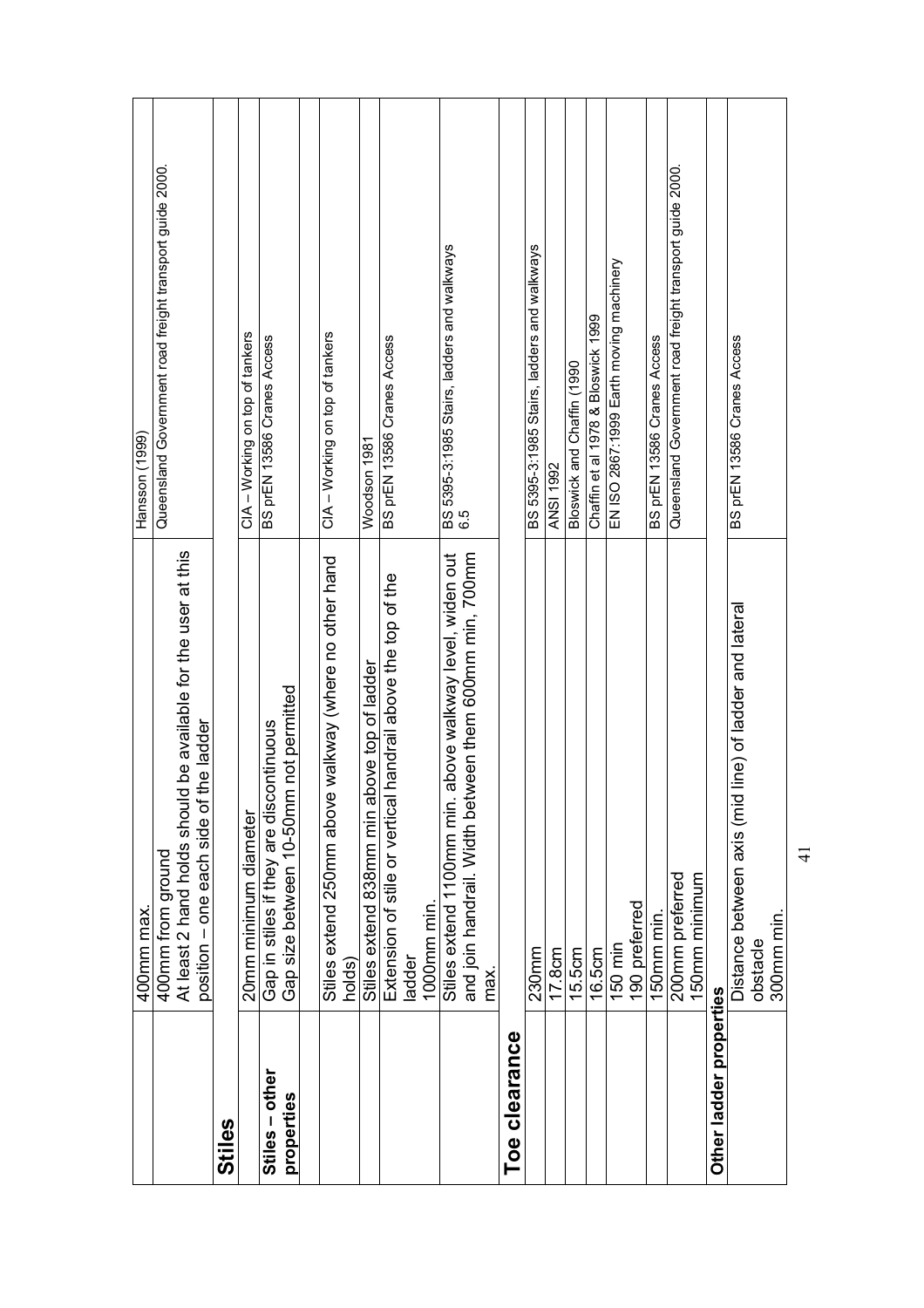| BS 5395-3:1985 Stairs, ladders and walkways<br>6.3 – Figure 3 (continued).                                                                                                                                            |          | BS 5395-3:1985 Stairs, ladders and walkways | CIA - Working on top of tankers                                             | EN ISO 2867:1999 Earth moving machinery | (Woodson 1981)       | BS prEN 13586 Cranes Access | BS prEN 13586 Cranes Access | EN ISO 2867:1999 Earth moving machinery<br>BS prEN 13586 Cranes Access                                                                                                                                                                                                                                                                                                                                                                                                                                                                                                                                                                                                                                                                                                                          | EN ISO 2867:1999 Earth moving machinery                                    |
|-----------------------------------------------------------------------------------------------------------------------------------------------------------------------------------------------------------------------|----------|---------------------------------------------|-----------------------------------------------------------------------------|-----------------------------------------|----------------------|-----------------------------|-----------------------------|-------------------------------------------------------------------------------------------------------------------------------------------------------------------------------------------------------------------------------------------------------------------------------------------------------------------------------------------------------------------------------------------------------------------------------------------------------------------------------------------------------------------------------------------------------------------------------------------------------------------------------------------------------------------------------------------------------------------------------------------------------------------------------------------------|----------------------------------------------------------------------------|
| Additional rungs in a horizontal plane (max. separation<br>Top rung should be replaced at the same level as the<br>walkway to which access is provided by either:<br>A flat supported plate / flooring<br>$75$ mm $)$ |          | 450mm min light duty<br>750mm general duty  | access<br>ccess<br>900mm wide for all round a<br>600mm wide for single side | 600 preferred<br>300 min                | nin<br>300 $mm(12")$ | 450mm min.                  | Non slip                    | Diamond tread - closed surface plating with raised diamond<br>Flex-tread - high friction textured adhesive sheet material,<br>Where lateral body movement is necessary from a ladder<br>Sandcoat - surface coated with sand-containing paint or<br>rung to another surface, maximum distance between the<br>Step placement from ladder - spherical radius 300mm<br>Open-grip – grating with raised perforated buttons.<br>Open-grip – grating with open diamond pattern having<br>comprised of a plastic film coated with silicon carbide<br>The following are considered to be non-slip surfaces:<br>paint to which sand has been applied before drying<br>step/rung and the surface 300mm spherical radius<br>shaped patterns or lugs on the surface<br>abrasive particles.<br>serrated edges | A mid-rail shall be placed mid-way between the top rail and<br>the walkway |
|                                                                                                                                                                                                                       | Walkways | Width                                       |                                                                             |                                         |                      |                             | Other walkway               | properties                                                                                                                                                                                                                                                                                                                                                                                                                                                                                                                                                                                                                                                                                                                                                                                      |                                                                            |

 $\overline{4}$ 42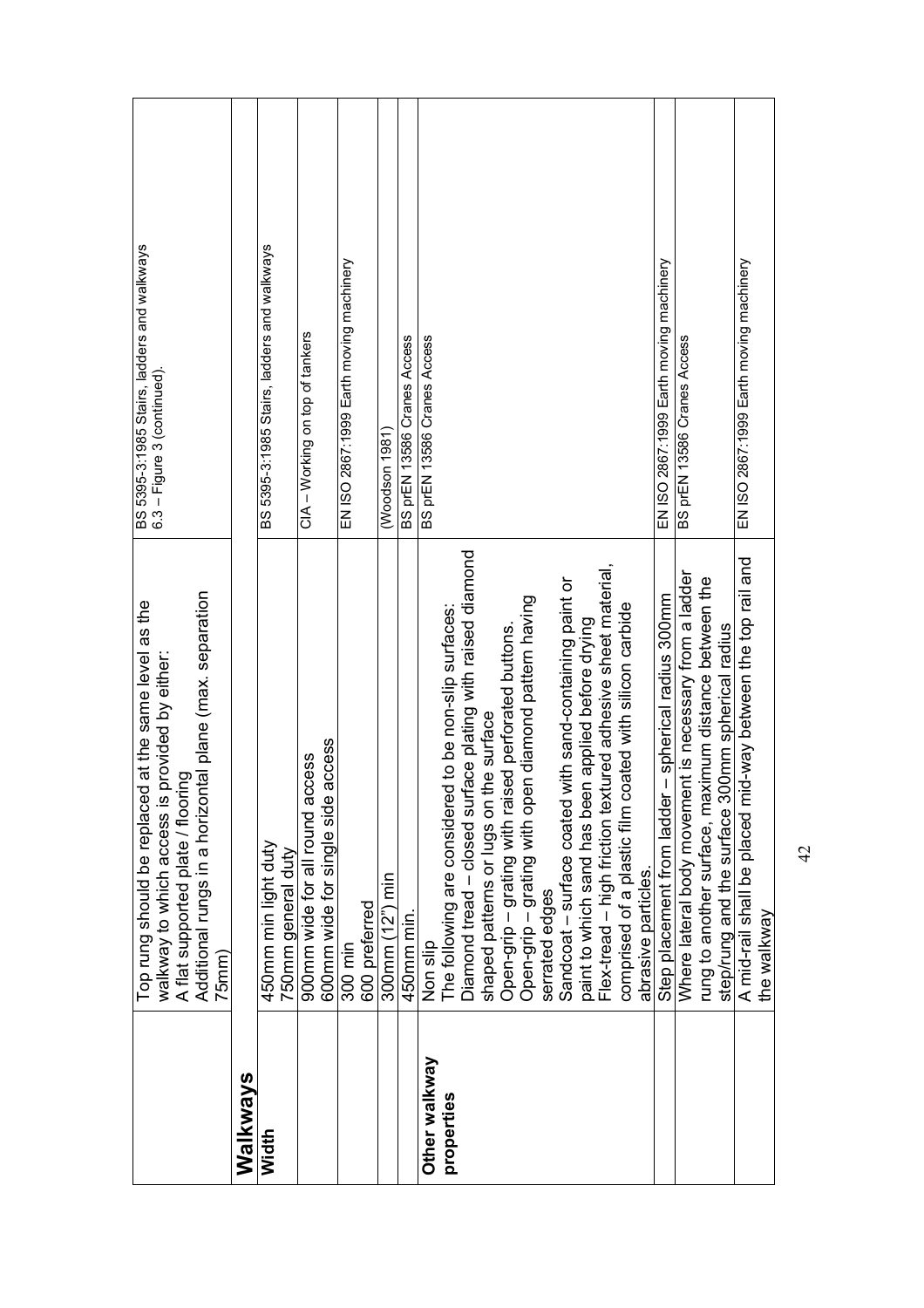|                                       | from a walkway or platform, a<br>ded<br>foot barrier should be provi<br>Wherever a foot could slip | EN ISO 2867:1999 Earth moving machinery                              |
|---------------------------------------|----------------------------------------------------------------------------------------------------|----------------------------------------------------------------------|
|                                       | The slope should never exceed 10 degrees                                                           | BS 5395-3:1985 Stairs, ladders and walkways                          |
|                                       | manoeuvre should be 600 x<br>Platforms on which people<br>600mm minimum                            | BS prEN 13586 Cranes Access                                          |
|                                       | Handholds and vertical handrails                                                                   |                                                                      |
| Separation (where                     | 450mm min.                                                                                         | BS prEN 13586 Cranes Access                                          |
| body passes<br>between)               |                                                                                                    |                                                                      |
| Size                                  | 16mm min. diameter                                                                                 | BS prEN 13586 Cranes Access                                          |
|                                       | 40mm max. diameter                                                                                 |                                                                      |
|                                       | 25mm diameter preferred                                                                            | Queensland Government road freight transport guide 2000.             |
| Length                                | 150mm min for single hand                                                                          | BS prEN 13586 Cranes Access                                          |
| Clearance around                      | 75mm min                                                                                           | BS prEN 13586 Cranes Access                                          |
|                                       | 75 <sub>mm</sub>                                                                                   | Queensland Government road freight transport guide 2000.             |
| Distance to rung                      | 200 <sub>mm</sub> max                                                                              | BS prEN 13586 Cranes Access                                          |
|                                       |                                                                                                    |                                                                      |
| Locations                             | Height above floor                                                                                 | BS prEN 13586 Cranes Access                                          |
|                                       | 1000mm min.                                                                                        |                                                                      |
|                                       | 1600mm max.                                                                                        |                                                                      |
| Handrails                             |                                                                                                    |                                                                      |
| <b>Height</b>                         | 1100mm min.                                                                                        | CIA - Working on top of tankers                                      |
|                                       | 1000 mm min.                                                                                       | EN ISO 2867:1999 Earth moving machinery                              |
|                                       | 1100 mm max. and preferred                                                                         |                                                                      |
|                                       | 1100mm                                                                                             | BS3441:1995 Tanks for the transport of milk and liquid milk products |
|                                       | 1000mm min.                                                                                        | BS prEN 13586 Cranes Access                                          |
| Distance between                      | 400mm max. (toeboard 100mm high minimum)                                                           | BS prEN 13586 Cranes Access                                          |
| toeboard and the<br>intermediate rail |                                                                                                    |                                                                      |
|                                       |                                                                                                    |                                                                      |
| Distance between                      | 500mm max.                                                                                         | BS prEN 13586 Cranes Access                                          |
| intermediate rail<br>the top of       |                                                                                                    |                                                                      |
|                                       |                                                                                                    |                                                                      |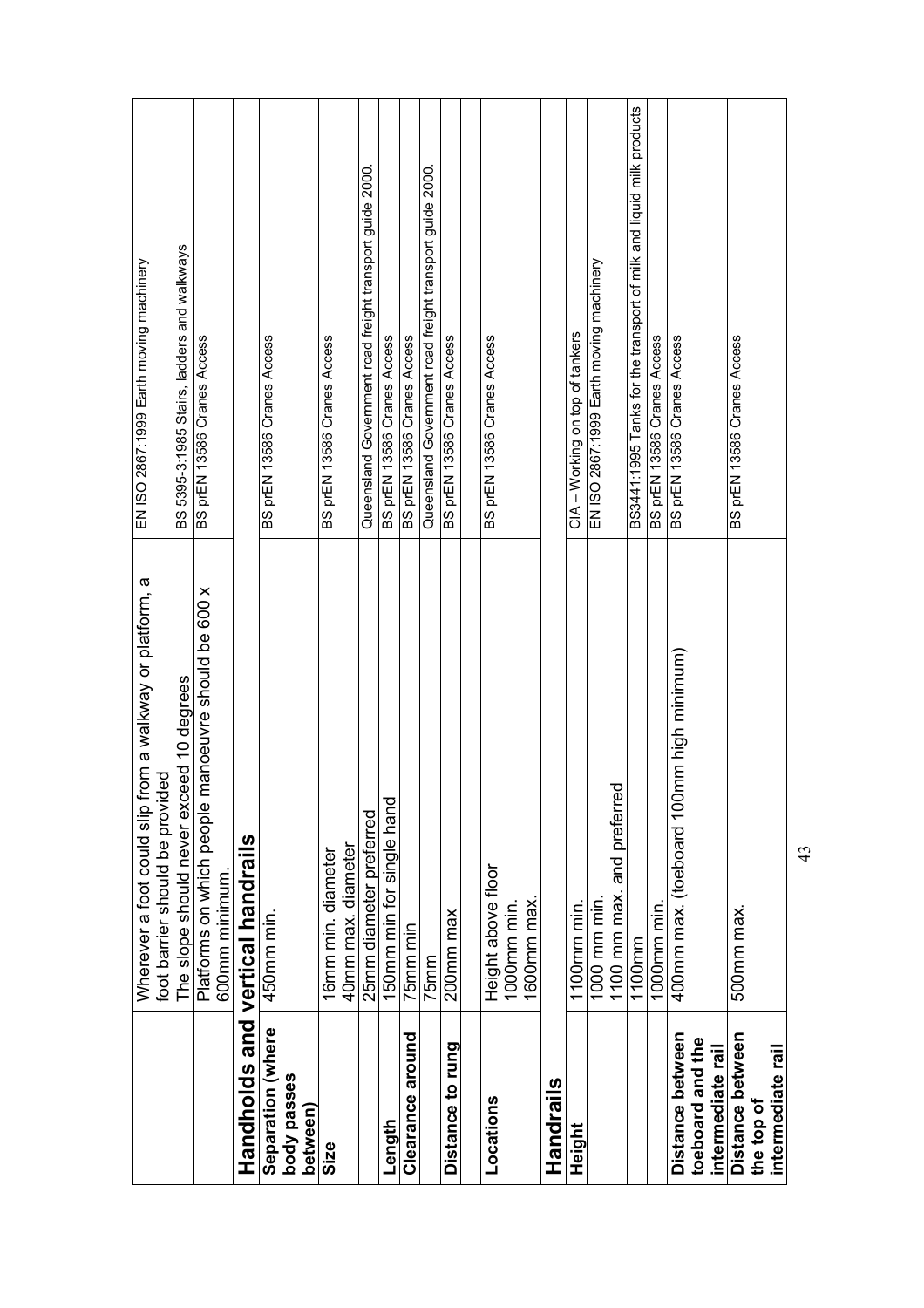| and the handrail          |                                                                                                  |                                                                      |
|---------------------------|--------------------------------------------------------------------------------------------------|----------------------------------------------------------------------|
| Other properties          | Have smooth surfaces                                                                             | BS prEN 13586 Cranes Access                                          |
|                           | or be chamfered - 2mm x 2mm min<br>Edges shall have radii - 2mm min,                             |                                                                      |
|                           | the ends of handholds and<br>Stops shall be provided at 1<br>footholds                           | BS prEN 13586 Cranes Access                                          |
|                           | Gap between discontinuous sections<br>50mm min.                                                  | BS prEN 13586 Cranes Access                                          |
|                           | 200mm max.                                                                                       |                                                                      |
|                           | There should be not less than 2 rails in the same vertical                                       | BS 5395-3:1985 Stairs, ladders and walkways                          |
|                           | plane.                                                                                           |                                                                      |
|                           | Lateral loading:                                                                                 | BS 5395-3:1985 Stairs, ladders and walkways                          |
|                           | Single person - 0.36kN/m                                                                         |                                                                      |
|                           | General duty - 0.36 kN/m                                                                         |                                                                      |
|                           | fitted to the sides and non-<br>Folding guardrails shall be                                      | BS3441:1995 Tanks for the transport of milk and liquid milk products |
|                           | access end of the tank                                                                           |                                                                      |
|                           | The use of flexible elements such as chains, ropes is not<br>permitted for side protection       | BS prEN 13586 Cranes Access                                          |
| Footholds                 |                                                                                                  |                                                                      |
| Width                     | 300mm (for both feet)                                                                            | BS prEN 13586 Cranes Access                                          |
|                           | 300m both feet                                                                                   |                                                                      |
|                           | 200mm one foot                                                                                   |                                                                      |
| Depth                     | 150mm min.                                                                                       | BS prEN 13586 Cranes Access                                          |
|                           | 130 min                                                                                          | EN ISO 2867:1999 Earth moving machinery                              |
|                           | 200 preferred                                                                                    |                                                                      |
| <b>Height of aperture</b> | 150mm min                                                                                        | BS prEN 13586 Cranes Access                                          |
|                           | 150mm min.                                                                                       | EN ISO 2867:1999 Earth moving machinery                              |
|                           | 190 preferred                                                                                    |                                                                      |
| Height at depth           | 100mm min                                                                                        | EN ISO 2867:1999 Earth moving machinery                              |
| Other properties          | Minimise accumulation of debris and aid in the cleaning of<br>soles.<br>mud and debris from shoe | Queensland Government road freight transport guide 2000.             |
|                           |                                                                                                  |                                                                      |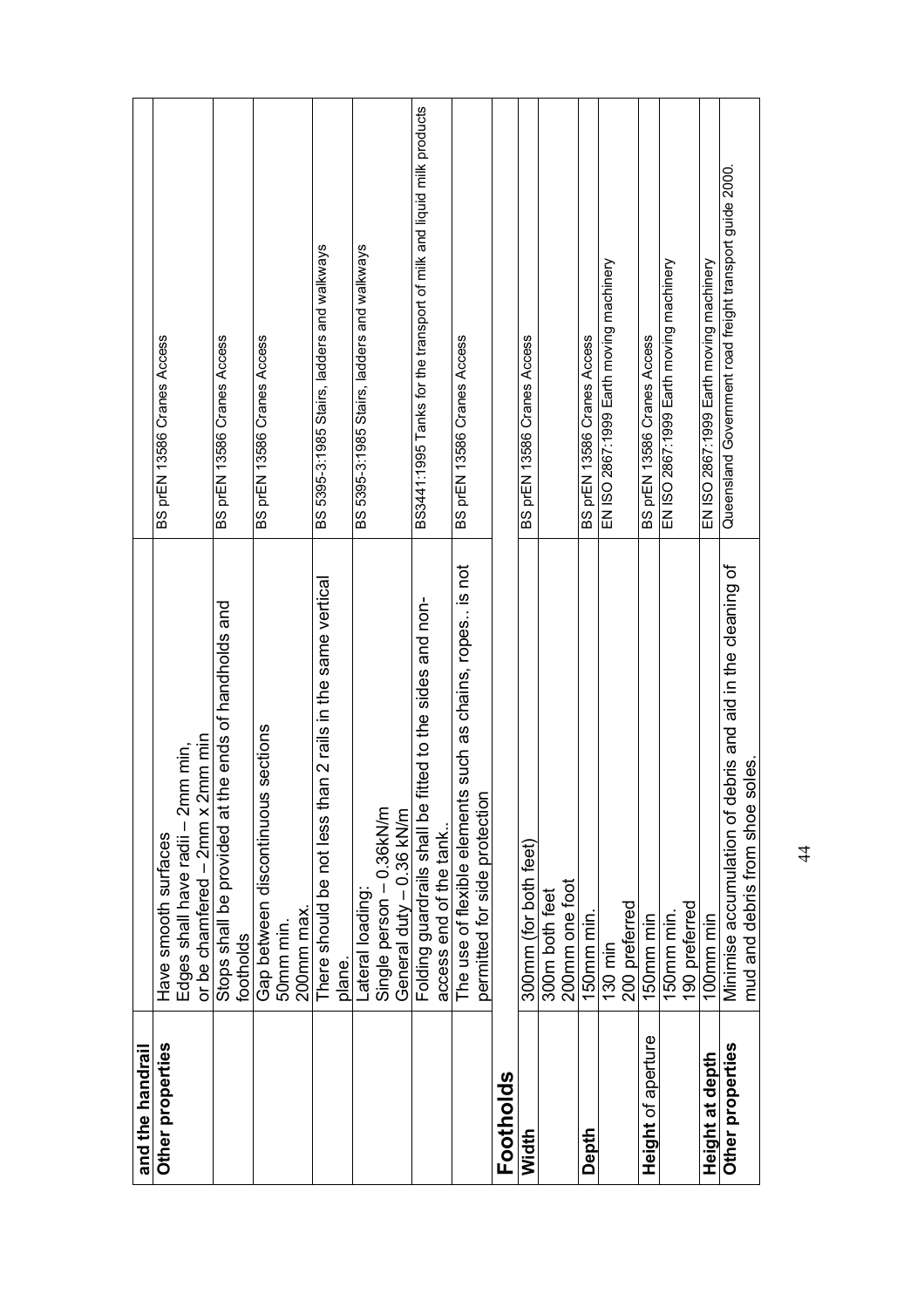| 95 <sup>th</sup> percentile<br>The access system shall accommodate the 5 <sup>th</sup> to ! | EN ISO 2867:1999 Earth moving machinery                            |
|---------------------------------------------------------------------------------------------|--------------------------------------------------------------------|
| operators - as defined in EN 3411                                                           |                                                                    |
| Correct use of the access system shall be self evident without<br>special training.         | EN ISO 2867:1999 Earth moving machinery                            |
| The access system should be designed to enable the user to use                              | EN ISO 2867:1999 Earth moving machinery                            |
| simultaneously two hands and one foot, or two feet and one hand                             |                                                                    |
| while ascending descending or moving about.                                                 |                                                                    |
| Provide handrails rather than handholds wherever possible                                   | Systems Concepts Report                                            |
| Handhold/rail locations should take account of the range of users                           | Systems Concepts                                                   |
| Wherever possible 5 <sup>th</sup> to 95 <sup>th</sup> percentiles should be accommodated    |                                                                    |
| Provide handholds/rails on both sides of the ladder wherever                                | Systems Concepts                                                   |
| possible                                                                                    |                                                                    |
| $\overline{\bullet}$<br>Design handholds/rails to keep as clean as possib                   | Systems Concepts                                                   |
| Avoid using rungs of ladders as handholds                                                   | <b>Systems Concepts</b>                                            |
| move, stand, work<br>Anti-slip surfaces on all places where workers will                    | Systems Concepts                                                   |
| ن<br>etc                                                                                    |                                                                    |
| Facility to clean footwear prior to ascent;                                                 | Access to the top of road tankers. The Institute of Petroleum 1997 |
| Consider the operation of hatches etc and the postures and actions                          | Author                                                             |
| these will require, and how this will influence where people need to                        |                                                                    |
| stand when designing walkways.                                                              |                                                                    |
| of the access<br>Use colour coding to clearly indicate the features o                       | Author                                                             |
| system and intended route                                                                   |                                                                    |
| Consider the biomechanical/strength requirements for actuating                              | Author                                                             |
| safety features such as fold up handrails, as well as anthropometrics                       |                                                                    |
| during design                                                                               |                                                                    |
|                                                                                             |                                                                    |

**General Principles General Principles**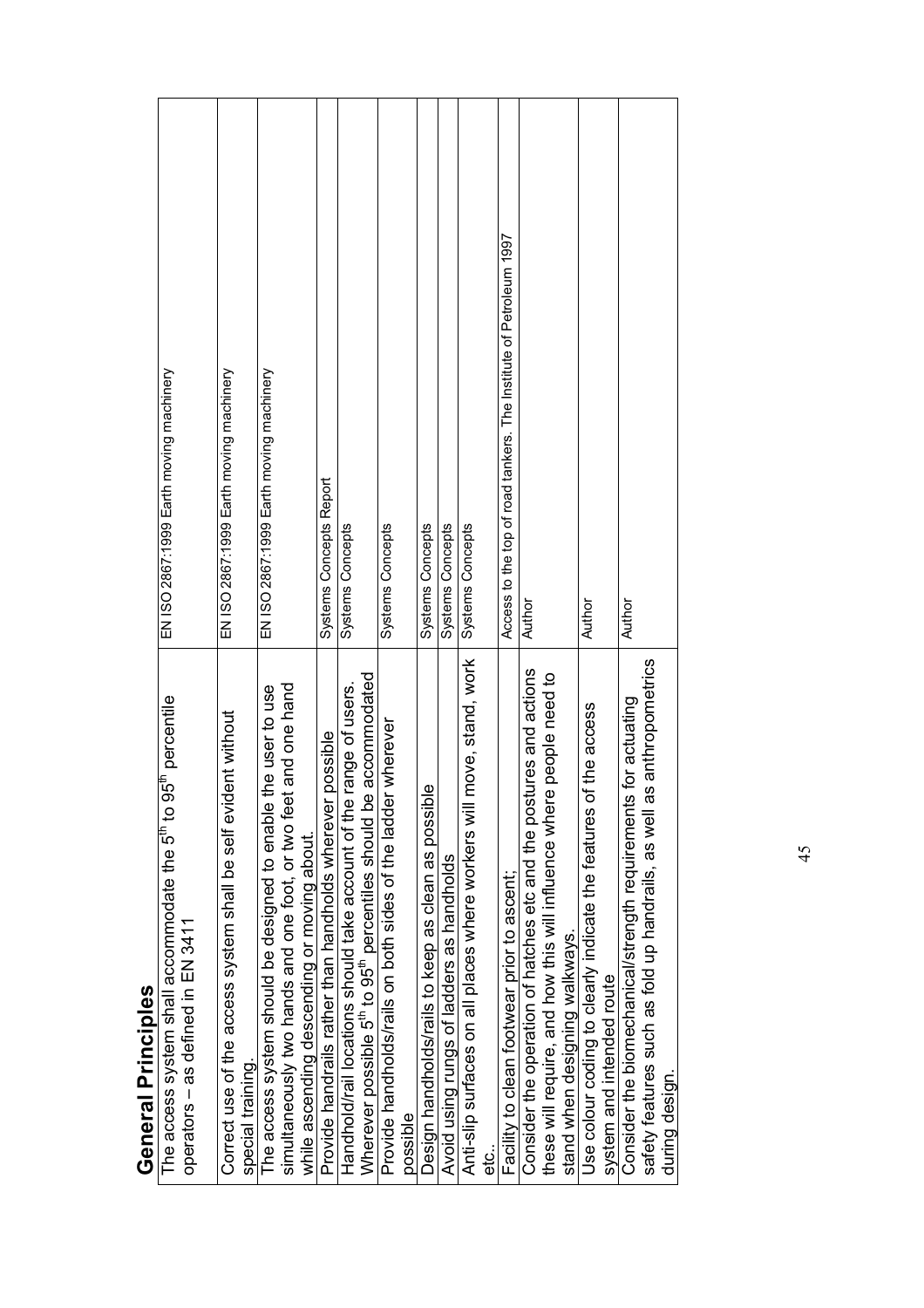#### **10 REFERENCES**

Ayoub, M.M., and Bakken, G.M., (1978) An ergonomic analysis of selected sections in subpart D, walking and working surfaces. Service Contract No. B-9-F-8-1320, Institute for Biotechnology, Texas Tech University TX.

Bloswick, D. S., Climbing Biomechanics. In Biomechanics in Ergonomics (1999).

Bloswick, D.S. and Chaffin D.B, (1990) An ergonomic analysis of the ladder climbing activity. International Journal of Industrial Ergonomics, vol 6, 17-27.

BS 3441: 1995. Specification for tanks for the transport of milk and liquid milk products.

BS 5395-3:1985 Stairs, ladders and walkways – part 3. Code of practice for the design of industrial type stairs, permanent ladders and walkways.

BS EN 1432:1997 Swap Bodies – Swap Tanks – Dimensions, requirements, test methods, operation conditions.

BS EN 283:1991 Swap bodies – Testing.

BS EN ISO 2867:1999 / BS 6912-15:1999. Earth moving machinery – Access systems.

BS ISO 1496 – 3:1995 Series 1 freight containers – Specification and testing Part 3: Tank containers for liquids, gases and pressurized dry bulk.

BS ISO 668:1995 Series 1 freight containers – Classification, dimensions and ratings. Chaffin, D.S. and Stobbe T.J. (1979) Ergonomic considerations related to selected fall prevention aspects of scaffolds and ladders as presented in OSHA Standard 29 CFR 1910 Subpart D, Technical report, University of Michigan Department of Industrial and Operations Engineering.

Chemical Industries Association. Working on top of chemical tankers. August 1999. ISBN 1 85897 085 7

Dewar, M. E. (1977) Body movements in climbing a ladder, Ergonomics, vol 20(1), 67- 86.

Draft BS prEN 13586. Cranes – Access

FOD Operational circular OC 537/5 Access to the tops of road tankers in the flour milling industry.

FOD Sector Information Minute SIM 3/2001/07 & SIM 5/2001/23. Work at height on car transporters.

Hakkinen, K.K., Pesonen, J., Rajamaki, E. (1988) Experiments on safety in the use of portable ladders, journal of Occupational Accidents, vol 10, 1-19.

Hammer W., and Schmalz U. (1992). Human behaviour when climbing ladders with varying inclinations. Safety Science, vol 15, 21-38.